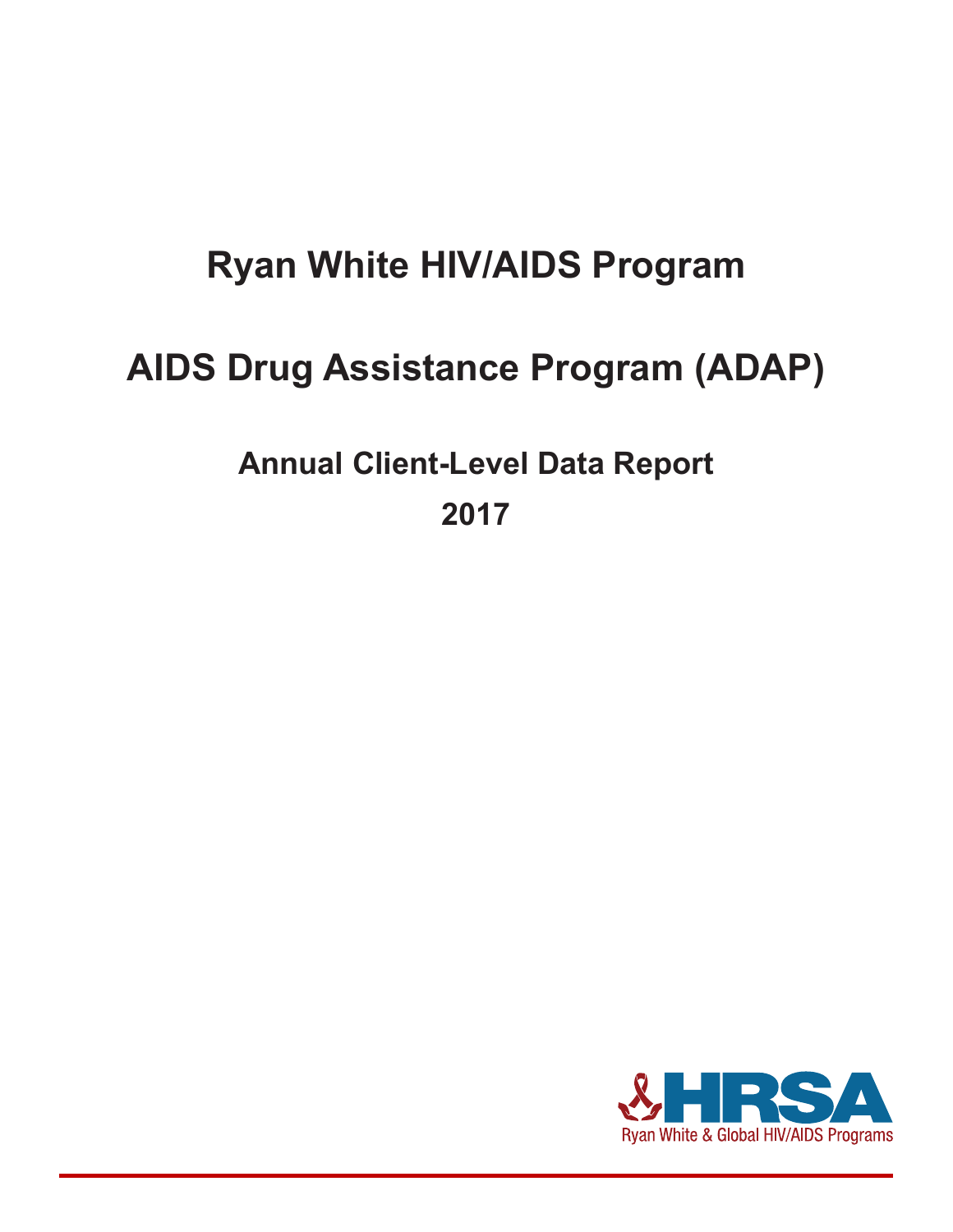The *Ryan White HIV/AIDS Program AIDS Drug Assistance Program (ADAP) Annual Client-Level Data Report* is published by the Division of Policy and Data, HIV/AIDS Bureau (HAB), Health Resources and Services Administration (HRSA), U.S. Department of Health and Human Services, Rockville, Maryland.

Data are presented for clients reported to the HRSA HAB *AIDS Drug Assistance Program Data Report*  (ADR) data system for calendar years 2014 through 2017.

The *AIDS Drug Assistance Program (ADAP) Annual Client-Level Data Report* is not copyrighted and may be used and copied without permission. Citation of the source is, however, appreciated.

### **Suggested Citation**

Health Resources and Services Administration. *Ryan White HIV/AIDS Program AIDS Drug Assistance Program (ADAP) Annual Client-Level Data Report* 2017. [hab.hrsa.gov/data/data-reports.](http://hab.hrsa.gov/data/data-reports) Published September 2019.

#### **Health Resources and Services Administration**

Thomas Engels........................................................................................................... *Acting Administrator*

#### **HIV/AIDS Bureau, Health Resources and Services Administration**

| Tracy Matthews, MHA, RN  CAPT, USPHS; Deputy Director, Division of Policy and Data |
|------------------------------------------------------------------------------------|
|                                                                                    |
|                                                                                    |
|                                                                                    |

**Information about the Ryan White HIV/AIDS Program (RWHAP):** [hab.hrsa.gov](https://hab.hrsa.gov/)

**Information about the RWHAP AIDS Drug Assistance Program:** [hab.hrsa.gov/about-ryan-white](https://hab.hrsa.gov/about-ryan-white-hivaids-program/part-b-aids-drug-assistance-program)[hivaids-program/part-b-aids-drug-assistance-program](https://hab.hrsa.gov/about-ryan-white-hivaids-program/part-b-aids-drug-assistance-program)

**Educational and technical assistance materials about HIV infection and the Ryan White HIV/ AIDS Program:** [targetHIV.org](https://targetHIV.org)

#### **Acknowledgments**

Publication of this report was made possible by the contributions of the Ryan White HIV/AIDS Program ADAP grant recipients that provided ADAP data to HRSA.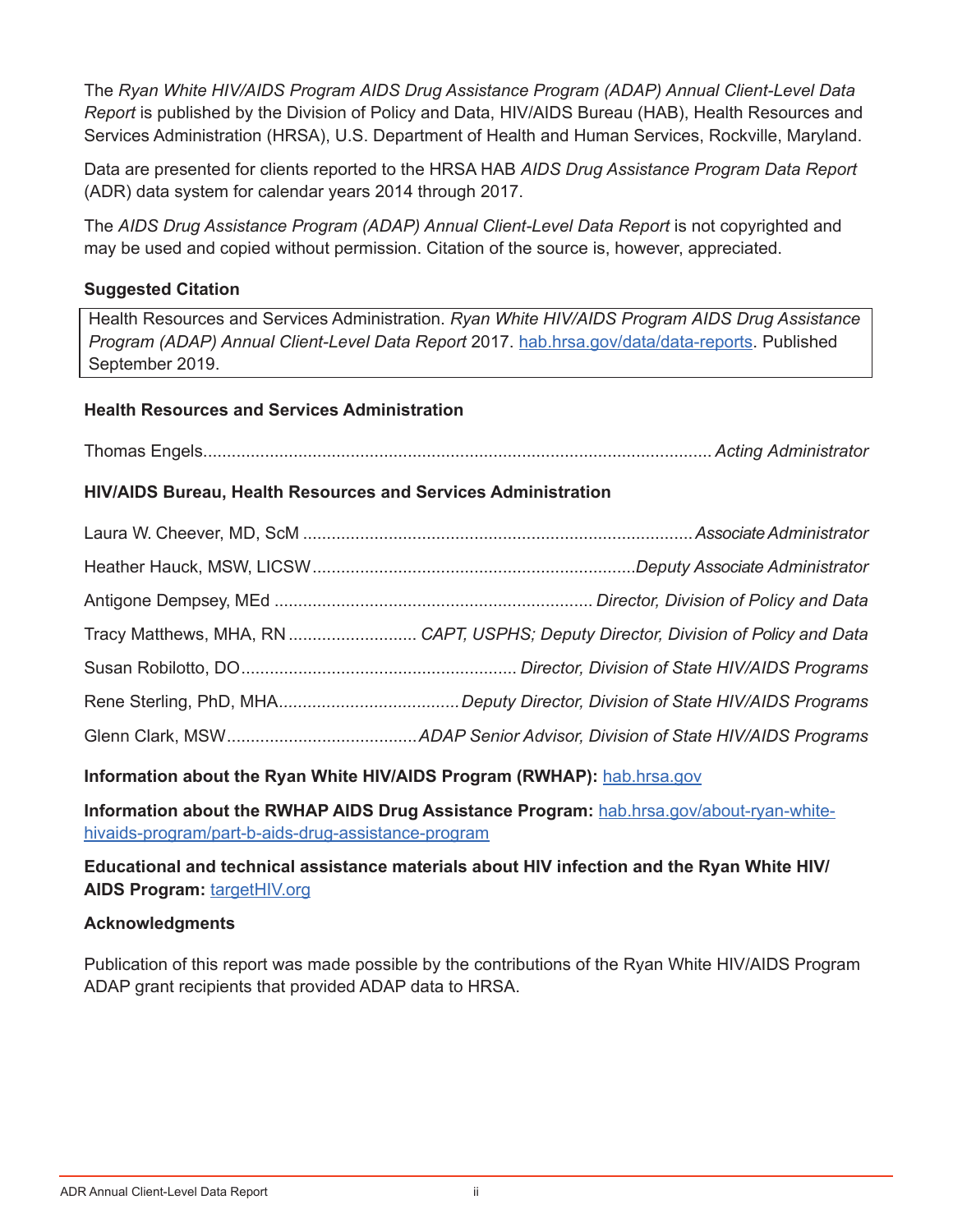# **Contents**

|                   | <b>Commentary</b>                                                                                                                                          | 1 |
|-------------------|------------------------------------------------------------------------------------------------------------------------------------------------------------|---|
|                   | <b>Technical Notes</b>                                                                                                                                     | 5 |
| <b>References</b> |                                                                                                                                                            | 8 |
| <b>Tables</b>     |                                                                                                                                                            | 9 |
| $\mathbf{1}$      | AIDS Drug Assistance Program clients (non-RSR), by year and selected<br>characteristics and services received, 2014–2017–United States and 3 territories 9 |   |
| 2                 | AIDS Drug Assistance Program clients (non-RSR), by race/ethnicity and selected                                                                             |   |
| 3                 | AIDS Drug Assistance Program clients (non-RSR), by gender and selected                                                                                     |   |
| 4                 | AIDS Drug Assistance Program clients (non-RSR), by federal poverty level and                                                                               |   |
| 5                 | AIDS Drug Assistance Program clients (non-RSR), by health care coverage and                                                                                |   |
| 6                 | AIDS Drug Assistance Program clients (non-RSR), by HHS region and selected                                                                                 |   |
| $\overline{7}$    | AIDS Drug Assistance Program clients (non-RSR), by service received and selected                                                                           |   |
| 8                 | AIDS Drug Assistance Program clients (non-RSR), by year and state, 2014–2017–                                                                              |   |
| 9                 | AIDS Drug Assistance Program clients (non-RSR), by age group and state, 2017-                                                                              |   |
|                   | AIDS Drug Assistance Program clients (non-RSR), by race/ethnicity and state, 2017-                                                                         |   |
| 11                | AIDS Drug Assistance Program clients (non-RSR), by gender and state, 2017-                                                                                 |   |
| 12                | AIDS Drug Assistance Program clients (non-RSR), by federal poverty level and state,                                                                        |   |
| 13                | AIDS Drug Assistance Program clients (non-RSR), by service received and state,                                                                             |   |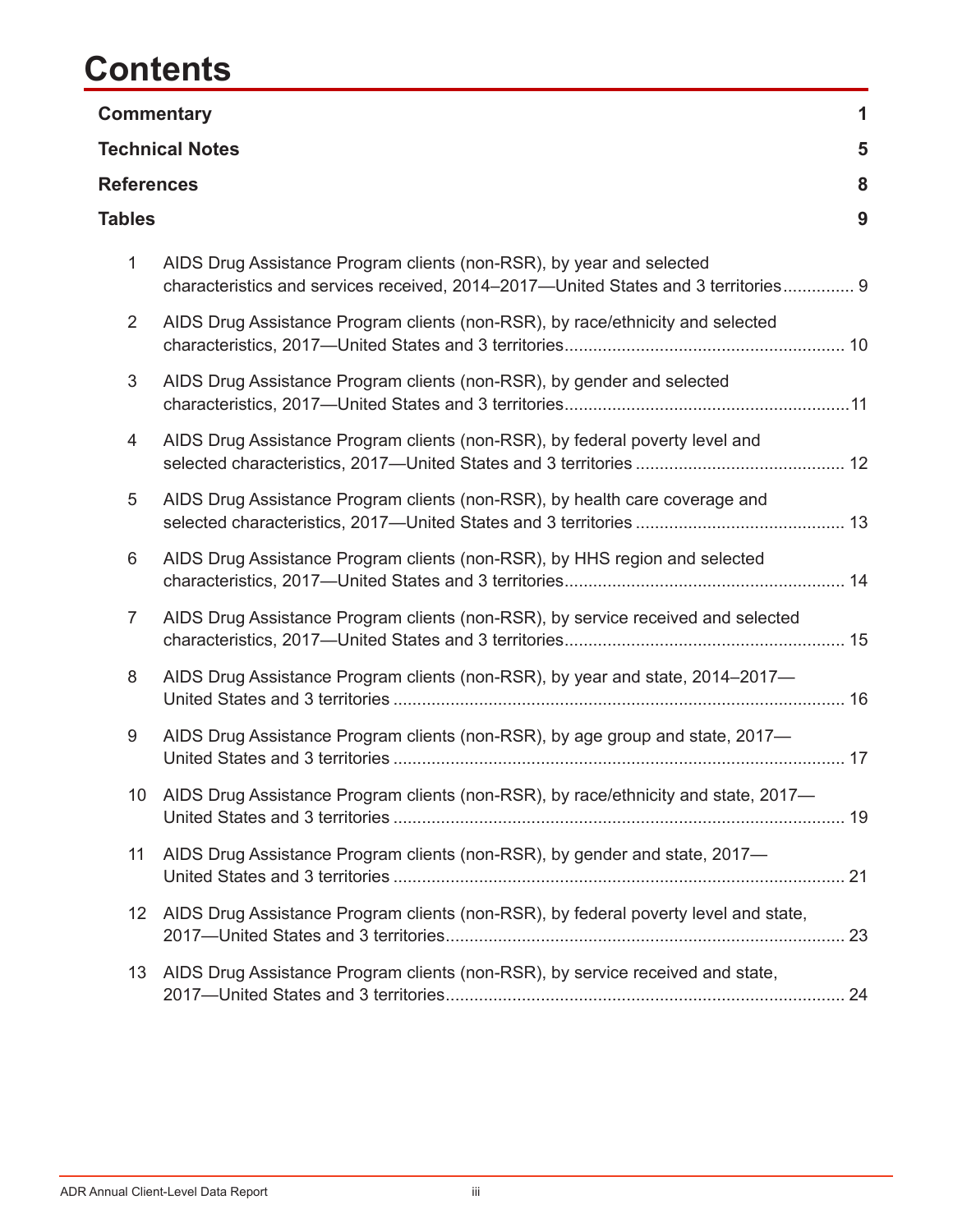# <span id="page-3-0"></span>**COMMENTARY**

The Ryan White HIV/AIDS Program (RWHAP), first enacted by U.S. Congress in 1990, provides a comprehensive system of direct HIV healthcare, essential support services, and medications for more than half a million people with HIV in the United States. The RWHAP has five statutorily defined Parts that provide funding for medical and support services, technical assistance, clinical training, and the development of innovative models of care to meet the needs of different communities and populations affected by HIV. The RWHAP provides grant funding to all 50 states, the District of Columbia, Puerto Rico, the U.S. Virgin Islands, and six U.S. Pacific jurisdictions to support HIV care and treatment services. The RWHAP legislation authorizes a portion of Part B funds to be designated for the AIDS Drug Assistance Program (ADAP), which provides U.S. Food and Drug Administration (FDA)-approved medications to low-income people with HIV who have limited or no health care coverage.

ADAP funds may be used to provide HIV and HIV-related prescription drugs and/or to purchase health care coverage for eligible clients and for services that enhance access to, adherence to, and monitoring of drug treatments. The ADAP is critical to ensuring that people with HIV are able to adhere to medication regimens and remain virally suppressed. People with HIV who achieve and maintain an undetectable viral load have effectively no risk of sexually transmitting the virus to an HIV-negative partner. The medication and health care coverage assistance offered by ADAP is crucial for attaining optimal HIV health outcomes among people with HIV, for preventing further transmission of the virus and, ultimately, for ending the HIV epidemic.

# **History of HRSA's RWHAP AIDS Drug Assistance Program**

The RWHAP is administered by the U.S. Department of Health and Human Services (HHS), Health Resources and Services Administration (HRSA), HIV/AIDS Bureau (HAB). The RWHAP legislation was first enacted in 1990 when Congress passed the Ryan White Comprehensive AIDS Resources Emergency (CARE) Act to address the crisis of the HIV epidemic in the United States. This legislation has been amended and reauthorized four times: in 1996, 2000, 2006, and most recently in 2009, as the Ryan White HIV/AIDS Treatment Extension Act of 2009.

In 1987, the FDA approved the drug azidothymidine (AZT, zidovudine, Retrovir) to treat HIV in the United States [1]. At that time, the cost of this drug was about \$10,000 per year, per person preventing access for most people with HIV [2]. In 1991, HRSA launched the AZT Drug Reimbursement Program with \$30 million approved by Congress under a public health emergency provision allowing low-income people with HIV access to HIV treatment [2]. HRSA's AZT Drug Reimbursement Program laid the foundation for ADAP, authorized under the CARE Act in 1996 as a separate line item under Title II (Part B) and classified as a core medical service.

Each state/territory operates an ADAP, and each is unique because of the state's HIV prevalence, health care system, and administrative structures used to ensure HIV medications are available to eligible RWHAP clients [2]. The purpose of ADAP, as stated in the RWHAP legislation, is "to provide therapeutics to treat HIV or prevent the serious deterioration of health arising from HIV in eligible individuals, including measures for the prevention and treatment of opportunistic infections" [3]. To be eligible to receive assistance from a state/territory under ADAP, the client must have a medical diagnosis of HIV and have a low income, as determined by the state/territory.

Since Congress first appropriated funds for ADAP in 1996, ADAPs have expanded considerably, as has the availability of antiretroviral medication. Between 1996 and its reauthorization in 2000, ADAP program funding increased from \$52 million to \$528 million. In addition, for the first time in 2000, ADAPs were permitted to pay health care coverage costs to support coverage of HIV-related medications [2,4].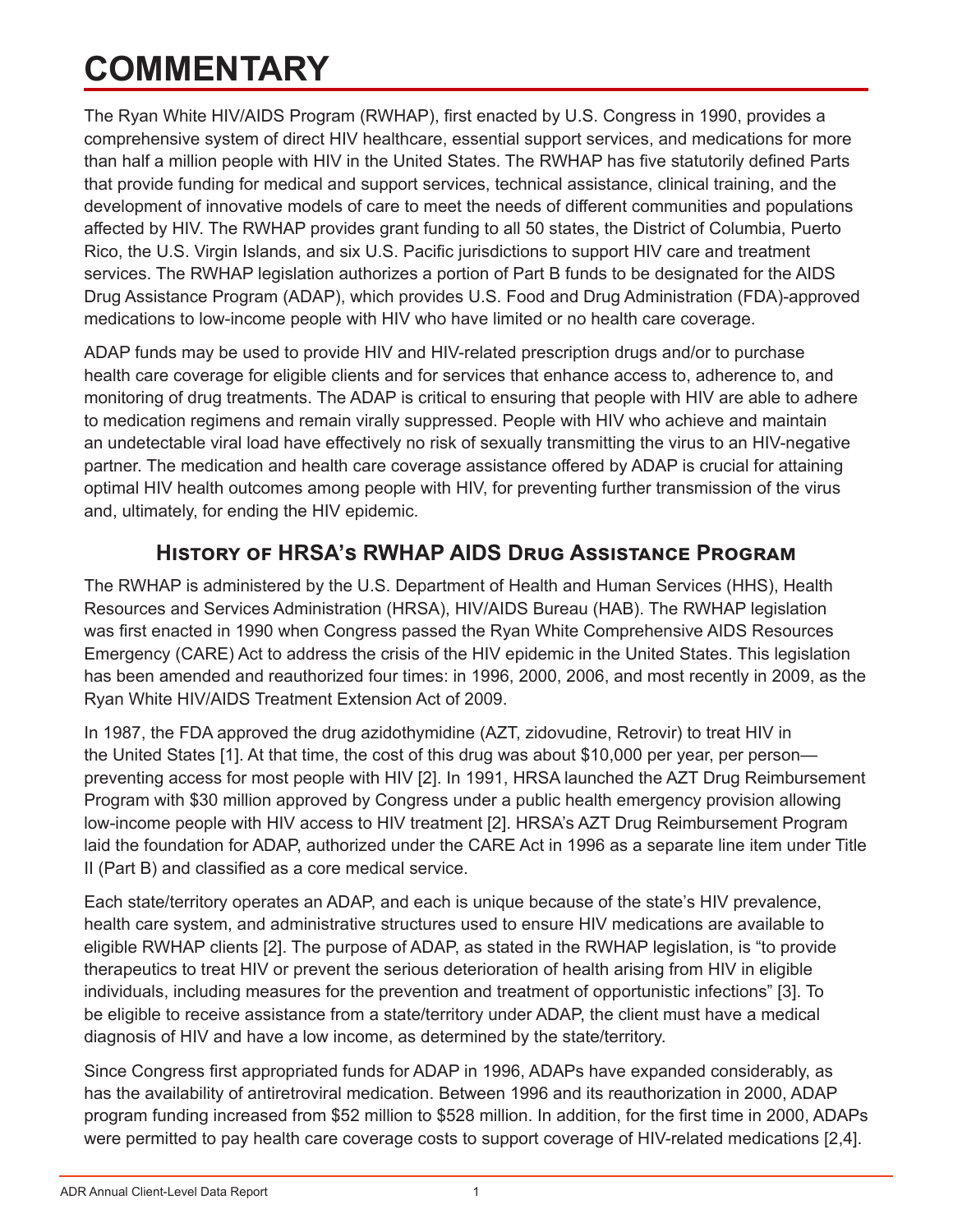In 2006, funding rose another 50%, in a continued effort to reach underserved populations. During the 2009 reauthorization of ADAP, funding levels reached \$835 million for fiscal year 2010 [1–4].

In recent years, ADAP funding has leveled. Full-year appropriations for the RWHAP in fiscal year 2017 were \$2.3 billion, with \$900.3 million (39%) allocated for ADAP. The significant increases in ADAP funding since the program was first appropriated underscore the important role of ADAP services for people with HIV, as evidenced by the following:

- increased and improved HIV testing, resulting in more people knowing their HIV status
- increased number of people on ART after the U.S. Public Health Services' guidelines indicating the need for early treatment of people with HIV
- more people living longer with HIV
- more intensive use of HIV drugs for long-term survivors
- increased cost-sharing associated with health insurance
- increased cost of medications and health care coverage; and
- prevention of new infections through treatment of HIV.

As is true for the entire RWHAP, ADAPs serve as the payor of last resort. ADAP grant recipients and subrecipients are expected to enroll clients into health care coverage for which the client may be eligible (i.e., Medicare, Medicaid, or other public and private plans). ADAPs coordinate with other payors and programs to provide clients with access to HIV medications [2,4].

# **Inaugural ADAP Client-Level Data Report**

This report is the first publication of national ADAP client-level data submitted through the ADAP Data Report (ADR) data system. The ADR was implemented in 2013 and includes annual, client-level data collected by the ADAP in each state/territory. ADR data describe the demographic characteristics of clients accessing ADAP services and the ADAP-funded services used. HRSA can use these data to evaluate the reach and impact of ADAP on a national level.

The ADR data do not include information about clients receiving non-ADAP RWHAP services, such as core medical and support services. However, many ADAP clients also receive these services. Together, ADAP services and RWHAP direct care and support services create a comprehensive system of care and treatment for people with HIV. Data for clients receiving non-ADAP RWHAP services are reported to HRSA through the RWHAP Services Report (RSR) and are published annually in the *RWHAP Annual Client-Level Data Report* [5].

This document includes data reported to HRSA for all clients receiving ADAP services during calendar years 2014 through 2017. The data presented include client demographics, socioeconomic factors (e.g., income as a percentage of the federal poverty level [FPL], health care coverage), and service utilization. Although ADR data reporting began in 2013, this report includes data beginning in 2014 to ensure the data quality.

# **Highlights of the Analyses**

The data presented in this report should be interpreted with caution. Each ADAP operates within the broader context of the state's health care system and public health infrastructure.

## **RWHAP AIDS Drug Assistance Program Clients**

**Each year, ADAPs serve approximately 260,000 or more people with HIV.** The number of people receiving ADAP services has been largely consistent from 2014 through 2017. In 2017, 268,174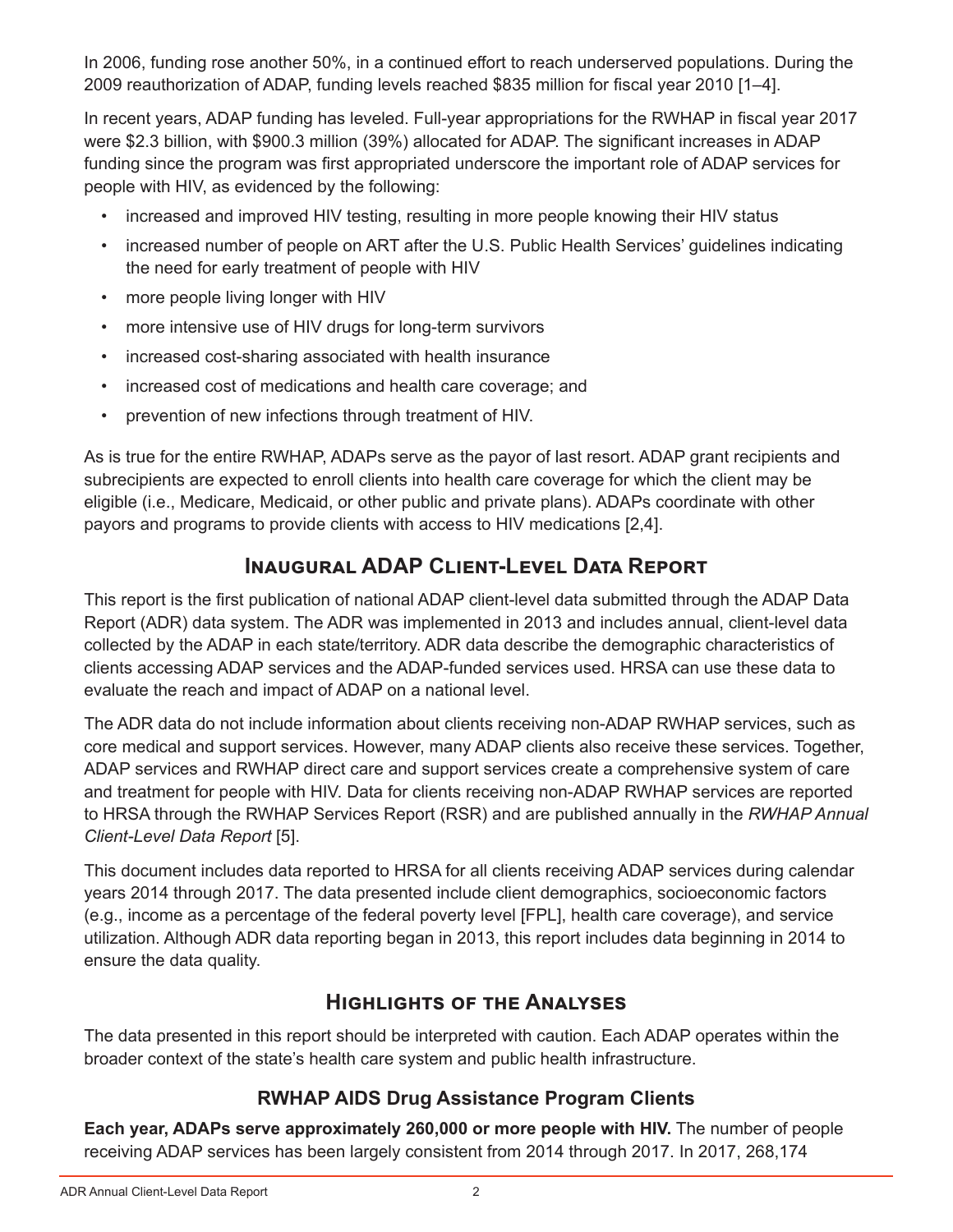clients received ADAP services (Table 1). Although the national number of ADAP clients has remained consistent, variability occurred by state (Table 8); these shifts may be attributed to a variety of reasons, including changes to data collection, the state's health care landscape, eligibility requirements, and other factors during these years.

**The majority of ADAP clients are male.** In 2017, 77.7% of clients were male, 21.1% were female, and 1.2% were transgender (Table 1). The gender distribution of ADAP clients has remained largely consistent since 2014. See Technical Notes for information about gender designation.

**Nearly three-quarters of ADAP clients are from racial/ethnic minority populations.** In 2017, 39.5% of clients self-identified as Black/African American, 26.4% as Hispanic/Latino, and less than 2% each as Asian, American Indian/Alaska Native, Native Hawaiian/Pacific Islander, and persons of multiple races. Less than one-third (30.9%) of ADAP clients self-identified as White. These race/ethnicity distributions have remained consistent since 2014 (Table 1).

**ADAP clients from racial/ethnic minority populations are younger than White clients.** In 2017, 56.9% of White ADAP clients were aged 50 years or older, compared with 44.2% Native Hawaiians/ Pacific Islanders, 41.6% American Indians/Alaska Natives, 38.2% Blacks/African Americans, 35.3% of clients of multiple races, 34.9% of Hispanics/Latinos, and 29.8% of Asians (Table 2).

**More than half of female ADAP clients are Black/African American.** In 2017, among the female clients whose race/ethnicity was reported, 56.5% were Black/African American, 23.1% were Hispanic/ Latina, 17.7% were White, and less than 2% each were Asian, American Indian/Alaska Native, Native Hawaiian/Pacific Islander, or multiple races (Table 3). In comparison, 34.8% of male clients were Black/ African American, 34.7% were White, and 27.2% were Hispanic/Latino.

## **Socioeconomic Factors Among ADAP Clients**

**More than one-third of all ADAP clients have no health care coverage.** In 2017, 38.6% of ADAP clients had no health care coverage, a decrease from 44.4% in 2014. (Table 1). This percentage varied by race, with 51.2% of Hispanics/Latinos and 43.6% of Blacks/African Americans with no coverage compared with 22.2% of White clients (Table 2). This percentage also varied by gender. The percentages with no health care coverage was 38.4% among males and 39.0% among females. The lack of coverage was 50.6% among transgender women and 31.7% among transgender men. (Table 3).

**Higher percentages of ADAP clients from racial/ethnic minority populations are living at or below 100% FPL compared with White ADAP clients.** In 2017, among race/ethnicity groups, Hispanics/Latinos had the highest percentage of clients at or below 100% FPL (51.8%), followed by American Indians/Alaska Natives (49.5%), Blacks/African Americans (48.3%), clients of multiple races (45.8%), Native Hawaiians/Pacific Islanders (40.5%), Asians (35.7%), and Whites (33.7%) (Table 2).

**Higher percentages of female and transgender ADAP clients are living at or below 100% FPL compared with male clients.** In 2017, among female clients, 52.7% were living at or below 100% FPL, compared with 42.0% of male clients. Among transgender women, transgender men, and clients of other transgender identities, 63.7%, 44.3%, and 58.0%, respectively, were living at or below 100% FPL. (Table 3).

## **Service Utilization**

**The number of clients receiving only full-pay medication support has decreased, whereas an increased number of clients are receiving other services or a combination of services.** Among ADAP clients with service utilization information in 2017, 48.4% received full-pay medication support only, a decrease from 64.1% in 2014. Concurrently, 20.4% of ADAP clients in 2017 received medication co-pay/deductible assistance from ADAPs compared with 12.3% in 2014. The percentage of clients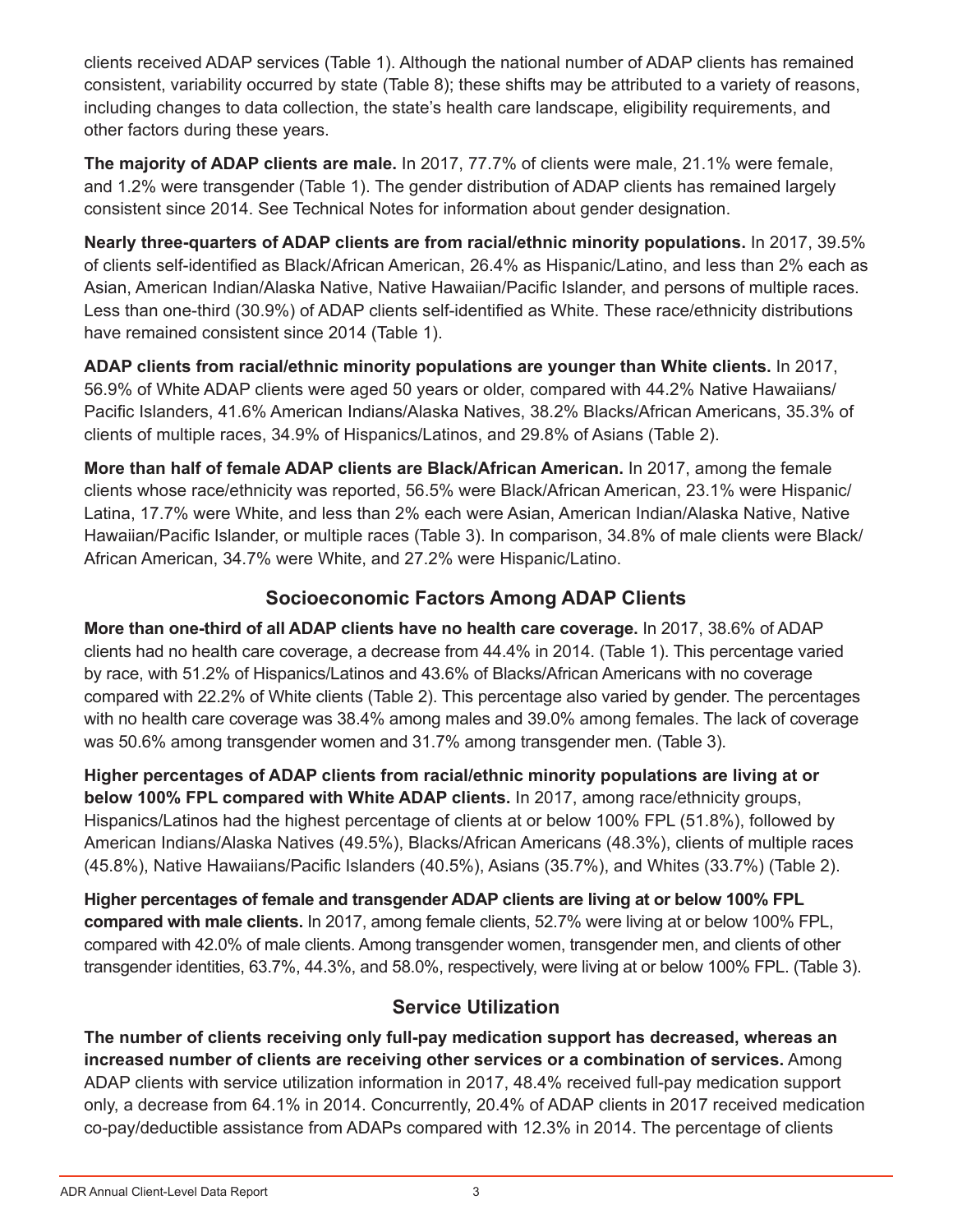receiving multiple services also increased from 17.1% in 2014 to 26.1% in 2017 (Table 1). These changes may be attributed to changes in the health care landscape during this timeframe.

**The use of full-pay medication services is higher among clients younger than age 50 years, and the number of medication co-pay/deductible services is higher among clients aged 50 years and older.** In 2017, 69.9% of clients accessing full-pay medication services were younger than age 50. In comparison, among clients accessing medication co-pay/deductible services, 65.7% were aged 50 years and older. Clients receiving health care coverage premium assistance or receiving multiple services were distributed evenly between clients older and younger than 50 years of age (Table 7).

**For each service type, distribution differs by HHS Region.** In 2017, among clients receiving medication co-pay/deductible, the highest percentage were in Region 9 (27.7%; Arizona, California, Guam, Hawaii, and Nevada). Among ADAP clients receiving full-pay medication only, the highest percentage was in Region 4 (37.3%; Alabama, Florida, Georgia, Kentucky, Mississippi, North Carolina, South Carolina, and Tennessee). Region 4 also had the highest percentage (22.8%) of ADAP clients receiving multiple services compared with other regions. Among clients receiving insurance premium assistance, the highest percentage (23.3%) was in Region 2 (New Jersey, New York, Puerto Rico, and U.S. Virgin Islands) (Table 7).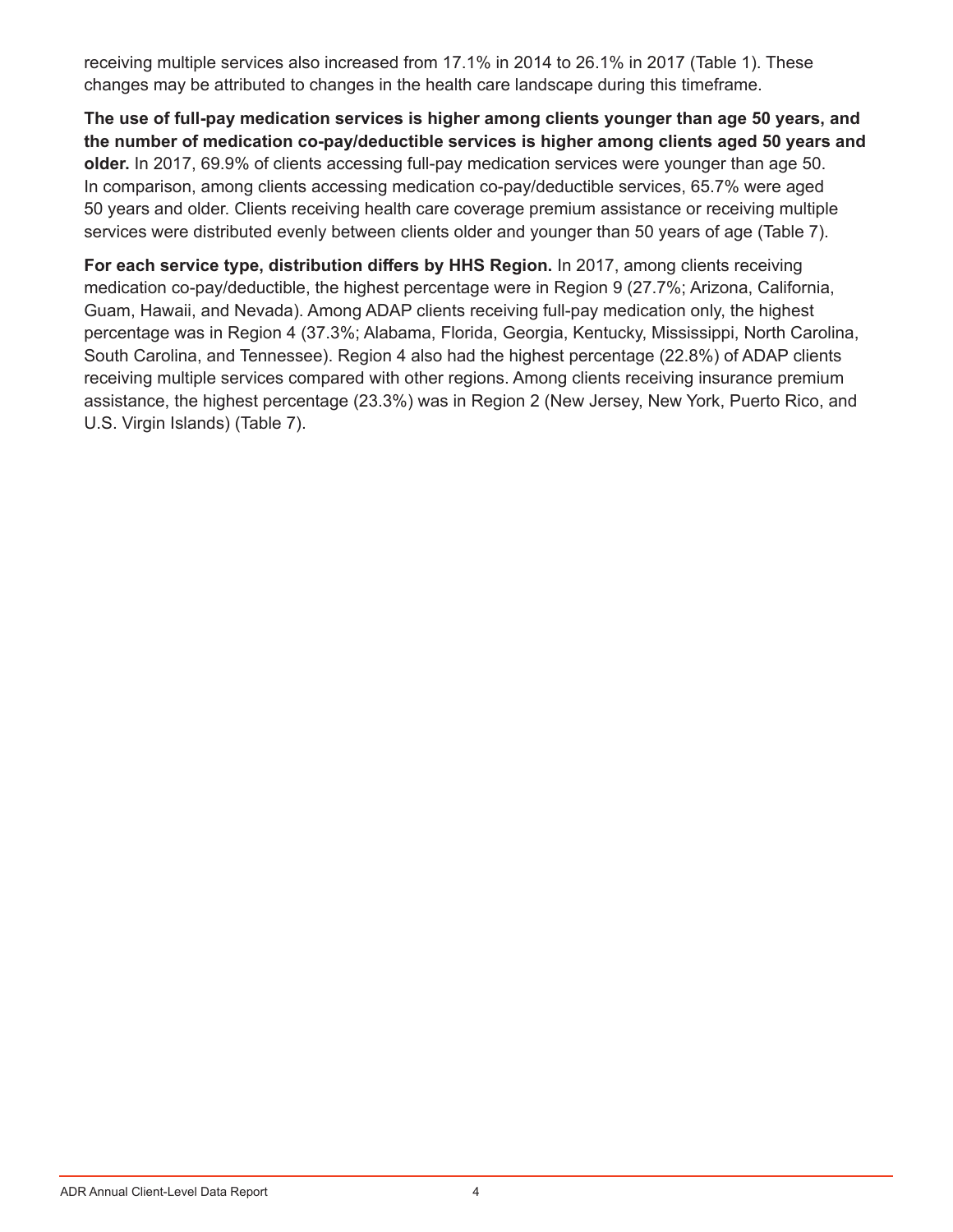# <span id="page-7-0"></span>**TECHNICAL NOTES**

The AIDS Drug Assistance Program (ADAP) Data Report (ADR) is the U.S. Department of Health and Human Services (HHS), Health Resources and Services Administration (HRSA), HIV/AIDS Bureau's (HAB) primary source of annual, client-level data to evaluate the impact of the ADAP program on a national level. The ADR allows HAB to characterize the individuals using the program, describe the ADAP-funded services being used, and delineate costs associated with these services [6].

The ADR was developed and implemented in 2013. To allow sufficient time for data quality assessment, ADR data included in this report begin with 2014. All Part B ADAP recipients are required to submit data to the ADR as a condition of the RWHAP Part B grant award. The ADR consists of two components: (1) the Recipient Report and (2) the Client Report. The Recipient Report is a collection of information about ADAP administration, funding, and policies. The Client Report (or client-level data) is a collection of records that includes each ADAP client's encrypted unique identifier ("eUCI"), basic demographic data, enrollment and certification information, and client-level data for clients enrolled during the calendar year reporting period (January 1 to December 31) [6].

ADR data do not include information on non-ADAP RWHAP services, such as outpatient ambulatory health services, case management, or other services provided by RWHAP. Although the ADR may include RWHAP clients who received additional services, the ADR does not collect information to identify which clients overlap with other RWHAP services. Client-level data from these services are reported through another data system [5] and are published annually in the *RWHAP Annual Client-Level Data Report*.

# **Presentation of Data**

The data in this report include information received by HRSA HAB for clients served by ADAP during calendar years 2014–2017. The purpose of the client demographics is to describe the sociodemographic characteristics of all clients **enrolled** in the ADAP, **regardless of whether they received services** (i.e., a client can be enrolled in ADAP but not use the service) [6].

- Tables 1–7: National-level data—Numbers and percentages of clients served by ADAP (non-RSR), presented by year, selected demographic stratifications, HHS region, and services received.
- Tables 8-13: State-level data—Numbers and percentages of clients served by the ADAP (non-RSR) by state, presented by selected demographic stratifications

Tables 1–8 display subtotals for each subpopulation and the overall totals. The subtotals are displayed to reflect the denominator used for the percentage calculation of each subpopulation. Because of missing data, the values in each column may not sum to the column total.

## **ADAP Clients**

To be eligible for enrollment in ADAP services, an ADAP client must have a diagnosis of HIV and a low income as defined by the state of residence. An ADAP client is any person who is certified as eligible to receive ADAP services, regardless of whether the person used ADAP services during the reporting period. During the reporting period, an ADAP client may have received medication assistance and/ or health insurance assistance, been disenrolled, and/or been deemed eligible but did not receive any services. In the event of a funding shortage, clients may be placed on a waiting list (there are currently no ADAP waiting lists) [6].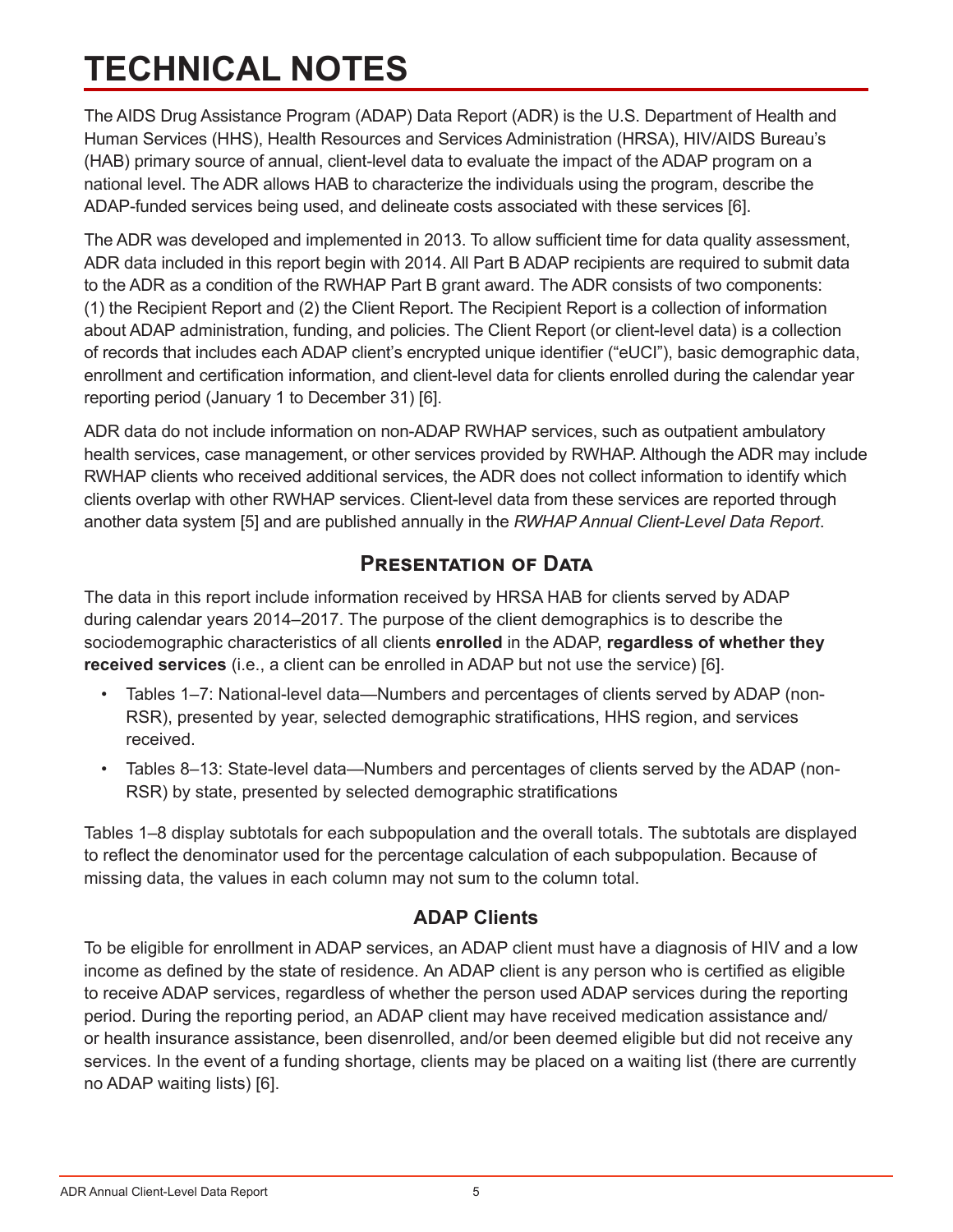# **Age Group**

ADAP recipients are required to report the client's year of birth. This information is used to calculate the client's age during the designated year as a discrete variable. For tables displaying age groups (Tables 1–7), client ages were categorized to align with the Centers for Disease Control and Prevention's (CDC) National HIV Surveillance System (NHSS) age group delineations. The age group delineations are as follow: <13, 13–14, 15–19, 20–24, 25–29, 30–34, 35–39, 40–44, 45–49, 50–54, 55–59, 60–64, and ≥65 years. In Table 9, client ages were categorized using broader age group delineations: <13, 13‒24, 25‒34, 35‒44, 45‒54, 55‒64, and ≥65 years.

## **Race/Ethnicity**

Recipients report race/ethnicity information for ADAP clients according to the Office of Management and Budget (OMB) reporting standards. The OMB standards have five categories for race: American Indian or Alaska Native, Asian, Black or African American, Native Hawaiian or Other Pacific Islander, and White. Data on ethnicity have two categories: (1) Hispanic or Latino, and (2) not Hispanic or Latino. Race and ethnicity are submitted as separate variables and combined for analysis. The race/ethnicity variable is categorized as American Indian or Alaska Native, Asian, Black or African American, Hispanic or Latino, Native Hawaiian or other Pacific Islander, White, and "multiple races" (two or more categories of race reported).

In this report, clients categorized by race were not Hispanic or Latino; however, the number of clients reported in each race category may include clients whose ethnicity was not reported. ADAP recipients are expected to make every effort to obtain and report race and ethnicity, based on each client's selfreport. Self-identification is the preferred means of obtaining this information.

### **Gender**

Gender-related data are based on client self-report. Gender designations in this report are male, female, or transgender. Transgender is an umbrella term used to identify people whose sex assigned at birth does not match their current gender identity or expression. Transgender clients are subsequently reported as transgender male to female (MTF), transgender female to male (FTM), or transgender unknown; the transgender unknown category may include transgender people who do not identify with these transgender variable options.

# **Federal Poverty Level**

Poverty level characterizes the client's annual household income as a percentage of the FPL at the end of the reporting period. The poverty levels were categorized as 0–100% FPL, 101–138% FPL, 139–250% FPL, 251–400% FPL, and >400% FPL.

## **Health Care Coverage**

ADAP recipients are required to report all sources of health care coverage that each client had for any part of the reporting period, regardless of whether the ADAP paid for it. Health care coverage was categorized as private employer, private individual, Medicare, Medicaid, Medicare and Medicaid (dual eligibility), Veterans Administration, Indian Health Service, other plan, multiple coverages, and no coverage. The Medicaid classification also includes the Children's Health Insurance Program (CHIP) and other public state health care coverage programs. The Medicare Part D classification is a stand-alone prescription drug coverage insurance and includes co-insurance, co-payment, or donut hole coverage.

## **ADAP Services**

ADAP services include both medication assistance services and health care coverage premium and cost-sharing assistance services, which are provided to eligible clients enrolled in ADAP. All ADAP funds, regardless of their source (e.g., state funds, RWHAP Part B ADAP Base, RWHAP Part B Base,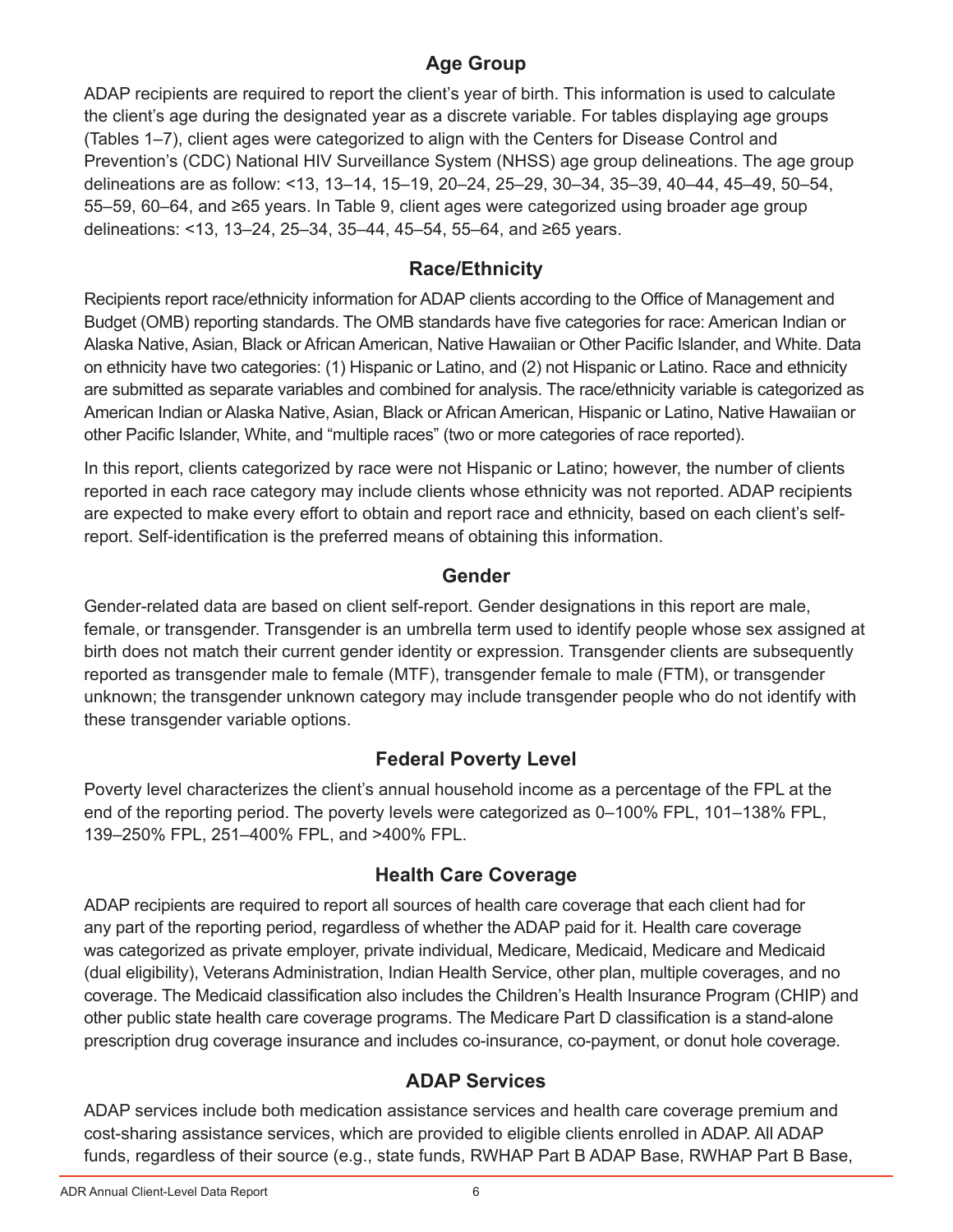RWHAP Part B Supplemental Funding, ADAP Emergency Relief Funds, RWHAP Part A contributions, 340B rebates, ADAP Crisis Task Force Rebates), are reported in the ADR [6].

Medication assistance (i.e., full-pay medication support) is the use of ADAP funds to purchase FDAapproved medications for the treatment of HIV and the prevention and treatment of other opportunistic infections commonly associated with HIV/AIDS. In addition, other types of medications can be purchased by ADAP recipients using ADAP funding if those medications support a client's retention in care (e.g., medication to treat hepatitis C).

Health care coverage assistance is the use of ADAP funds to pay for one or more of the following:

- Full premium payment
- Partial premium payment
- Medication co-pay/deductible (including Medicare Part D coinsurance, co-payment, or donut hole coverage)

A full premium payment is when the ADAP pays 100% of the client's health insurance premium. A partial payment is when the ADAP pays a portion of the health insurance premium (i.e., <100%). A medication co-pay/deductible (including Medicare Part D-related costs) is when the ADAP pays the co-pay/deductible for the client's HIV-related medication. Medication co-pays, deductibles, and coinsurance are considered health care coverage assistance services, not medication services [6].

# **Region**

The U.S. Department of Health and Human Services (HHS) uses 10 geographic designations for classifying regions of the United States that encompass all states and territories. The classification of states and territories within these regions is as follows:

- Region 1: Connecticut, Maine, Massachusetts, New Hampshire, Rhode Island, Vermont
- Region 2: New Jersey, New York, Puerto Rico, U.S. Virgin Islands
- Region 3: Delaware, District of Columbia, Maryland, Pennsylvania, Virginia, West Virginia
- Region 4: Alabama, Florida, Georgia, Kentucky, Mississippi, North Carolina, South Carolina, Tennessee
- Region 5: Illinois, Indiana, Michigan, Minnesota, Ohio, Wisconsin
- Region 6: Arkansas, Louisiana, New Mexico, Oklahoma, Texas
- Region 7: Iowa, Kansas, Missouri, Nebraska
- Region 8: Colorado, Montana, North Dakota, South Dakota, Utah, Wyoming
- Region 9: Arizona, California, Guam, Hawaii, Nevada
- Region 10: Alaska, Idaho, Oregon, Washington

The six U.S. Pacific jurisdictions are included in HHS Region 9; however, only Guam submits clientlevel data. The other jurisdictions, therefore, are not included in this report. Puerto Rico and the U.S. Virgin Islands are included in Region 2.

#### **State**

State data are displayed in Tables 8-13. State-level analyses include data submitted for all RWHAP ADAP services. Clients receiving services in multiple states are not included in state-specific totals; these clients make up less than 2% of the total RWHAP population. In addition, data presented by state include data for all clients served by State ADAPs and are not separated by the type of ADAP-specific funding (i.e., RWHAP Part B, RWHAP Part B Supplemental, and ADAP Emergency Relief Funds).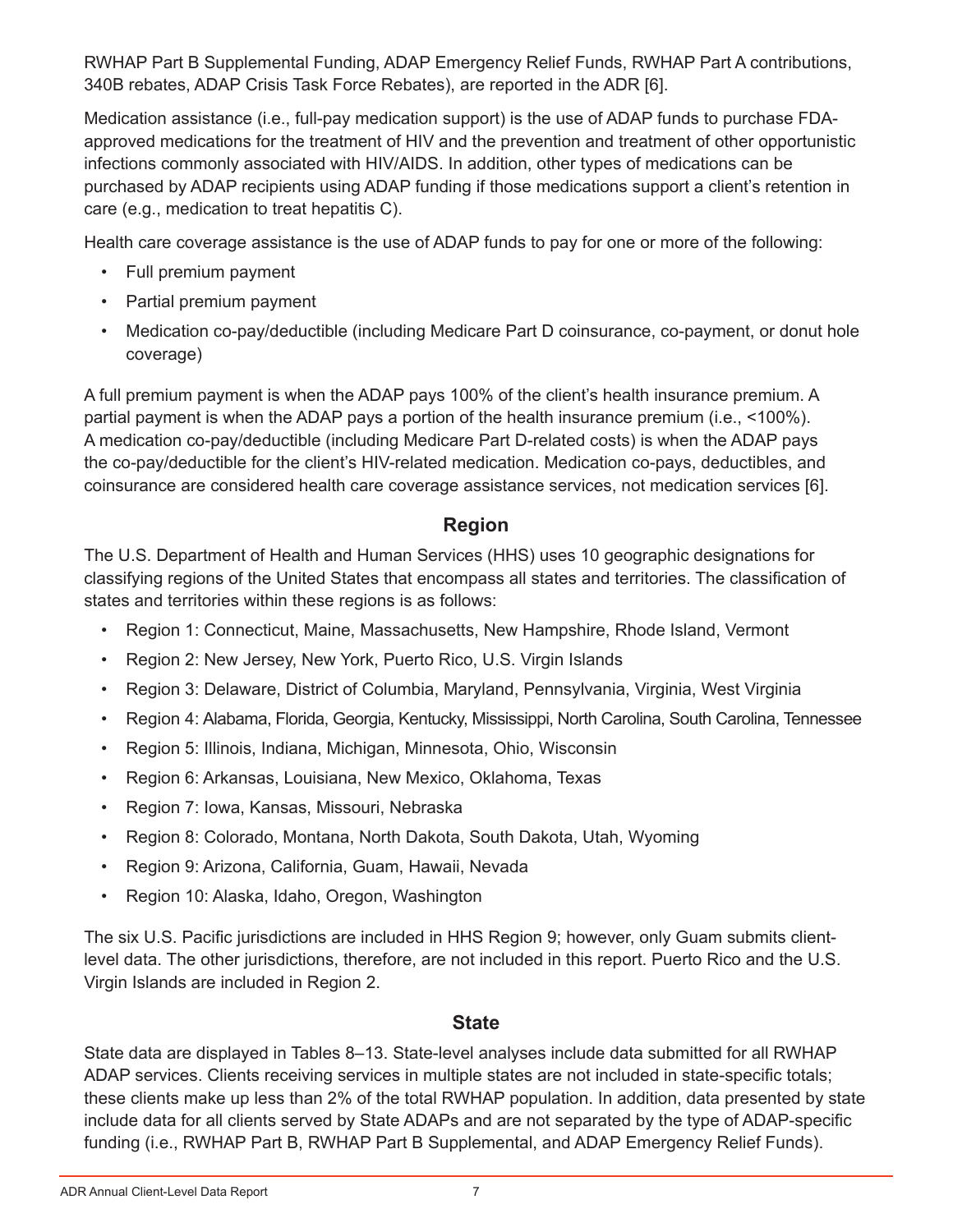# <span id="page-10-0"></span>**REFERENCES**

- 1. Health Resources and Services Administration (HRSA). 2019. *Ryan White & Global HIV/AIDS Program–A Living History*. [hab.hrsa.gov/livinghistory/index.htm](https://hab.hrsa.gov/livinghistory/index.htm). Accessed May 17, 2019.
- 2. HRSA. *Ryan White HIV/AIDS Program AIDS Drug Assistance Program (ADAP) Manual* 2016. January 2016. Available at [www.targethiv.org/library/aids-drug-assistance-program-adap-manual.](http://www.targethiv.org/library/aids-drug-assistance-program-adap-manual)
- 3. U.S. Public Health Service. December 18, 2015; Amended January 28, 2016. *The Ryan White HIV/ AIDS Treatment Extension Act of 2009*. "Title XXVI of the Public Health Service Act." Available at [hab.hrsa.gov/sites/default/files/hab/program-grants-management/legislationtitlexxvi.pdf](https://hab.hrsa.gov/sites/default/files/hab/program-grants-management/legislationtitlexxvi.pdf).
- 4. NASTAD. 2018. *2018 Annual Report: National Ryan White HIV/AIDS Program Part B & ADAP Monitoring Project Annual Report*. [www.nastad.org/sites/default/files/Uploads/2018/2018-national](https://www.nastad.org/sites/default/files/Uploads/2018/2018-national-rwhap-partb-adap-monitoring-project-annual-report.pdf)[rwhap-partb-adap-monitoring-project-annual-report.pdf](https://www.nastad.org/sites/default/files/Uploads/2018/2018-national-rwhap-partb-adap-monitoring-project-annual-report.pdf).
- 5. HRSA. 2018. *Ryan White HIV/AIDS Program Annual Client-Level Data Report 2017*. Available at [hab.hrsa.gov/data/data-reports](http://hab.hrsa.gov/data/data-reports).
- 6. HRSA. 2019. *AIDS Drug Assistance Program Data Report (ADR) Instruction Manual 2018*. Available at [www.targethiv.org/library/adr-instruction-manual.](https://www.targethiv.org/library/adr-instruction-manual)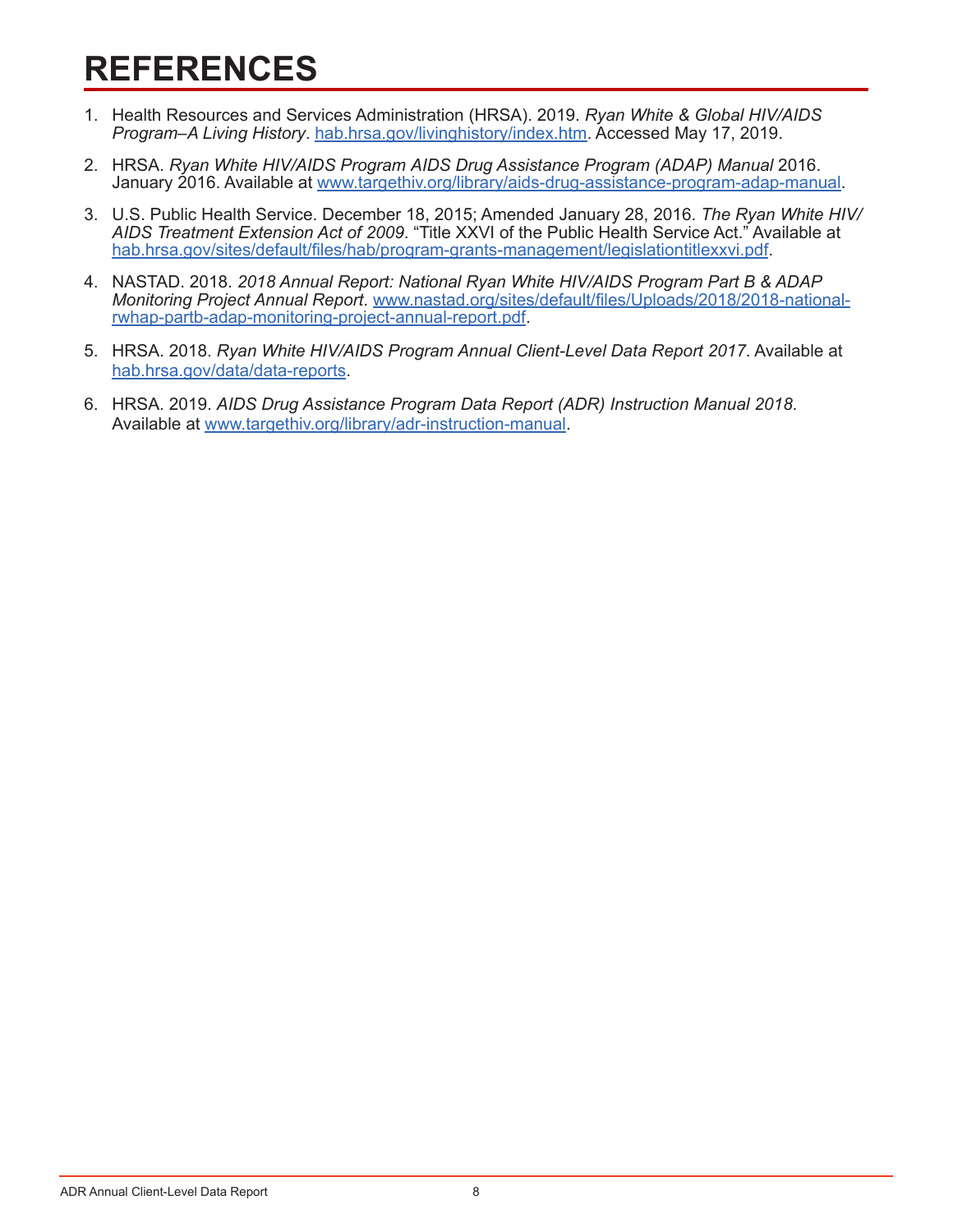<span id="page-11-0"></span>

| Table 1. AIDS Drug Assistance Program clients (non-RSR), by year and selected characteristics and services received, 2014–2017– |  |
|---------------------------------------------------------------------------------------------------------------------------------|--|
| United States and 3 territories                                                                                                 |  |

|                                                 | 2014              |              | 2015              | 2016         |                   | 2017          |                   |               |
|-------------------------------------------------|-------------------|--------------|-------------------|--------------|-------------------|---------------|-------------------|---------------|
|                                                 | No.               | $\%$         | No.               | $\%$         | No.               | $\frac{0}{6}$ | No.               | $\frac{9}{6}$ |
| Age group (yr)                                  |                   |              |                   |              |                   |               |                   |               |
| < 13                                            | 205               | 0.1          | 207               | 0.1          | 229               | 0.1           | 233               | 0.1           |
| $13 - 14$                                       | 70                | < 0.1        | 58                | < 0.1        | 53                | < 0.1         | 56                | < 0.1         |
| $15 - 19$                                       | 712               | 0.3          | 732               | 0.3          | 702               | 0.3           | 718               | 0.3           |
| $20 - 24$                                       | 10,883            | 4.1          | 9,740             | 3.8          | 9,682             | 3.6           | 9,156             | 3.4           |
| $25 - 29$                                       | 23,002            | 8.6          | 23,221            | 8.9          | 24,343            | 9.1           | 25,102            | 9.4           |
| $30 - 34$                                       | 26,071            | 9.7          | 25,013            | 9.6          | 26,573            | 10.0          | 27,592            | 10.3          |
| $35 - 39$                                       | 27,990            | 10.4         | 27,259            | 10.5         | 28,127            | 10.6          | 28,272            | 10.5          |
| $40 - 44$                                       | 33,486            | 12.5         | 29,608            | 11.4         | 28,436            | 10.7          | 27,618            | 10.3          |
| $45 - 49$                                       | 42,431            | 15.8         | 38,474            | 14.8         | 36,828            | 13.8          | 34,595            | 12.9          |
| $50 - 54$                                       | 44,399            | 16.5         | 42,448            | 16.4         | 42,321            | 15.9          | 40,466            | 15.1          |
| $55 - 59$                                       | 29,686            | 11.1         | 30,372            | 11.7         | 32,319            | 12.1          | 33,935            | 12.7          |
| $60 - 64$                                       | 17,047            | 6.3          | 17,822            | 6.9          | 19,656            | 7.4           | 21,110            | 7.9           |
| ≥65                                             | 12,654            | 4.7          | 14,574            | 5.6          | 16,877            | 6.3           | 19,321            | 7.2           |
| <b>Subtotal</b>                                 | 268,636           | 100.0        | 259,528           | 100.0        | 266,146           | 100.0         | 268,174           | 100.0         |
| Race/ethnicity                                  |                   |              |                   |              |                   |               |                   |               |
| American Indian/Alaska Native                   | 1,194             | 0.5          | 1,025             | 0.4          | 1,036             | 0.4           | 1,026             | 0.4           |
| Asian                                           | 4,354             | 1.7          | 4,177             | 1.6          | 4,373             | 1.7           | 4,611             | 1.7           |
| Black/African American                          | 102,614           | 39.0         | 100,155           | 39.2         | 104,487           | 39.7          | 104,912           | 39.5          |
| Hispanic/Latino <sup>a</sup>                    | 66,485            | 25.3         | 62,595            | 24.5         | 68,103            | 25.9          | 70,285            | 26.4          |
| Native Hawaiian/Pacific Islander                | 499               | 0.2          | 471               | 0.2          | 456               | 0.2           | 405               | 0.2           |
| White                                           | 86,541            | 32.9         | 84,672            | 33.1         | 82,522            | 31.3          | 82,045            | 30.9          |
| Multiple races                                  | 1,603             | 0.6          | 2,675             | 1.0          | 2,275             | 0.9           | 2,489             | 0.9           |
| <b>Subtotal</b>                                 | 263,290           | 100.0        | 255,770           | 100.0        | 263,252           | 100.0         | 265,773           | 100.0         |
| Gender                                          |                   |              |                   |              |                   |               |                   |               |
| Male                                            | 209,251           | 77.9         | 200,649           | 77.7         | 206,441           | 77.7          | 208,241           | 77.7          |
| Female                                          | 57,729            | 21.5         | 55.799            | 21.6         | 57,076            | 21.5          | 56,643            | 21.1          |
| <b>Transgender MTF</b>                          | 1,356             | 0.5          | 1,375             | 0.5          | 2,053             | 0.8           | 2,683             | 1.0           |
| Transgender FTM                                 | 44                | < 0.1        | 48                | < 0.1        | 69                | < 0.1         | 389               | 0.1           |
| Transgender unknown                             | 163               | 0.1          | 277               | 0.1          | 159               | 0.1           | 202               | 0.1           |
| <b>Subtotal</b>                                 | 268,543           | 100.0        | 258,148           | 100.0        | 265,798           | 100.0         | 268,158           | 100.0         |
| <b>Federal poverty level</b>                    |                   |              |                   |              |                   |               |                   |               |
| $0 - 100%$                                      | 128,418           | 48.7         | 119,600           | 46.9         | 118,171           | 45.0          | 117,535           | 44.5          |
| 101-138%                                        | 34,984            | 13.3         | 32,748            | 12.9         | 32,593            | 12.4          | 30,818            | 11.7          |
| 139-250%                                        | 67,909            | 25.8         | 68,318            | 26.8         | 70,392            | 26.8          | 71,038            | 26.9          |
| 251-400%                                        | 27,918            | 10.6         | 30,111            | 11.8         | 34,577            | 13.2          | 36,539            | 13.8          |
| >400%                                           | 4,438             | 1.7          | 4,018             | 1.6          | 6,591             | 2.5           | 8,136             | 3.1           |
| <b>Subtotal</b>                                 | 263,667           | 100.0        | 254,795           | 100.0        | 262,324           | 100.0         | 264,066           | 100.0         |
| <b>Health care coverage</b>                     |                   |              |                   |              |                   |               |                   |               |
| Private employer                                | 16,143            | 6.3          | 19,865            | 8.0          | 20,326            | 7.8           | 25,697            | 9.7           |
| Private individual                              | 26,086            | 10.2         | 30,960            | 12.4         | 41,025            | 15.8          | 38,085            | 14.4          |
| Medicare                                        | 29,781            | 11.6         | 35,151            | 14.1         | 35,672            | 13.8          | 36,999            | 14.0          |
| Medicaid                                        | 30,533            | 11.9         | 29,842            | 12.0         | 29,956            | 11.6          | 28,149            | 10.6          |
| Medicare and Medicaid                           | 8,233             | 3.2          | 7,952             | 3.2          | 8,562             | 3.3           | 9,022             | 3.4           |
| Veterans Administration                         | 3,037             | 1.2          | 130               | 0.1          | 169               | 0.1           | 123               | 50.1          |
| <b>Indian Health Service</b>                    | 279               | 0.1          | 19                | < 0.1        | 27                | < 0.1         | 31                | < 0.1         |
| Other plan                                      | 13,211            | 5.2          | 10,040            | 4.0          | 4,216             | 1.6           | 2,399             | 0.9           |
| No coverage                                     | 113,763           | 44.4         | 99,015            | 39.7         | 98,774            | 38.1          | 102,298           | 38.6          |
| Multiple coverages<br>Subtotal                  | 15,032<br>256,098 | 5.9<br>100.0 | 16,511<br>249,485 | 6.6<br>100.0 | 20,216<br>258,943 | 7.8<br>100.0  | 22,033<br>264,836 | 8.3<br>100.0  |
|                                                 |                   |              |                   |              |                   |               |                   |               |
| Service received<br>Full-pay medication support | 140,237           | 64.1         | 115.069           | 52.6         | 107,424           | 48.9          | 109,374           | 48.4          |
| Insurance premium assistance                    | 9,832             | 4.5          | 7,405             | 3.4          | 9,392             | 4.3           | 11,612            | 5.1           |
| Medication co-pay/deductible <sup>b</sup>       |                   | 12.3         |                   | 20.0         | 46,347            | 21.1          |                   | 20.4          |
|                                                 | 26,994            | 17.1         | 43,803            | 23.8         |                   | 25.6          | 46,004            | 26.1          |
| Multiple services                               | 37,326            | 2.0          | 51,955<br>359     | 0.2          | 56,365            |               | 58,979<br>0       | 0.0           |
| Insurance service type unspecified<br>Subtotal  | 4,295<br>218,684  | 100.0        | 218,591           | 100.0        | 253<br>219,781    | 0.1<br>100.0  | 225,969           | 100.0         |
|                                                 |                   |              |                   |              |                   |               |                   |               |
| Total <sup>c</sup>                              | 268,636           |              | 259,531           |              | 266,147           |               | 268,174           |               |

*Abbreviations:* FTM, female-to-male; MTF, male-to-female.

a Hispanics/Latinos can be of any race.

b Includes Medicare Part D co-insurance, co-payment, or donut hole coverage.

 $^\circ$  Subtotals for each subpopulation are displayed to reflect the denominator used for the percentage calculation of each subpopulation; due to missing data, the values in each column may not sum to the column total. Due to rounding, percentages may not add to 100.0%.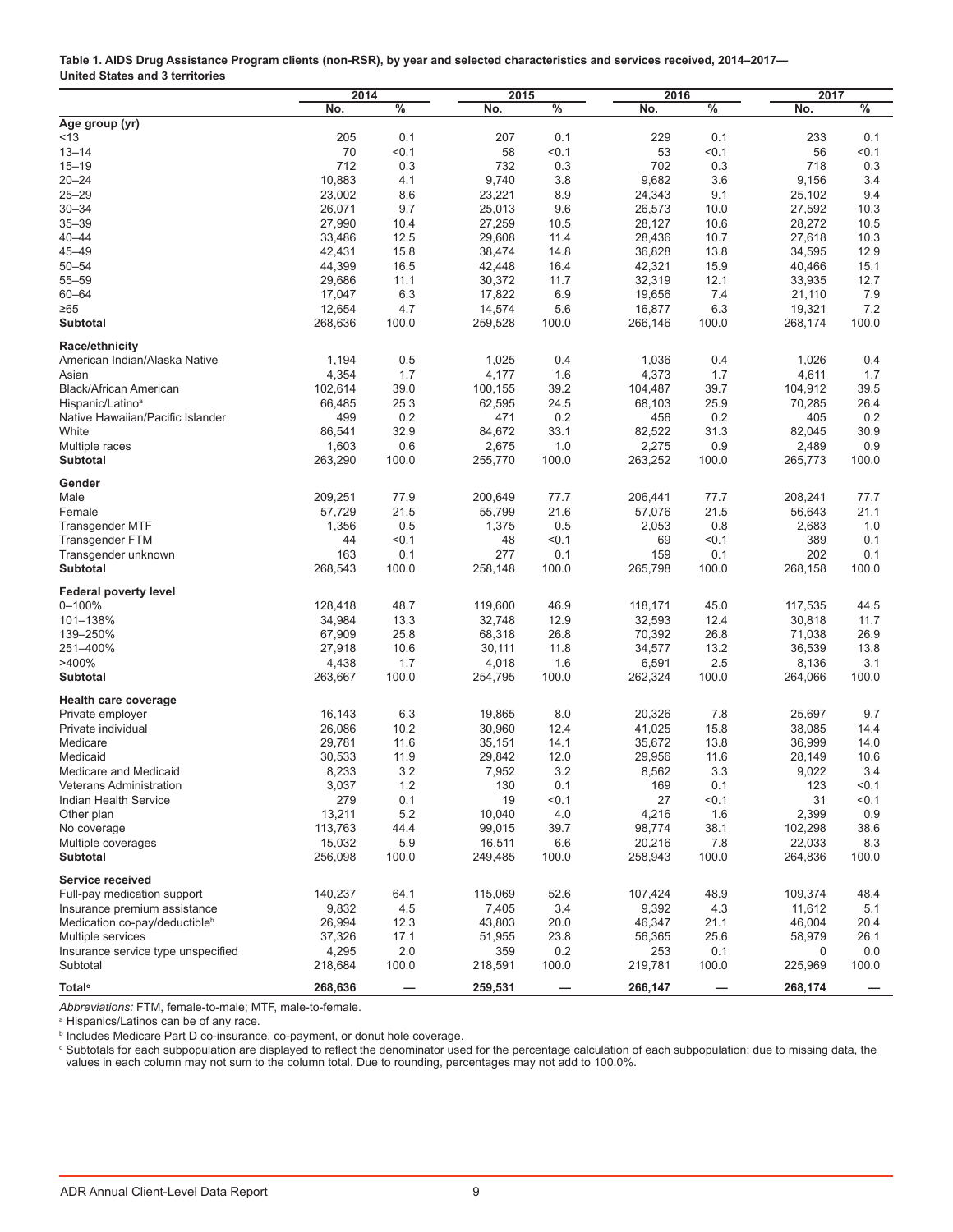<span id="page-12-0"></span>

|  |  | Table 2. AIDS Drug Assistance Program clients (non-RSR), by race/ethnicity and selected characteristics, 2017—United States and 3 territories |  |  |
|--|--|-----------------------------------------------------------------------------------------------------------------------------------------------|--|--|
|--|--|-----------------------------------------------------------------------------------------------------------------------------------------------|--|--|

|                                | American Indian/<br><b>Alaska Native</b> |       | Asian          |       |                | Black/<br>African American |                | Hispanic/Latino <sup>a</sup> |                | Native Hawaiian/<br><b>Pacific Islander</b> |                | White |             | <b>Multiple races</b> |
|--------------------------------|------------------------------------------|-------|----------------|-------|----------------|----------------------------|----------------|------------------------------|----------------|---------------------------------------------|----------------|-------|-------------|-----------------------|
|                                | No.                                      | %     | No.            | $\%$  | No.            | $\%$                       | No.            | $\%$                         | No.            | %                                           | No.            | $\%$  | No.         | $\%$                  |
| Age group (yr)                 |                                          |       |                |       |                |                            |                |                              |                |                                             |                |       |             |                       |
| ~13                            | $\overline{2}$                           | 0.2   | 15             | 0.3   | 147            | 0.1                        | 33             | < 0.1                        | $\mathbf 0$    | 0.0                                         | 28             | < 0.1 | 3           | 0.1                   |
| $13 - 14$                      | $\mathbf 0$                              | 0.0   | $\overline{2}$ | < 0.1 | 40             | < 0.1                      | 8              | < 0.1                        | $\mathbf 0$    | 0.0                                         | $\overline{4}$ | < 0.1 | $\mathbf 0$ | 0.0                   |
| $15 - 19$                      | $\overline{2}$                           | 0.2   | 14             | 0.3   | 396            | 0.4                        | 198            | 0.3                          | 2              | 0.5                                         | 85             | 0.1   | 14          | 0.6                   |
| $20 - 24$                      | 28                                       | 2.7   | 185            | 4.0   | 5.185          | 4.9                        | 2,208          | 3.1                          | 10             | 2.5                                         | 1,300          | 1.6   | 153         | 6.1                   |
| $25 - 29$                      | 94                                       | 9.2   | 506            | 11.0  | 13,233         | 12.6                       | 6,121          | 8.7                          | 30             | 7.4                                         | 4,553          | 5.5   | 324         | 13.0                  |
| $30 - 34$                      | 105                                      | 10.2  | 609            | 13.2  | 12,314         | 11.7                       | 7,988          | 11.4                         | 44             | 10.9                                        | 5,956          | 7.3   | 297         | 11.9                  |
| $35 - 39$                      | 114                                      | 11.1  | 629            | 13.6  | 10,854         | 10.3                       | 9,322          | 13.3                         | 46             | 11.4                                        | 6,679          | 8.1   | 280         | 11.2                  |
| $40 - 44$                      | 105                                      | 10.2  | 651            | 14.1  | 10,224         | 9.7                        | 9,527          | 13.6                         | 49             | 12.1                                        | 6,527          | 8.0   | 238         | 9.6                   |
| 45-49                          | 150                                      | 14.6  | 624            | 13.5  | 12,519         | 11.9                       | 10,414         | 14.8                         | 45             | 11.1                                        | 10,225         | 12.5  | 301         | 12.1                  |
| $50 - 54$                      | 167                                      | 16.3  | 522            | 11.3  | 14,344         | 13.7                       | 10,184         | 14.5                         | 76             | 18.8                                        | 14,536         | 17.7  | 330         | 13.3                  |
| $55 - 59$                      | 126                                      | 12.3  | 351            | 7.6   | 11,808         | 11.3                       | 7,239          | 10.3                         | 49             | 12.1                                        | 13,852         | 16.9  | 272         | 10.9                  |
| 60-64                          | 75                                       | 7.3   | 239            | 5.2   | 7,598          | 7.2                        | 3,975          | 5.7                          | 28             | 6.9                                         | 8,888          | 10.8  | 165         | 6.6                   |
| ≥65                            | 58                                       | 5.7   | 264            | 5.7   | 6,250          | 6.0                        | 3,068          | 4.4                          | 26             | 6.4                                         | 9,412          | 11.5  | 112         | 4.5                   |
| Subtotal                       | 1,026                                    | 100.0 | 4,611          | 100.0 | 104,912        | 100.0                      | 70,285         | 100.0                        | 405            | 100.0                                       | 82,045         | 100.0 | 2,489       | 100.0                 |
| Gender                         |                                          |       |                |       |                |                            |                |                              |                |                                             |                |       |             |                       |
| Male                           | 803                                      | 78.3  | 3,762          | 81.6  | 71,767         | 68.4                       | 56,255         | 80.0                         | 319            | 78.8                                        | 71,572         | 87.2  | 2,008       | 80.7                  |
| Female                         | 209                                      | 20.4  | 782            | 17.0  | 31,659         | 30.2                       | 12,934         | 18.4                         | 73             | 18.0                                        | 9,945          | 12.1  | 427         | 17.2                  |
| Transgender                    | 14                                       | 1.4   | 66             | 1.4   | 1,479          | 1.4                        | 1,092          | 1.6                          | 13             | 3.2                                         | 524            | 0.6   | 54          | $2.2\,$               |
| <b>Subtotal</b>                | 1,026                                    | 100.0 | 4,610          | 100.0 | 104,905        | 100.0                      | 70,281         | 100.0                        | 405            | 100.0                                       | 82,041         | 100.0 | 2,489       | 100.0                 |
| <b>Federal poverty level</b>   |                                          |       |                |       |                |                            |                |                              |                |                                             |                |       |             |                       |
| 0-100%                         | 495                                      | 49.5  | 1,627          | 35.7  | 49,633         | 48.3                       | 36,030         | 51.8                         | 162            | 40.5                                        | 27,365         | 33.7  | 1,119       | 45.8                  |
| 101-138%                       | 125                                      | 12.5  | 468            | 10.3  | 11,523         | 11.2                       | 7,645          | 11.0                         | 34             | 8.5                                         | 10,451         | 12.9  | 297         | 12.2                  |
| 139-250%                       | 247                                      | 24.7  | 1,360          | 29.8  | 25,787         | 25.1                       | 16,499         | 23.7                         | 107            | 26.8                                        | 25,833         | 31.9  | 640         | 26.2                  |
| 251-400%                       | 117                                      | 11.7  | 851            | 18.7  | 13,115         | 12.8                       | 7,728          | 11.1                         | 73             | 18.3                                        | 13,992         | 17.3  | 323         | 13.2                  |
| >400%                          | 17                                       | 1.7   | 254            | 5.6   | 2,650          | 2.6                        | 1,592          | 2.3                          | 24             | 6.0                                         | 3,441          | 4.2   | 65          | 2.7                   |
| <b>Subtotal</b>                | 1,001                                    | 100.0 | 4,560          | 100.0 | 102,708        | 100.0                      | 69,494         | 100.0                        | 400            | 100.0                                       | 81,082         | 100.0 | 2,444       | 100.0                 |
| Health care coverage           |                                          |       |                |       |                |                            |                |                              |                |                                             |                |       |             |                       |
| Private employer               | 86                                       | 8.5   | 680            | 14.9  | 9,727          | 9.4                        | 5,857          | 8.4                          | 67             | 17.0                                        | 8,800          | 10.8  | 282         | 11.5                  |
| Private individual             | 119                                      | 11.8  | 831            | 18.2  | 15,286         | 14.8                       | 6,922          | 9.9                          | 74             | 18.7                                        | 13,976         | 17.2  | 684         | 27.8                  |
| Medicare                       | 155                                      | 15.4  | 452            | 9.9   | 10,901         | 10.6                       | 4,607          | 6.6                          | 60             | 15.2                                        | 20,349         | 25.1  | 302         | 12.3                  |
| Medicaid                       | 167                                      | 16.6  | 357            | 7.8   | 9,846          | 9.5                        | 10,327         | 14.8                         | 35             | 8.9                                         | 6,944          | 8.5   | 262         | 10.6                  |
| Medicare and Medicaid          | 60                                       | 5.9   | 59             | 1.3   | 3,000          | 2.9                        | 1,721          | 2.5                          | 9              | 2.3                                         | 3,973          | 4.9   | 134         | 5.4                   |
| <b>Veterans Administration</b> | $\overline{1}$                           | 0.1   | $\mathbf{1}$   | < 0.1 | 53             | 0.1                        | 6              | < 0.1                        | -1             | 0.3                                         | 58             | 0.1   | 3           | 0.1                   |
| Indian Health Service          | 24                                       | 2.4   | $\mathbf 0$    | 0.0   | $\overline{1}$ | < 0.1                      | $\overline{2}$ | < 0.1                        | $\mathbf 0$    | 0.0                                         | $\overline{1}$ | < 0.1 | 3           | 0.1                   |
| Other plan                     | 6                                        | 0.6   | 73             | 1.6   | 1,130          | 1.1                        | 689            | 1.0                          | $\overline{2}$ | 0.5                                         | 383            | 0.5   | 3           | 0.1                   |
| No coverage                    | 217                                      | 21.5  | 1,737          | 38.0  | 44,961         | 43.6                       | 35,653         | 51.2                         | 117            | 29.6                                        | 18,002         | 22.2  | 514         | 20.9                  |
| Multiple coverages             | 174                                      | 17.2  | 386            | 8.4   | 8,224          | 8.0                        | 3,910          | 5.6                          | 30             | 7.6                                         | 8,740          | 10.8  | 274         | 11.1                  |
| <b>Subtotal</b>                | 1.009                                    | 100.0 | 4,576          | 100.0 | 103,129        | 100.0                      | 69,694         | 100.0                        | 395            | 100.0                                       | 81,226         | 100.0 | 2,461       | 100.0                 |
| <b>Total</b> <sup>b</sup>      | 1.026                                    | -     | 4,611          | -     | 104,912        | -                          | 70,285         | $\overline{\phantom{0}}$     | 405            | -                                           | 82,045         |       | 2,489       |                       |

a Hispanics/Latinos can be of any race.

<sup>ь</sup> Subtotals for each subpopulation are displayed to reflect the denominator used for the percentage calculation of each subpopulation; due to missing data, the values in each column may not sum to the column total. Due to rounding, percentages may not add to 100.0%.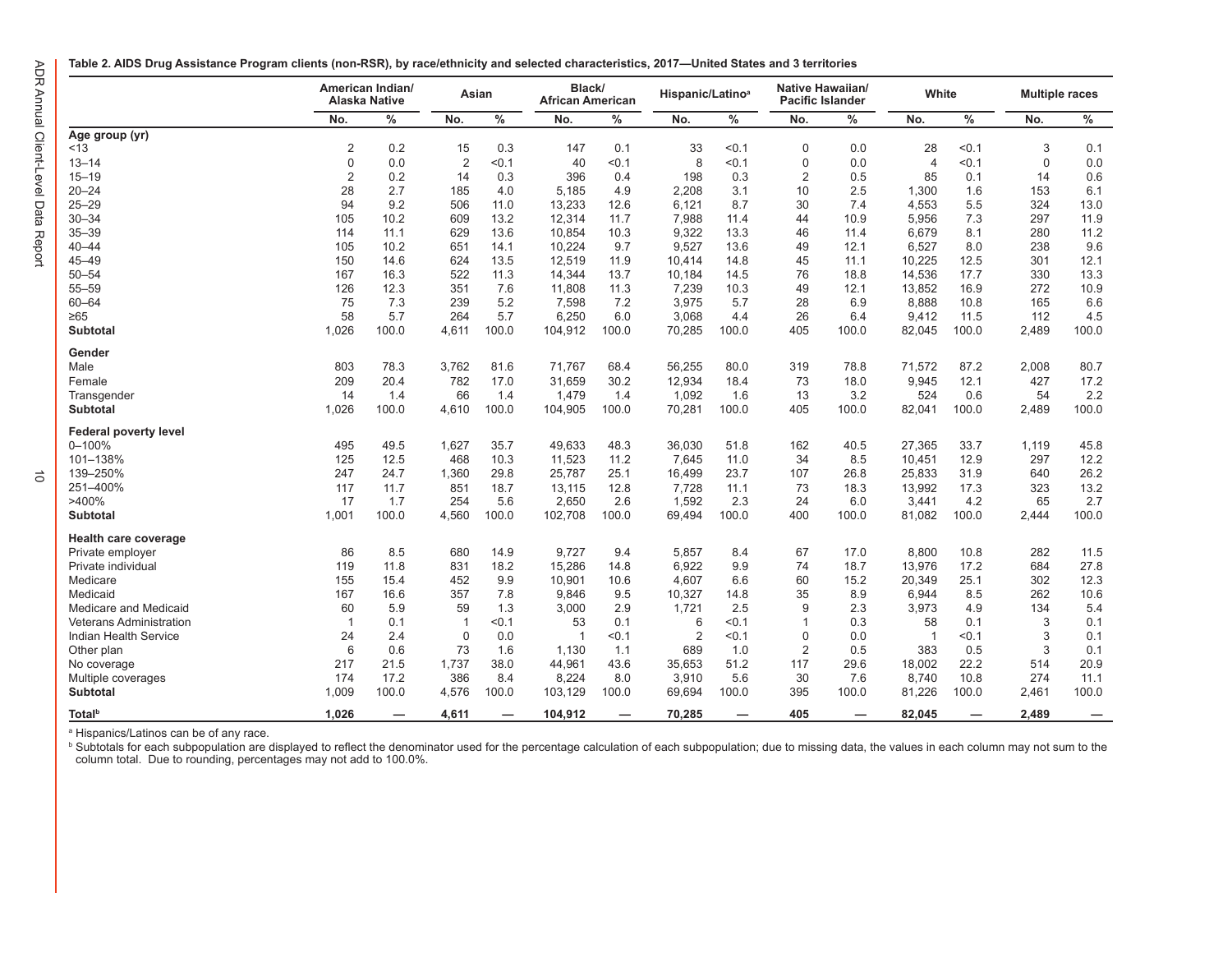<span id="page-13-0"></span>

|                                  | Male    |       |                | Female        |                | <b>Transgender MTF</b> |                | <b>Transgender FTM</b> |                | Transgender<br>unknown | <b>Total</b> <sup>a</sup> |       |
|----------------------------------|---------|-------|----------------|---------------|----------------|------------------------|----------------|------------------------|----------------|------------------------|---------------------------|-------|
|                                  | No.     | $\%$  | No.            | $\frac{0}{6}$ | No.            | $\%$                   | No.            | $\%$                   | No.            | $\%$                   | No.                       | $\%$  |
| Age group (yr)                   |         |       |                |               |                |                        |                |                        |                |                        |                           |       |
| 13                               | 109     | 0.1   | 122            | 0.2           | $\star$        | $\star$                | $\star$        | $\star$                | $\star$        | $\star$                | 231                       | 0.1   |
| $13 - 14$                        | 22      | 0.1   | 34             | 0.1           | $\star$        | $\star$                |                | $\star$                | $\star$        | $\star$                | 56                        | < 0.1 |
| $15 - 19$                        | 478     | 0.2   | 227            | 0.4           | 9              | 0.3                    | 4              | 1.0                    | $\mathbf 0$    | 0.0                    | 718                       | 0.3   |
| $20 - 24$                        | 7,677   | 3.7   | 1,291          | 2.3           | 156            | 5.8                    | 18             | 4.6                    | 13             | 6.4                    | 9,155                     | 3.4   |
| $25 - 29$                        | 21,612  | 10.4  | 2,961          | 5.2           | 456            | 17.0                   | 36             | 9.3                    | 37             | 18.3                   | 25,102                    | 9.4   |
| $30 - 34$                        | 22,756  | 10.9  | 4,318          | 7.6           | 434            | 16.2                   | 35             | 9.0                    | 48             | 23.8                   | 27,591                    | 10.3  |
| $35 - 39$                        | 21,520  | 10.3  | 6,260          | 11.1          | 407            | 15.2                   | 52             | 13.4                   | 30             | 14.9                   | 28,269                    | 10.5  |
| $40 - 44$                        | 19,738  | 9.5   | 7,459          | 13.2          | 363            | 13.5                   | 35             | 9.0                    | 21             | 10.4                   | 27,616                    | 10.3  |
| 45-49                            | 25,523  | 12.3  | 8,701          | 15.4          | 307            | 11.4                   | 44             | 11.3                   | 17             | 8.4                    | 34,592                    | 12.9  |
| $50 - 54$                        | 31,261  | 15.0  | 8,876          | 15.7          | 271            | 10.1                   | 41             | 10.5                   | 15             | 7.4                    | 40,464                    | 15.1  |
| 55-59                            | 26,348  | 12.7  | 7,365          | 13.0          | 156            | 5.8                    | 59             | 15.2                   | $\overline{7}$ | 3.5                    | 33,935                    | 12.7  |
| $60 - 64$                        | 16,217  | 7.8   | 4,779          | 8.4           | 70             | 2.6                    | 33             | 8.5                    | 8              | 4.0                    | 21,107                    | 7.9   |
| $\geq 65$                        | 14,980  | 7.2   | 4,250          | 7.5           | 53             | 2.0                    | 31             | 8.0                    | 6              | 3.0                    | 19,320                    | 7.2   |
| Subtotal                         | 208,241 | 100.0 | 56,643         | 100.0         | 2,682          | 100.0                  | 388            | 100.0                  | 202            | 100.0                  | 268,156                   | 100.0 |
| Race/ethnicity                   |         |       |                |               |                |                        |                |                        |                |                        |                           |       |
| American Indian/Alaska Native    | 803     | 0.4   | 209            | 0.4           | 9              | 0.3                    | $\overline{2}$ | 0.5                    | 3              | 1.5                    | 1,026                     | 0.4   |
| Asian                            | 3.762   | 1.8   | 782            | 1.4           | 52             | 1.9                    | 6              | 1.6                    | 8              | 4.1                    | 4,610                     | 1.7   |
| <b>Black/African American</b>    | 71,767  | 34.8  | 31,659         | 56.5          | 1,255          | 47.0                   | 140            | 37.1                   | 84             | 42.9                   | 104,905                   | 39.5  |
| Hispanic/Latino <sup>b</sup>     | 56,255  | 27.2  | 12,934         | 23.1          | 931            | 34.9                   | 85             | 22.5                   | 76             | 38.8                   | 70,281                    | 26.4  |
| Native Hawaiian/Pacific Islander | 319     | 0.2   | 73             | 0.1           | 11             | 0.4                    | $\overline{2}$ | 0.5                    | $\mathbf 0$    | 0.0                    | 405                       | 0.2   |
| White                            | 71,572  | 34.7  | 9,945          | 17.7          | 360            | 13.5                   | 139            | 36.9                   | 25             | 12.8                   | 82,041                    | 30.9  |
| Multiple races                   | 2,008   | 1.0   | 427            | 0.8           | 51             | 1.9                    | 3              | 0.8                    | $\mathbf 0$    | 0.0                    | 2,489                     | 0.9   |
| Subtotal                         | 206,486 | 100.0 | 56,029         | 100.0         | 2,669          | 100.0                  | 377            | 100.0                  | 196            | 100.0                  | 265,757                   | 100.0 |
| <b>Federal poverty level</b>     |         |       |                |               |                |                        |                |                        |                |                        |                           |       |
| $0 - 100%$                       | 86,180  | 42.0  | 29,375         | 52.7          | 1,688          | 63.7                   | 170            | 44.3                   | 116            | 58.0                   | 117,529                   | 44.5  |
| 101-138%                         | 24,066  | 11.7  | 6,378          | 11.4          | 277            | 10.5                   | 78             | 20.3                   | 16             | 8.0                    | 30,815                    | 11.7  |
| 139-250%                         | 57,790  | 28.2  | 12,626         | 22.7          | 488            | 18.4                   | 89             | 23.2                   | 43             | 21.5                   | 71,036                    | 26.9  |
| 251-400%                         | 30,239  | 14.7  | 6,067          | 10.9          | 169            | 6.4                    | 37             | 9.6                    | 23             | 11.5                   | 36,535                    | 13.8  |
| >400%                            | 6,812   | 3.3   | 1,285          | 2.3           | 26             | 1.0                    | 10             | 2.6                    | $\overline{2}$ | 1.0                    | 8,135                     | 3.1   |
| Subtotal                         | 205,087 | 100.0 | 55,731         | 100.0         | 2,648          | 100.0                  | 384            | 100.0                  | 200            | 100.0                  | 264,050                   | 100.0 |
| Health care coverage             |         |       |                |               |                |                        |                |                        |                |                        |                           |       |
| Private employer                 | 20,420  | 9.9   | 5,022          | 9.0           | 175            | 6.7                    | 67             | 18.8                   | 13             | 6.6                    | 25,697                    | 9.7   |
| Private individual               | 30,203  | 14.7  | 7,448          | 13.3          | 380            | 14.6                   | 39             | 10.9                   | 13             | 6.6                    | 38,083                    | 14.4  |
| Medicare                         | 31,277  | 15.2  | 5,465          | 9.8           | 181            | 7.0                    | 61             | 17.1                   | 13             | 6.6                    | 36,997                    | 14.0  |
| Medicaid                         | 19,182  | 9.3   | 8,557          | 15.3          | 353            | 13.6                   | 39             | 10.9                   | 14             | 7.1                    | 28,145                    | 10.6  |
| Medicare and Medicaid            | 6,742   | 3.3   | 2,183          | 3.9           | 72             | 2.8                    | 17             | 4.8                    | 6              | 3.0                    | 9,020                     | 3.4   |
| <b>Veterans Administration</b>   | 102     | < 0.1 | 19             | < 0.1         | $\overline{2}$ | 0.1                    | $\mathbf 0$    | 0.0                    | $\mathbf 0$    | 0.0                    | 123                       | < 0.1 |
| <b>Indian Health Service</b>     | 24      | < 0.1 | $\overline{7}$ | < 0.1         | $\mathbf 0$    | 0.0                    | $\Omega$       | 0.0                    | $\mathbf 0$    | 0.0                    | 31                        | < 0.1 |
| Other plan                       | 1,844   | 0.9   | 548            | 1.0           | $\overline{1}$ | < 0.1                  | $\mathbf 0$    | 0.0                    | 6              | 3.0                    | 2,399                     | 0.9   |
| No coverage                      | 78,923  | 38.4  | 21,829         | 39.0          | 1,314          | 50.6                   | 113            | 31.7                   | 114            | 57.6                   | 102,293                   | 38.6  |
| Multiple coverages               | 16,958  | 8.2   | 4,915          | 8.8           | 119            | 4.6                    | 21             | 5.9                    | 19             | 9.6                    | 22,032                    | 8.3   |
| <b>Subtotal</b>                  | 205,675 | 100.0 | 55,993         | 100.0         | 2,597          | 100.0                  | 357            | 100.0                  | 198            | 100.0                  | 264,820                   | 100.0 |
| <b>Total<sup>c</sup></b>         | 208,241 |       | 56,643         |               | 2.683          | -                      | 389            |                        | 202            |                        | 268,158                   |       |

*Abbreviations:* FTM, female-to-male; MTF, male-to-female.

\* To ensure confidentiality, data have been suppressed.

<sup>a</sup> Row totals include clients in the specified subpopulation with reported gender information.

b Hispanics/Latinos can be of any race.

° Subtotals for each subpopulation are displayed to reflect the denominator used for the percentage calculation of each subpopulation; due to missing data, the values in each column may not sum to the<br>column total. Due to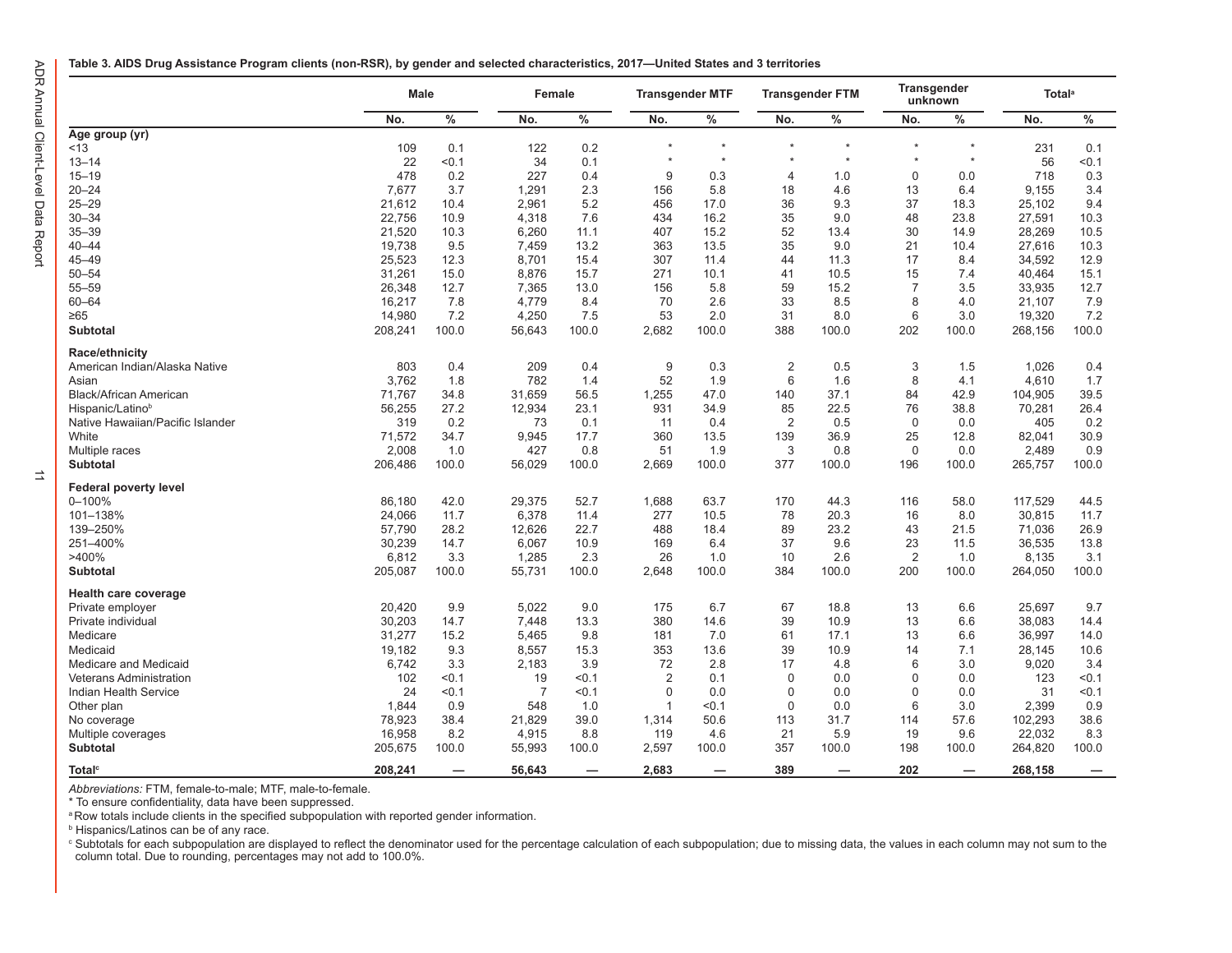$\vec{\sim}$ 

<span id="page-14-0"></span>

|  | Table 4. AIDS Drug Assistance Program clients (non-RSR), by federal poverty level and selected characteristics, 2017—United States and 3 territories |  |
|--|------------------------------------------------------------------------------------------------------------------------------------------------------|--|
|--|------------------------------------------------------------------------------------------------------------------------------------------------------|--|

|                                |         | 0-100% FPL    |                | 101-138% FPL             | 139-250% FPL |       | 251-400% FPL |                          | >400% FPL |       |
|--------------------------------|---------|---------------|----------------|--------------------------|--------------|-------|--------------|--------------------------|-----------|-------|
|                                | No.     | $\frac{1}{2}$ | No.            | $\%$                     | No.          | $\%$  | No.          | $\%$                     | No.       | $\%$  |
| Age group (yr)                 |         |               |                |                          |              |       |              |                          |           |       |
| < 13                           | 104     | 0.1           | 17             | 0.1                      | 52           | 0.1   | 40           | 0.1                      | 16        | 0.2   |
| $13 - 14$                      | 30      | < 0.1         | $\overline{2}$ | < 0.1                    | 10           | < 0.1 | 8            | < 0.1                    | 3         | < 0.1 |
| $15 - 19$                      | 504     | 0.4           | 54             | 0.2                      | 97           | 0.1   | 37           | 0.1                      | 11        | 0.1   |
| $20 - 24$                      | 5,288   | 4.5           | 931            | 3.0                      | 1,971        | 2.8   | 639          | 1.7                      | 73        | 0.9   |
| $25 - 29$                      | 12,344  | 10.5          | 2,326          | 7.5                      | 6,311        | 8.9   | 3,089        | 8.5                      | 488       | 6.0   |
| $30 - 34$                      | 13,128  | 11.2          | 2,467          | 8.0                      | 6,614        | 9.3   | 4,026        | 11.0                     | 748       | 9.2   |
| $35 - 39$                      | 13,783  | 11.7          | 2,824          | 9.2                      | 6,610        | 9.3   | 3,721        | 10.2                     | 854       | 10.5  |
| $40 - 44$                      | 13,232  | 11.3          | 2,956          | 9.6                      | 6,585        | 9.3   | 3,597        | 9.8                      | 858       | 10.5  |
| $45 - 49$                      | 15,709  | 13.4          | 3,791          | 12.3                     | 8,548        | 12.0  | 4,874        | 13.3                     | 1,161     | 14.3  |
| $50 - 54$                      | 17,460  | 14.9          | 4,825          | 15.7                     | 10,455       | 14.7  | 5,828        | 16.0                     | 1,364     | 16.8  |
| $55 - 59$                      | 13,329  | 11.3          | 4,417          | 14.3                     | 9,853        | 13.9  | 4,814        | 13.2                     | 1,108     | 13.6  |
| 60-64                          | 7,274   | 6.2           | 3,092          | 10.0                     | 6,808        | 9.6   | 2,997        | 8.2                      | 744       | 9.1   |
| $\geq 65$                      | 5,350   | 4.6           | 3,116          | 10.1                     | 7,124        | 10.0  | 2,869        | 7.9                      | 708       | 8.7   |
| <b>Subtotal</b>                | 117,535 | 100.0         | 30,818         | 100.0                    | 71,038       | 100.0 | 36,539       | 100.0                    | 8,136     | 100.0 |
| Health care coverage           |         |               |                |                          |              |       |              |                          |           |       |
| Private employer               | 2,529   | 2.2           | 1,190          | 3.9                      | 8,612        | 12.2  | 10,577       | 29.1                     | 2,302     | 28.4  |
| Private individual             | 11,585  | 9.9           | 3,369          | 11.0                     | 12,329       | 17.4  | 8,420        | 23.2                     | 2,318     | 28.6  |
| Medicare                       | 8,696   | 7.4           | 8,431          | 27.5                     | 15,200       | 21.5  | 3,618        | 9.9                      | 913       | 11.3  |
| Medicaid                       | 22,185  | 18.9          | 1,823          | 5.9                      | 2,950        | 4.2   | 981          | 2.7                      | 132       | 1.6   |
| Medicare and Medicaid          | 4,955   | 4.2           | 2,296          | 7.5                      | 1,499        | 2.1   | 233          | 0.6                      | 25        | 0.3   |
| <b>Veterans Administration</b> | 38      | < 0.1         | 38             | 0.1                      | 27           | < 0.1 | 20           | 0.1                      | $\Omega$  | 0.0   |
| <b>Indian Health Service</b>   | 23      | < 0.1         | $\overline{2}$ | < 0.1                    | 5            | < 0.1 |              | < 0.1                    | $\Omega$  | 0.0   |
| Other plan                     | 1,453   | 1.2           | 158            | 0.5                      | 414          | 0.6   | 292          | 0.8                      | 66        | 0.8   |
| No coverage                    | 60,246  | 51.4          | 11,046         | 36.0                     | 22,107       | 31.2  | 6,895        | 19.0                     | 1,241     | 15.3  |
| Multiple coverages             | 5,434   | 4.6           | 2,340          | 7.6                      | 7,638        | 10.8  | 5,332        | 14.7                     | 1,095     | 13.5  |
| <b>Subtotal</b>                | 117,144 | 100.0         | 30,693         | 100.0                    | 70,781       | 100.0 | 36,369       | 100.0                    | 8,092     | 100.0 |
| <b>Total</b> <sup>a</sup>      | 117,535 |               | 30,818         | $\overline{\phantom{0}}$ | 71,038       |       | 36,539       | $\overline{\phantom{0}}$ | 8,136     |       |

*Abbreviation:* FPL, federal poverty level.

<sup>a</sup> Subtotals for each subpopulation are displayed to reflect the denominator used for the percentage calculation of each subpopulation; due to missing data, the values in each column may not sum to the column total. Due to rounding, percentages may not add to 100.0%.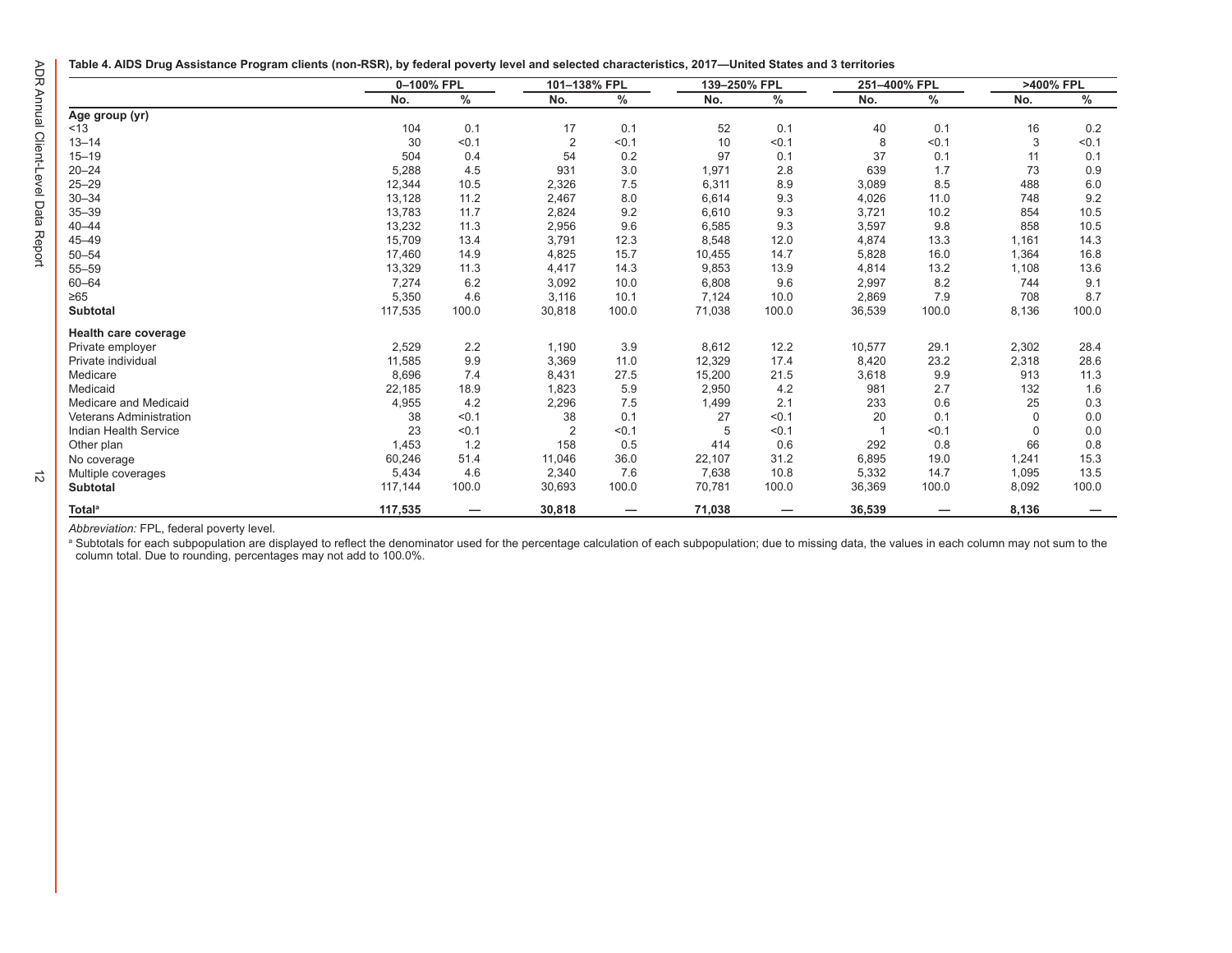<span id="page-15-0"></span>**Table 5. AIDS Drug Assistance Program clients (non-RSR), by health care coverage and selected characteristics, 2017—United States and 3 territories**

|                           |        | <b>Private</b><br>employer |        |       |                 |       |        | <b>Private</b><br>individual | <b>Medicare</b> |       | <b>Medicaid</b> |       | Medicare &<br><b>Medicaid</b> |       | Veterans<br><b>Administration</b> |        | Indian Health<br><b>Service</b> |       | Other plan |       | No coverage |  | <b>Multiple</b><br>coverages |  |
|---------------------------|--------|----------------------------|--------|-------|-----------------|-------|--------|------------------------------|-----------------|-------|-----------------|-------|-------------------------------|-------|-----------------------------------|--------|---------------------------------|-------|------------|-------|-------------|--|------------------------------|--|
|                           | No.    | %                          | No.    | %     | No.             | ℅     | No.    | ℅                            | No.             | %     | No.             | %     | No.                           | %     | No.                               | %      | No.                             | %     | No.        | %     |             |  |                              |  |
| Age group (year)          |        |                            |        |       |                 |       |        |                              |                 |       |                 |       |                               |       |                                   |        |                                 |       |            |       |             |  |                              |  |
| ~13                       | 57     | 0.2                        | 21     | 0.1   |                 | < 0.1 | 43     | 0.2                          |                 | 0.0   |                 | 0.0   |                               | 0.0   | $\Omega$                          | 0.0    | 87                              | 0.1   | 21         | 0.1   |             |  |                              |  |
| $13 - 14$                 | 12     | < 0.7                      | 5      | < 0.7 | 0               | 0.0   | 13     | < 0.1                        |                 | 0.0   |                 | 0.0   |                               | 0.0   |                                   | $<$ 0. | 17                              | < 0.7 |            | < 0.1 |             |  |                              |  |
| $15 - 19$                 | 53     | 0.2                        | 48     | 0.1   | $\Omega$        | 0.0   | 161    | 0.6                          |                 | < 0.1 |                 | 0.0   |                               | 0.0   | 12                                | 0.5    | 399                             | 0.4   | 35         | 0.2   |             |  |                              |  |
| $20 - 24$                 | 744    | 2.9                        | 1,054  | 2.8   | 24              | 0.1   | .129   | 4.0                          | 28              | 0.3   |                 | 3.3   |                               | 3.2   | 80                                | 3.3    | 5,498                           | 5.4   | 415        | 1.9   |             |  |                              |  |
| $25 - 29$                 | 2,502  | 9.7                        | 3,647  | 9.6   | 172             | 0.5   | 2,797  | 9.9                          | 96              | 1.1   | 6               | 4.9   |                               | 12.9  | 224                               | 9.3    | 13,804                          | 13.5  | 1,415      | 6.4   |             |  |                              |  |
| $30 - 34$                 | 2,828  | 11.0                       | 4,193  | 11.0  | 384             | 1.0   | 2,861  | 10.2                         | 165             | 1.8   |                 | 4.1   |                               | 9.7   | 263                               | 11.0   | 14,606                          | 14.3  | 1,794      | 8.1   |             |  |                              |  |
| $35 - 39$                 | 2,817  | 11.0                       | 4,408  | 11.6  | 849             | 2.3   | 3,099  | 11.0                         | 315             | 3.5   |                 | 4.1   |                               | 22.6  | 259                               | 10.8   | 14,214                          | 13.9  | 1,861      | 8.4   |             |  |                              |  |
| $40 - 44$                 | 2,810  | 10.9                       | 4,337  | 11.4  | .362            | 3.7   | 2,987  | 10.6                         | 484             | 5.4   | b               | 4.9   |                               | 12.9  | 279                               | 11.6   | 13,006                          | 12.7  | 2,014      | 9.1   |             |  |                              |  |
| $45 - 49$                 | 3,682  | 14.3                       | 5,577  | 14.6  | 3,073           | 8.3   | 3.785  | 13.4                         | 971             | 10.8  | 13              | 10.6  | b                             | 19.4  | 361                               | 15.0   | 13,919                          | 13.6  | 2,754      | 12.5  |             |  |                              |  |
| $50 - 54$                 | 4,376  | 17.0                       | 6,384  | 16.8  | 6,079           | 16.4  | 4,655  | 16.5                         | .844            | 20.4  | 18              | 14.6  | :5                            | 16.1  | 333                               | 13.9   | 12,721                          | 12.4  | 3,643      | 16.5  |             |  |                              |  |
| $55 - 59$                 | 3,507  | 13.6                       | 4,976  | 13.1  | 44 <sup>-</sup> | 20.1  | 3,813  | 13.5                         | .934            | 21.4  |                 | 13.8  |                               | 3.2   | 290                               | 12.1   | 8,347                           | 8.2   | 3,295      | 15.0  |             |  |                              |  |
| 60-64                     | 1,933  | 7.5                        | 2,910  | 7.6   | 5,967           | 16.1  | 2,113  | 7.5                          | .456            | 16.1  | 31              | 25.2  | 0                             | 0.0   | 142                               | 5.9    | 4,144                           | 4.1   | 2,260      | 10.3  |             |  |                              |  |
| $\geq 65$                 | 376    | 1.5                        | 525    | . .4  | 11,647          | 31.5  | 693    | 2.5                          | .728            | 19.2  | 18              | 14.6  | 0                             | 0.0   | 155                               | 6.5    | 1,536                           | 1.5   | 2,519      | 11.4  |             |  |                              |  |
| <b>Total</b> <sup>a</sup> | 25,697 | 100.0                      | 38,085 | 100.0 | 36,999          | 100.0 | 28,149 | 100.0                        | 9,022           | 100.0 | 123             | 100.0 | 31                            | 100.0 | 2,399                             | 100.0  | 102,298                         | 100.0 | 22,033     | 100.0 |             |  |                              |  |

a Subtotals for each subpopulation are displayed to reflect the denominator used for the percentage calculation of each subpopulation; due to missing data, the values in each column may not sum to the column total. Due to rounding, percentages may not add to 100.0%.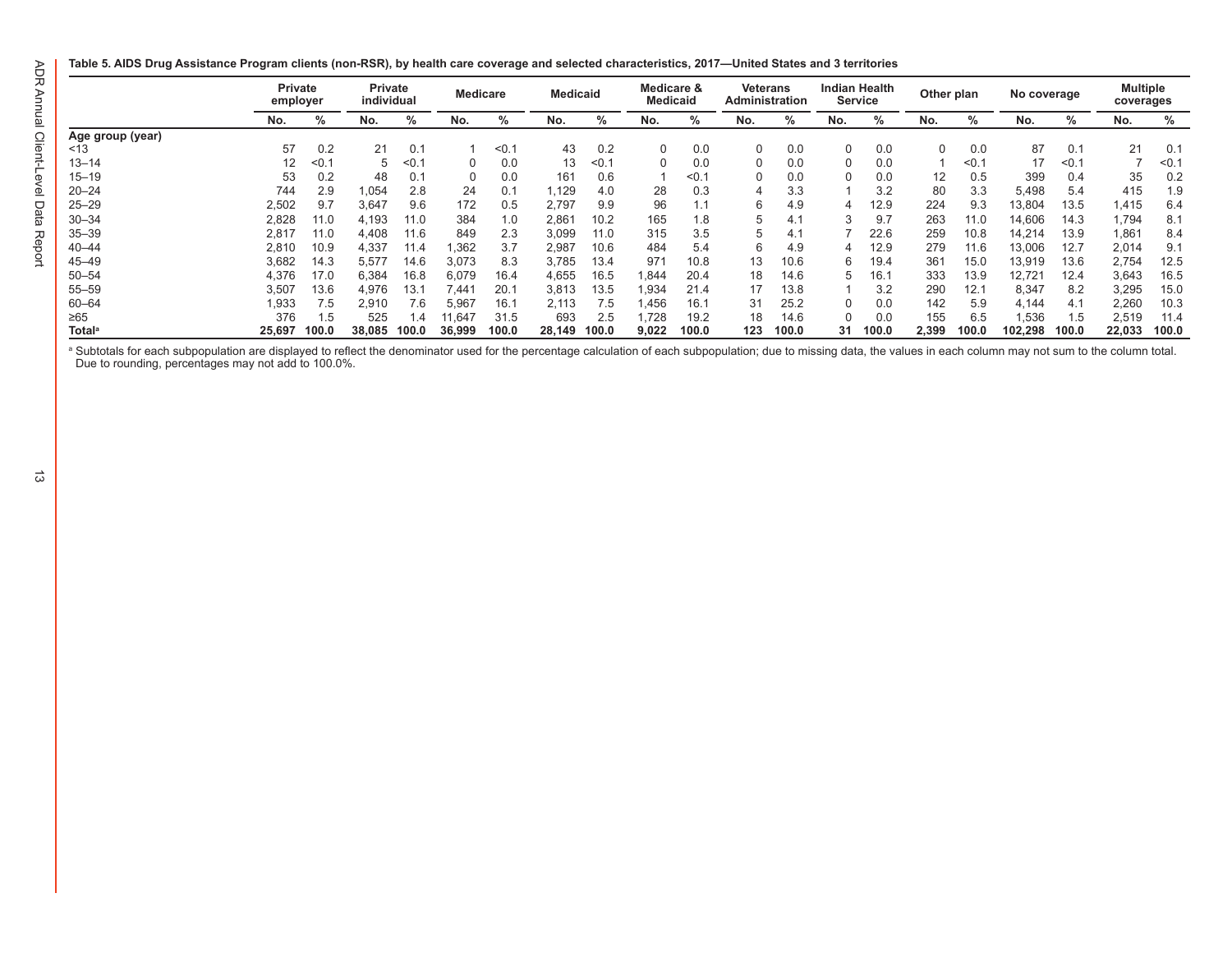$\frac{1}{4}$ 

#### <span id="page-16-0"></span>**Table 6. AIDS Drug Assistance Program clients (non-RSR), by HHS region and selected characteristics, 2017—United States and 3 territories**

|                                  | Region 1 |       | <b>Region 2</b> |                          |          | <b>Region 3</b> | <b>Region 4</b> |       | <b>Region 5</b> |       | <b>Region 6</b> |         | <b>Region 7</b> |       |                | <b>Region 8</b>          |                | <b>Region 9</b> |                | Region 10 |
|----------------------------------|----------|-------|-----------------|--------------------------|----------|-----------------|-----------------|-------|-----------------|-------|-----------------|---------|-----------------|-------|----------------|--------------------------|----------------|-----------------|----------------|-----------|
|                                  | No.      | %     | No.             | %                        | No.      | %               | No.             | $\%$  | No.             | ℅     | No.             | %       | No.             | ℅     | No.            | ℅                        | No.            | %               | No.            | %         |
| Age group (yr)                   |          |       |                 |                          |          |                 |                 |       |                 |       |                 |         |                 |       |                |                          |                |                 |                |           |
| < 13                             | 18       | 0.1   | 19              | 0.1                      | 28       | 0.1             | 36              | 0.1   | 64              | 0.2   | 17              | 0.1     | 11              | 0.1   | 31             | 0.4                      | 5              | < 0.1           | $\overline{4}$ | < 0.1     |
| $13 - 14$                        | $9\,$    | 0.1   | 9               | 0.1                      | 3        | 0.1             | 10              | < 0.1 | 13              | 0.1   | 3               | 0.1     | $\overline{2}$  | < 0.1 | $\overline{4}$ | 0.1                      | 3              | < 0.1           | $\Omega$       | 0.0       |
| $15 - 19$                        | 27       | 0.2   | 97              | 0.3                      | 61       | 0.2             | 204             | 0.3   | 143             | 0.5   | 84              | 0.3     | 31              | 0.4   | 29             | 0.4                      | 27             | 0.1             | 15             | 0.2       |
| $20 - 24$                        | 215      | 1.7   | 756             | 2.1                      | 752      | 2.8             | 3,460           | 5.0   | 1,132           | 3.8   | 1,358           | 4.4     | 401             | 5.2   | 201            | 2.7                      | 765            | 2.0             | 116            | 1.3       |
| $25 - 29$                        | 571      | 4.4   | 2,605           | 7.2                      | 2,334    | 8.7             | 8,496           | 12.4  | 2,963           | 9.9   | 3,705           | 11.9    | 927             | 12.0  | 588            | 7.9                      | 2,441          | 6.3             | 472            | 5.5       |
| $30 - 34$                        | 718      | 5.6   | 3,165           | 8.8                      | 2,490    | 9.3             | 8.417           | 12.3  | 3.051           | 10.2  | 4,020           | 12.9    | 951             | 12.3  | 749            | 10.1                     | 3,367          | 8.7             | 664            | 7.7       |
| $35 - 39$                        | 1,020    | 7.9   | 3,506           | 9.7                      | 2,503    | 9.4             | 7,760           | 11.3  | 3,052           | 10.2  | 4,013           | 12.9    | 929             | 12.0  | 903            | 12.1                     | 3,762          | 9.7             | 824            | 9.5       |
| $40 - 44$                        | 1,119    | 8.7   | 3,588           | 9.9                      | 2.475    | 9.3             | 7,288           | 10.6  | 3,013           | 10.1  | 3.765           | 12.1    | 882             | 11.4  | 824            | 11.1                     | 3,817          | 9.8             | 847            | 9.8       |
| $45 - 49$                        | 1,699    | 13.2  | 4,715           | 13.0                     | 3,295    | 12.3            | 9,078           | 13.2  | 3,730           | 12.5  | 3,952           | 12.7    | 1,021           | 13.2  | 1,022          | 13.7                     | 4,862          | 12.5            | 1,221          | 14.1      |
| $50 - 54$                        | 2,320    | 18.0  | 5,896           | 16.3                     | 4,075    | 15.3            | 9,849           | 14.4  | 4,544           | 15.2  | 4,012           | 12.9    | 1,030           | 13.3  | 1,156          | 15.5                     | 6,100          | 15.7            | 1,484          | 17.2      |
| $55 - 59$                        | 2,238    | 17.3  | 5,245           | 14.5                     | 3,726    | 14.0            | 7,377           | 10.8  | 3,822           | 12.8  | 3,111           | 10.0    | 833             | 10.8  | 936            | 12.6                     | 5,330          | 13.7            | 1,317          | 15.2      |
| $60 - 64$                        | 1,562    | 12.1  | 3,415           | 9.4                      | 2,471    | 9.3             | 4,058           | 5.9   | 2,323           | 7.8   | 1,807           | 5.8     | 430             | 5.6   | 522            | 7.0                      | 3,691          | 9.5             | 831            | 9.6       |
| ≥65                              | 1,388    | 10.8  | 3,149           | 8.7                      | 2,496    | 9.3             | 2,559           | 3.7   | 2,051           | 6.9   | 1,331           | 4.3     | 290             | 3.7   | 474            | 6.4                      | 4,732          | 12.2            | 851            | 9.8       |
| Subtotal                         | 12,904   | 100.0 | 36,165          | 100.0                    | 26,709   | 100.0           | 68,592          | 100.0 | 29,901          | 100.0 | 31,178          | 100.0   | 7,738           | 100.0 | 7,439          | 100.0                    | 38,902         | 100.0           | 8,646          | 100.0     |
| Race/ethnicity                   |          |       |                 |                          |          |                 |                 |       |                 |       |                 |         |                 |       |                |                          |                |                 |                |           |
| American Indian/Alaska Native    | 49       | 0.4   | 44              | 0.1                      | 36       | 0.1             | 142             | 0.2   | 133             | 0.4   | 174             | 0.6     | 47              | 0.6   | 163            | 2.2                      | 147            | 0.4             | 91             | 1.1       |
| Asian                            | 206      | 1.6   | 640             | 1.8                      | 300      | 1.1             | 441             | 0.6   | 498             | 1.7   | 356             | 1.2     | 119             | 1.5   | 129            | 1.7                      | 1,660          | 4.3             | 262            | 3.1       |
| <b>Black/African American</b>    | 3,632    | 28.5  | 10,692          | 30.5                     | 15,720   | 59.2            | 39,251          | 57.5  | 12,794          | 43.0  | 12,401          | 40.1    | 3,098           | 40.0  | 1,280          | 17.3                     | 4,956          | 12.8            | 1,088          | 12.8      |
| Hispanic/Latino <sup>a</sup>     | 3,311    | 26.0  | 17,466          | 49.8                     | 3,152    | 11.9            | 10,695          | 15.7  | 4,371           | 14.7  | 9,867           | 31.9    | 853             | 11.0  | 1,867          | 25.2                     | 17,101         | 44.1            | 1,602          | 18.8      |
| Native Hawaiian/Pacific Islander | 29       | 0.2   | 10              | < 0.1                    | 12       | < 0.1           | 48              | 0.1   | 24              | 0.1   | 16              | 0.1     | 12              | 0.2   | 16             | 0.2                      | 194            | 0.5             | 44             | 0.5       |
| White                            | 5,372    | 42.2  | 6,113           | 17.4                     | 6,837    | 25.7            | 17,286          | 25.3  | 11,653          | 39.1  | 7,915           | 25.6    | 3,457           | 44.7  | 3,750          | 50.6                     | 14,373         | 37.1            | 5,289          | 62.2      |
| Multiple races                   | 127      | 1.0   | 97              | 0.3                      | 511      | 1.9             | 421             | 0.6   | 311             | 1.0   | 177             | 0.6     | 152             | 2.0   | 200            | 2.7                      | 360            | 0.9             | 133            | 1.6       |
| Subtotal                         | 12,726   | 100.0 | 35,062          | 100.0                    | 26,568   | 100.0           | 68,284          | 100.0 | 29,784          | 100.0 | 30,906          | 100.0   | 7,738           | 100.0 | 7,405          | 100.0                    | 38,791         | 100.0           | 8,509          | 100.0     |
| Gender                           |          |       |                 |                          |          |                 |                 |       |                 |       |                 |         |                 |       |                |                          |                |                 |                |           |
| Male                             | 8,863    | 68.7  | 26,479          | 73.2                     | 19,098   | 71.5            | 51,971          | 75.8  | 23,583          | 78.9  | 24,246          | 77.8    | 6,237           | 80.6  | 6,076          | 81.7                     | 34,323         | 88.2            | 7,365          | 85.2      |
| Female                           | 3.672    | 28.5  | 9,521           | 26.3                     | 7,351    | 27.5            | 15,708          | 22.9  | 5,840           | 19.5  | 6,648           | 21.3    | 1,385           | 17.9  | 1,278          | 17.2                     | 4,067          | 10.5            | 1,173          | 13.6      |
| Transgender                      | 363      | 2.8   | 162             | 0.4                      | 260      | 1.0             | 913             | 1.3   | 478             | 1.6   | 284             | 0.9     | 116             | 1.5   | 85             | 1.1                      | 505            | 1.3             | 108            | 1.2       |
| <b>Subtotal</b>                  | 12,898   | 100.0 | 36,162          | 100.0                    | 26.709   | 100.0           | 68,592          | 100.0 | 29,901          | 100.0 | 31,178          | 100.0   | 7,738           | 100.0 | 7,439          | 100.0                    | 38,895         | 100.0           | 8.646          | 100.0     |
| <b>Federal poverty level</b>     |          |       |                 |                          |          |                 |                 |       |                 |       |                 |         |                 |       |                |                          |                |                 |                |           |
| $0 - 100%$                       | 5,931    | 46.3  | 16,527          | 47.4                     | 9,205    | 34.6            | 36,033          | 53.8  | 12,298          | 42.2  | 15,174          | 48.8    | 3,446           | 44.6  | 3,218          | 43.9                     | 12,904         | 33.2            | 2,799          | 32.6      |
| 101-138%                         | 1,616    | 12.6  | 2,921           | 8.4                      | 3,076    | 11.6            | 8,026           | 12.0  | 3,603           | 12.4  | 4,494           | 14.5    | 827             | 10.7  | 844            | 11.5                     | 4,218          | 10.8            | 1,193          | 13.9      |
| 139-250%                         | 2,954    | 23.1  | 7,583           | 21.7                     | 7,170    | 26.9            | 16,434          | 24.5  | 8,689           | 29.8  | 9,452           | 30.4    | 2,173           | 28.1  | 1,826          | 24.9                     | 12,297         | 31.6            | 2,460          | 28.6      |
| 251-400%                         | 1.831    | 14.3  | 6.265           | 18.0                     | 5.259    | 19.8            | 5,991           | 8.9   | 4.022           | 13.8  | 1,854           | 6.0     | 1,211           | 15.7  | 1,157          | 15.8                     | 7,099          | 18.3            | 1.850          | 21.5      |
| >400%                            | 482      | 3.8   | 1,581           | 4.5                      | 1,909    | 7.2             | 507             | 0.8   | 549             | 1.9   | 108             | 0.3     | 74              | 1.0   | 278            | 3.8                      | 2,362          | 6.1             | 286            | 3.3       |
| Subtotal                         | 12,814   | 100.0 | 34,877          | 100.0                    | 26,619   | 100.0           | 66,991          | 100.0 | 29,161          | 100.0 | 31,082          | 100.0   | 7,731           | 100.0 | 7,323          | 100.0                    | 38,880         | 100.0           | 8,588          | 100.0     |
| <b>Health care coverage</b>      |          |       |                 |                          |          |                 |                 |       |                 |       |                 |         |                 |       |                |                          |                |                 |                |           |
| Private employer                 | 787      | 6.2   | 6,273           | 17.5                     | 1,022    | 3.9             | 3,683           | 5.5   | 3,593           | 12.0  | 1,826           | 5.9     | 1,165           | 15.1  | 1,210          | 16.5                     | 4,493          | 11.6            | 1,645          | 19.9      |
| Private individual               | 1,181    | 9.4   | 313             | 0.9                      | 7,875    | 29.7            | 11,000          | 16.4  | 3,371           | 11.3  | 2,845           | 9.2     | 3,059           | 39.6  | 1,046          | 14.3                     | 6,227          | 16.0            | 1,168          | 14.1      |
| Medicare                         | 773      | 6.1   | 2,895           | 8.1                      | 4,665    | 17.6            | 4,945           | 7.4   | 4,271           | 14.3  | 4,601           | 14.8    | 546             | 7.1   | 1,407          | 19.2                     | 10,776         | 27.7            | 2,120          | 25.7      |
| Medicaid                         | 3,807    | 30.2  | 8,008           | 22.4                     | 2,386    | 9.0             | 2,790           | 4.2   | 6,193           | 20.8  | 827             | 2.7     | 382             | 4.9   | 1,879          | 25.7                     | 732            | 1.9             | 1,145          | 13.9      |
| Medicare and Medicaid            | 1,827    | 14.5  | 2,209           | 6.2                      | 810      | 3.1             | 168             | 0.3   | 2,299           | 7.7   | 54              | 0.2     | 284             | 3.7   | 109            | 1.5                      | 228            | 0.6             | 1,034          | 12.5      |
| <b>Veterans Administration</b>   | 10       | $0.1$ | $\Omega$        | 0.0                      | 19       | 0.1             | 39              | 0.1   | 16              | 0.1   | -1              | < 0.1   | 11              | 0.1   | 8              | 0.1                      | $\overline{4}$ | < 0.1           | 15             | 0.2       |
| Indian Health Service            | $\Omega$ | 0.0   | -1              | < 0.1                    | $\Omega$ | 0.0             | $\overline{1}$  | $0.1$ | $\Omega$        | 0.0   | 8               | $<$ 0.1 | $\Omega$        | 0.0   | 12             | 0.2                      | 8              | < 0.1           |                | < 0.1     |
| Other plan                       | 23       | 0.2   | 1,858           | 5.2                      | 273      | 1.0             | 76              | 0.1   | 113             | 0.4   | $\overline{2}$  | 0.1     | 8               | 0.1   | 29             | 0.4                      | 14             | < 0.1           | 3              | < 0.1     |
| No coverage                      | 1,286    | 10.2  | 8,767           | 24.5                     | 5,211    | 19.7            | 42,499          | 63.5  | 6,460           | 21.7  | 20,184          | 64.9    | 1,125           | 14.6  | 938            | 12.8                     | 15,079         | 38.8            | 749            | 9.1       |
| Multiple coverages               | 2,906    | 23.1  | 5,421           | 15.2                     | 4,249    | 16.0            | 1,690           | 2.5   | 3,508           | 11.8  | 738             | 2.4     | 1,151           | 14.9  | 677            | 9.3                      | 1,318          | 3.4             | 375            | 4.5       |
| Subtotal                         | 12,600   | 100.0 | 35,745          | 100.0                    | 26,510   | 100.0           | 66,891          | 100.0 | 29,824          | 100.0 | 31,086          | 100.0   | 7,731           | 100.0 | 7,315          | 100.0                    | 38,879         | 100.0           | 8,255          | 100.0     |
|                                  |          |       |                 | $\overline{\phantom{0}}$ |          | $\sim$          |                 |       |                 |       |                 |         |                 |       |                | $\overline{\phantom{0}}$ |                |                 |                |           |
| Total <sup>b</sup>               | 12.904   |       | 36,165          |                          | 26,709   |                 | 68,592          | -     | 29.901          |       | 31,178          |         | 7,738           |       | 7,439          |                          | 38,902         |                 | 8.646          |           |

*Note:* See Technical Notes for the states/territories included in each region.

a Hispanics/Latinos can be of any race.

b Subtotals for each subpopulation are displayed to reflect the denominator used for the percentage calculation of each subpopulation; due to missing data, the values in each column may not sum to the column total. Due to rounding, percentages may not add to 100.0%.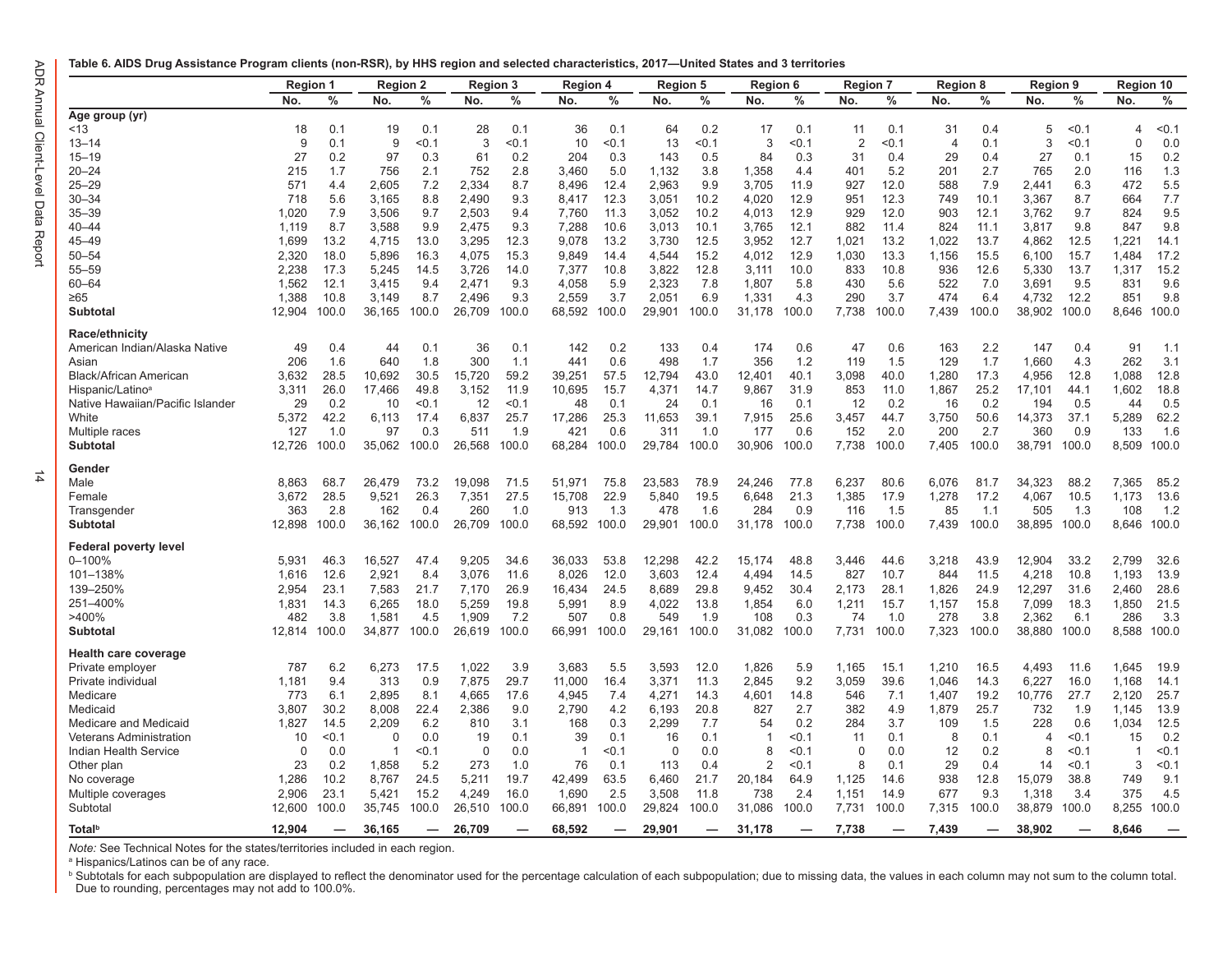<span id="page-17-0"></span>

|  | Table 7. AIDS Drug Assistance Program clients (non-RSR), by service received and selected characteristics, 2017—United States and 3 territories |  |
|--|-------------------------------------------------------------------------------------------------------------------------------------------------|--|
|  |                                                                                                                                                 |  |

|                                  | <b>Full-pay medication</b> |               | Insurance premium<br>assistance |               |        | Medication co-pay/<br>deductible <sup>a</sup> |        | <b>Multiple services</b> | <b>Total</b> |
|----------------------------------|----------------------------|---------------|---------------------------------|---------------|--------|-----------------------------------------------|--------|--------------------------|--------------|
|                                  | No.                        | $\frac{9}{6}$ | No.                             | $\frac{9}{6}$ | No.    | %                                             | No.    | %                        | No.          |
| Age group (yr)                   |                            |               |                                 |               |        |                                               |        |                          |              |
| < 13                             | 80                         | 0.1           | 1                               | < 0.1         | 47     | 0.1                                           | 37     | 0.1                      | 165          |
| $13 - 14$                        | 25                         | < 0.1         | $\mathbf{1}$                    | < 0.1         | 10     | < 0.1                                         | 8      | < 0.1                    | 44           |
| $15 - 19$                        | 398                        | 0.4           | 8                               | 0.1           | 62     | 0.1                                           | 45     | 0.1                      | 513          |
| $20 - 24$                        | 5,173                      | 4.7           | 167                             | 1.4           | 713    | 1.5                                           | 1,231  | 2.1                      | 7,284        |
| $25 - 29$                        | 13,342                     | 12.2          | 778                             | 6.7           | 1,817  | 3.9                                           | 4,506  | 7.6                      | 20,443       |
| $30 - 34$                        | 14,306                     | 13.1          | 988                             | 8.5           | 2,331  | 5.1                                           | 5,341  | 9.1                      | 22,966       |
| $35 - 39$                        | 14,485                     | 13.2          | 1,099                           | 9.5           | 2,663  | 5.8                                           | 5,624  | 9.5                      | 23,871       |
| $40 - 44$                        | 13,598                     | 12.4          | 1,025                           | 8.8           | 3,103  | 6.7                                           | 5,928  | 10.1                     | 23,654       |
| 45-49                            | 15,050                     | 13.8          | 1,604                           | 13.8          | 5,050  | 11.0                                          | 7,777  | 13.2                     | 29,481       |
| $50 - 54$                        | 14,671                     | 13.4          | 2,015                           | 17.4          | 7,855  | 17.1                                          | 9,794  | 16.6                     | 34,335       |
| $55 - 59$                        | 10,267                     | 9.4           | 1,755                           | 15.1          | 8,085  | 17.6                                          | 8,622  | 14.6                     | 28,729       |
| $60 - 64$                        | 5,356                      | 4.9           | 1,218                           | 10.5          | 5,980  | 13.0                                          | 5,531  | 9.4                      | 18,085       |
| $\geq 65$                        | 2,623                      | 2.4           | 953                             | 8.2           | 8,288  | 18.0                                          | 4,535  | 7.7                      | 16,399       |
| <b>Subtotal</b>                  | 109,374                    | 100.0         | 11,612                          | 100.0         | 46,004 | 100.0                                         | 58,979 | 100.0                    | 225,969      |
| Race/ethnicity                   |                            |               |                                 |               |        |                                               |        |                          |              |
| American Indian/Alaska Native    | 246                        | 0.2           | 67                              | 0.6           | 199    | 0.4                                           | 221    | 0.4                      | 733          |
| Asian                            | 1,691                      | 1.6           | 270                             | 2.4           | 862    | 1.9                                           | 1,123  | 1.9                      | 3,946        |
| Black/African American           | 46,197                     | 42.7          | 3,126                           | 27.4          | 15,243 | 33.3                                          | 21,988 | 37.5                     | 86,554       |
| Hispanic/Latino <sup>b</sup>     | 41,479                     | 38.4          | 2,343                           | 20.5          | 8,036  | 17.6                                          | 10,395 | 17.7                     | 62,253       |
| Native Hawaiian/Pacific Islander | 107                        | 0.1           | 25                              | 0.2           | 110    | 0.2                                           | 92     | 0.2                      | 334          |
| White                            | 17,896                     | 16.5          | 5,458                           | 47.8          | 20,831 | 45.6                                          | 23,845 | 40.7                     | 68,030       |
| Multiple races                   | 517                        | 0.5           | 139                             | 1.2           | 443    | 1.0                                           | 934    | 1.6                      | 2,033        |
| <b>Subtotal</b>                  | 108,133                    | 100.0         | 11,428                          | 100.0         | 45,724 | 100.0                                         | 58,598 | 100.0                    | 223,883      |
| Gender                           |                            |               |                                 |               |        |                                               |        |                          |              |
| Male                             | 82,741                     | 75.7          | 9,560                           | 82.3          | 37,072 | 80.6                                          | 46,870 | 79.5                     | 176,243      |
| Female                           | 25,280                     | 23.1          | 1,942                           | 16.7          | 8,658  | 18.8                                          | 11,328 | 19.2                     | 47,208       |
| <b>Transgender MTF</b>           | 1.125                      | 1.0           | 85                              | 0.7           | 235    | 0.5                                           | 587    | 1.0                      | 2,032        |
| <b>Transgender FTM</b>           | 97                         | 0.1           | 12                              | 0.1           | 26     | 0.1                                           | 166    | 0.3                      | 301          |
| Transgender unknown              | 125                        | 0.1           | 12                              | 0.1           | 7      | < 0.1                                         | 26     | < 0.1                    | 170          |
| <b>Subtotal</b>                  | 109,368                    | 100.0         | 11,611                          | 100.0         | 45,998 | 100.0                                         | 58,977 | 100.0                    | 225,954      |
| <b>Federal poverty level</b>     |                            |               |                                 |               |        |                                               |        |                          |              |
| 0-100%                           | 66,143                     | 61.4          | 2,649                           | 23.0          | 10,563 | 23.0                                          | 15,399 | 26.3                     | 94,754       |
| 101-138%                         | 11,460                     | 10.6          | 1,372                           | 11.9          | 6,454  | 14.1                                          | 6,337  | 10.8                     | 25,623       |
| 139-250%                         | 21,938                     | 20.4          | 4,262                           | 37.1          | 15,772 | 34.4                                          | 21,401 | 36.6                     | 63,373       |
| 251-400%                         | 6,936                      | 6.4           | 2,701                           | 23.5          | 10,408 | 22.7                                          | 12,695 | 21.7                     | 32,740       |
| >400%                            | 1,247                      | 1.2           | 509                             | 4.4           | 2,716  | 5.9                                           | 2,655  | 4.5                      | 7,127        |
| <b>Subtotal</b>                  | 107,724                    | 100.0         | 11,493                          | 100.0         | 45,913 | 100.0                                         | 58,487 | 100.0                    | 223,617      |
| <b>HHS Region</b>                |                            |               |                                 |               |        |                                               |        |                          |              |
| Region 1                         | 1,051                      | 1.0           | 591                             | 5.1           | 4,713  | 10.2                                          | 3,009  | 5.1                      | 9,364        |
| Region 2                         | 21,189                     | 19.4          | 2,709                           | 23.3          | 3,595  | 7.8                                           | 6,925  | 11.7                     | 34,418       |
| Region 3                         | 6,331                      | 5.8           | 893                             | 7.7           | 3,881  | 8.4                                           | 9,672  | 16.4                     | 20,777       |
| Region 4                         | 40.814                     | 37.3          | 1,379                           | 11.9          | 6,823  | 14.8                                          | 13,466 | 22.8                     | 62,482       |
| Region 5                         | 5,616                      | 5.1           | 2,017                           | 17.4          | 3,737  | 8.1                                           | 7,578  | 12.8                     | 18,948       |
| Region 6                         | 18,604                     | 17.0          | 627                             | 5.4           | 4,170  | 9.1                                           | 3,266  | 5.5                      | 26,667       |
| Region 7                         | 928                        | 0.8           | 276                             | 2.4           | 2,153  | 4.7                                           | 3,648  | 6.2                      | 7,005        |
| Region 8                         | 1,035                      | 0.9           | 175                             | 1.5           | 2,351  | 5.1                                           | 2,183  | 3.7                      | 5,744        |
| Region 9                         | 13,311                     | 12.2          | 922                             | 7.9           | 12,752 | 27.7                                          | 7,156  | 12.1                     | 34,141       |
| Region 10                        | 495                        | 0.5           | 2,023                           | 17.4          | 1,829  | 4.0                                           | 2,076  | 3.5                      | 6,423        |
| Total <sup>c</sup>               | 109,374                    |               | 11,612                          |               | 46,004 |                                               | 58,979 |                          | 225,969      |

*Abbreviations:* FTM, female-to-male; MTF, male-to-female.

*Note:* Percentages shown are based on the row total.

a Includes Medicare Part D co-insurance, co-payment, or donut hole coverage.

b Hispanics/Latinos can be of any race.

 $^\circ$  Subtotals for each subpopulation are displayed to reflect the denominator used for the percentage calculation of each subpopulation; due to missing data, the values in each column may not sum to the column total. Due to rounding, percentages may not add to 100.0%.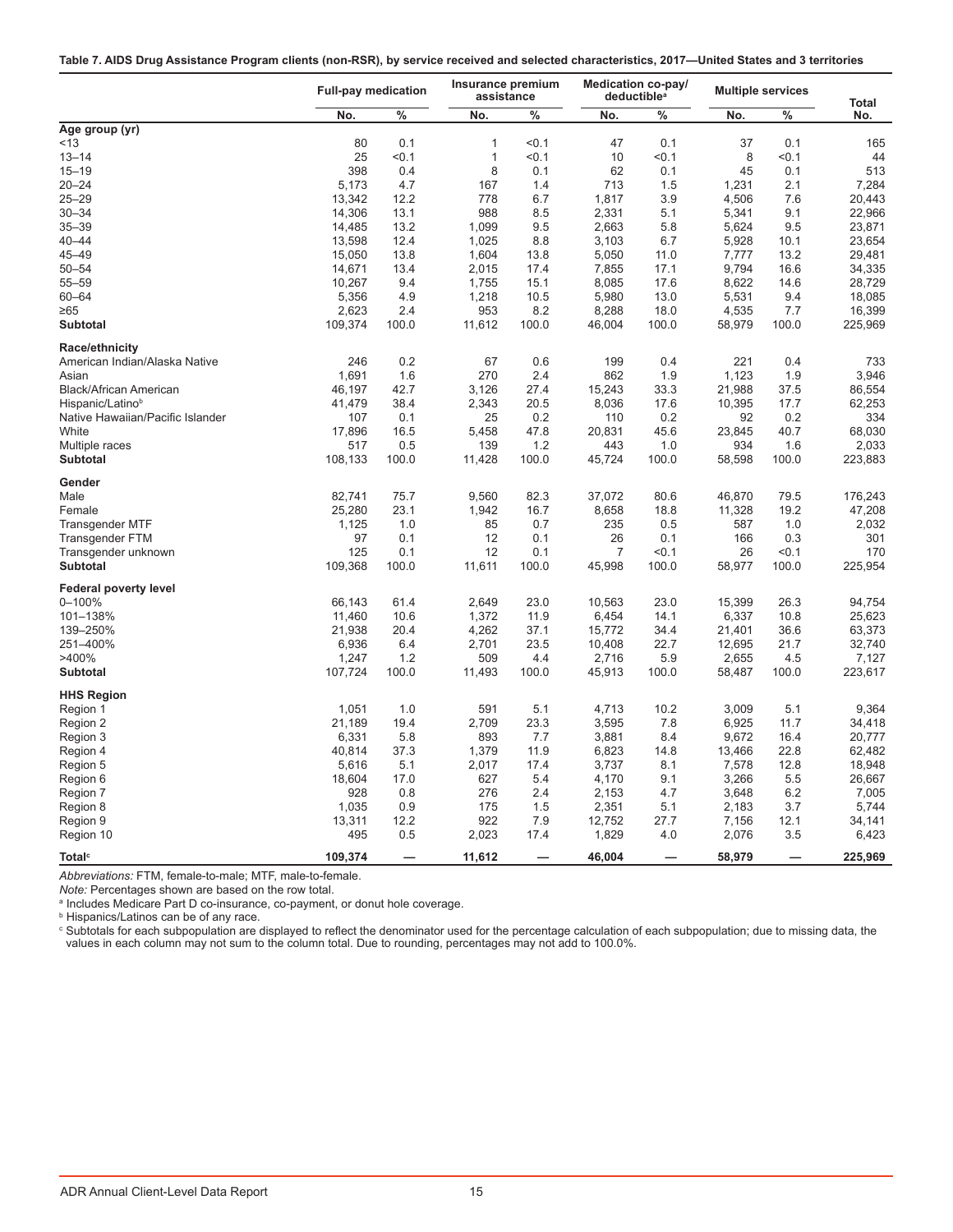<span id="page-18-0"></span>

| Table 8. AIDS Drug Assistance Program clients (non-RSR), by year and state, 2014–2017—United States and 3 territories |
|-----------------------------------------------------------------------------------------------------------------------|
|-----------------------------------------------------------------------------------------------------------------------|

|                      | 2014    | 2015    | 2016    | 2017    |
|----------------------|---------|---------|---------|---------|
| <b>State</b>         |         |         |         |         |
| Alabama              | 2,854   | 2,697   | 3,101   | 3,468   |
| Alaska               | 144     | 142     | 109     | 90      |
| Arizona              | 3,044   | 2,444   | 2,706   | 2,992   |
| Arkansas             | 1,076   | 975     | 1,246   | 1,202   |
| California           | 39,344  | 35,631  | 33,135  | 33,303  |
| Colorado             | 4,301   | 4,532   | 4,966   | 5,293   |
| Connecticut          | 2,815   | 2,580   | 2,366   | 2,332   |
| Delaware             | 1,443   | 1,669   | 1,925   | 1,814   |
| District of Columbia | 1,399   | 1,426   | 1,511   | 1,435   |
| Florida              | 23,057  | 19,733  | 22,634  | 24,212  |
| Georgia              | 10,103  | 10,242  | 11,009  | 11,759  |
| Hawaii               | 489     | 406     | 399     | 427     |
| Idaho                | 255     | 233     | 323     | 343     |
| Illinois             | 10,418  | 10,522  | 11,307  | 12,353  |
| Indiana              | 3,071   | 3,265   | 3,422   | 3,204   |
| lowa                 | 718     | 489     | 559     | 646     |
| Kansas               | 1,555   | 1,611   | 1,574   | 1,591   |
| Kentucky             | 2,054   | 3,358   | 3,453   | 3,464   |
| Louisiana            | 7,450   | 7,706   | 8,042   | 4,625   |
| Maine                | 970     | 995     | 1,026   | 1,064   |
| Maryland             | 6,999   | 7,291   | 7,215   | 7,099   |
| Massachusetts        | 8,087   | 7,840   | 7,732   | 7,629   |
| Michigan             | 4,776   | 3,450   | 3,617   | 3,498   |
| Minnesota            | 3,136   | 3,235   | 3,474   | 3,756   |
| Mississippi          | 2,171   | 2,276   | 2,315   | 2,508   |
| Missouri             | 4,211   | 4,431   | 3,927   | 4,576   |
| Montana              | 314     | 347     | 363     | 368     |
| Nebraska             | 731     | 804     | 847     | 925     |
| Nevada               | 1,561   | 1,075   | 1,921   | 2,170   |
| New Hampshire        | 603     | 623     | 638     | 658     |
| New Jersey           | 7,352   | 6,629   | 6,223   | 6,367   |
| New Mexico           | 848     | 501     | 498     | 528     |
| New York             | 23,678  | 22,360  | 22,078  | 21,585  |
| North Carolina       | 9,189   | 9,321   | 9,741   | 10,314  |
| North Dakota         | 197     | 229     | 258     | 313     |
| Ohio                 | 6,338   | 5,099   | 4,994   | 5,170   |
| Oklahoma             | 1,817   | 1,855   | 1,978   | 2,071   |
| Oregon               | 3,478   | 3,632   | 3,679   | 3,940   |
| Pennsylvania         | 8,176   | 8,454   | 8,036   | 8,123   |
| Rhode Island         | 1,020   | 798     | 829     | 791     |
| South Carolina       | 5,957   | 6,006   | 6,090   | 6,118   |
| South Dakota         | 264     | 299     | 315     | 353     |
| <b>Tennessee</b>     | 5,660   | 7,246   | 7,630   | 6,749   |
| <b>Texas</b>         | 22,500  | 22,522  | 22,487  | 22,752  |
| Utah                 | 773     | 855     | 921     | 898     |
| Vermont              | 413     | 399     | 413     | 430     |
| Virginia             | 6,393   | 6,836   | 7,482   | 7,720   |
| Washington           | 3,855   | 3,785   | 4,093   | 4,273   |
| West Virginia        | 567     | 607     | 584     | 518     |
| Wisconsin            | 2,409   | 1,241   | 1,900   | 1,920   |
| Wyoming              | 150     | 154     | 201     | 214     |
| Subtotal             | 260,183 | 250,856 | 257,292 | 259,951 |
| <b>Territory</b>     |         |         |         |         |
| Guam                 | 5       | 12      | 13      | 10      |
| Puerto Rico          | 8,278   | 8,484   | 8,682   | 8,061   |
| U.S. Virgin Islands  | 170     | 179     | 160     | 152     |
| Subtotal             | 8,453   | 8,675   | 8,855   | 8,223   |
| <b>Total</b>         | 268,636 | 259,531 | 266,147 | 268,174 |

*Note:* Data are based on provider location. Clients receiving services in multiple states were not included in state-specific totals.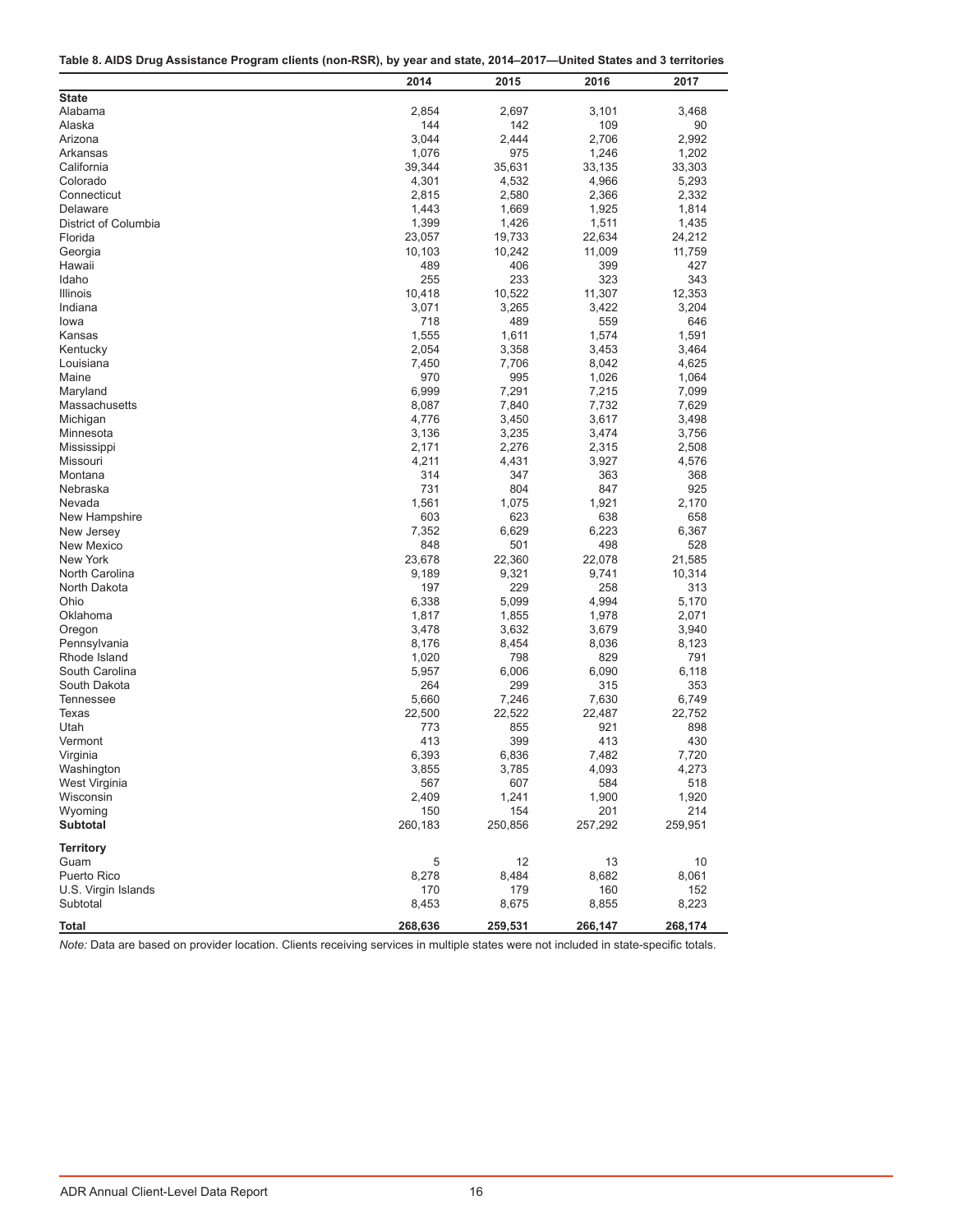#### <span id="page-19-0"></span>**Table 9. AIDS Drug Assistance Program clients (non-RSR), by age group and state, 2017—United States and 3 territories**

|                      |                | $<$ 13 yrs | 13-24 yrs      |     |       | 25-34 yrs | 35-44 yrs |               | 45-54 yrs |      |       | 55-64 yrs<br>$\geq 65$ yrs |       | <b>Total</b> |        |
|----------------------|----------------|------------|----------------|-----|-------|-----------|-----------|---------------|-----------|------|-------|----------------------------|-------|--------------|--------|
|                      | No.            | $\%$       | No.            | %   | No.   | $\%$      | No.       | $\frac{0}{0}$ | No.       | $\%$ | No.   | $\frac{0}{0}$              | No.   | $\%$         | No.    |
| <b>State</b>         |                |            |                |     |       |           |           |               |           |      |       |                            |       |              |        |
| Alabama              | $\mathbf 0$    | 0.0        | 264            | 7.6 | 1,117 | 32.2      | 874       | 25.2          | 773       | 22.3 | 391   | 11.3                       | 49    | 1.4          | 3,468  |
| Alaska               | 0              | 0.0        | $\overline{1}$ | 1.1 | 11    | 12.2      | 16        | 17.8          | 32        | 35.6 | 25    | 27.8                       | 5     | 5.6          | 90     |
| Arizona              | 2              | 0.1        | 96             | 3.2 | 471   | 15.7      | 592       | 19.8          | 836       | 27.9 | 677   | 22.6                       | 318   | 10.6         | 2,992  |
| Arkansas             | $\overline{2}$ | 0.2        | 76             | 6.3 | 322   | 26.8      | 267       | 22.2          | 300       | 25.0 | 183   | 15.2                       | 52    | 4.3          | 1,202  |
| California           | 0              | 0.0        | 608            | 1.8 | 4,859 | 14.6      | 6,469     | 19.4          | 9,398     | 28.2 | 7,810 | 23.5                       | 4,159 | 12.5         | 33,303 |
| Colorado             | 15             | 0.3        | 155            | 2.9 | 936   | 17.7      | 1,140     | 21.5          | 1,571     | 29.7 | 1,091 | 20.6                       | 385   | 7.3          | 5,293  |
| Connecticut          | 4              | 0.2        | 47             | 2.0 | 267   | 11.4      | 407       | 17.5          | 692       | 29.7 | 638   | 27.4                       | 277   | 11.9         | 2,332  |
| Delaware             | $\overline{2}$ | 0.1        | 39             | 2.1 | 233   | 12.8      | 255       | 14.1          | 561       | 30.9 | 549   | 30.3                       | 175   | 9.6          | 1,814  |
| District of Columbia | $\Omega$       | 0.0        | 14             | 1.0 | 189   | 13.2      | 267       | 18.6          | 371       | 25.9 | 376   | 26.2                       | 218   | 15.2         | 1,435  |
| Florida              | 9              | < 0.1      | 1,030          | 4.3 | 5,007 | 20.7      | 5,094     | 21.0          | 7,261     | 30.0 | 4,742 | 19.6                       | 1,069 | 4.4          | 24,212 |
| Georgia              | $\overline{2}$ | 0.0        | 837            | 7.1 | 3,867 | 32.9      | 2,831     | 24.1          | 2,756     | 23.4 | 1,305 | 11.1                       | 161   | 1.4          | 11,759 |
| Hawaii               | $\Omega$       | 0.0        | 14             | 3.3 | 37    | 8.7       | 65        | 15.2          | 106       | 24.8 | 127   | 29.7                       | 78    | 18.3         | 427    |
| Idaho                | $\Omega$       | 0.0        | 17             | 5.0 | 72    | 21.0      | 81        | 23.6          | 82        | 23.9 | 66    | 19.2                       | 25    | 7.3          | 343    |
| Illinois             | 15             | 0.1        | 594            | 4.8 | 2,625 | 21.2      | 2,626     | 21.3          | 3,383     | 27.4 | 2,383 | 19.3                       | 727   | 5.9          | 12,353 |
| Indiana              | $\overline{1}$ | < 0.1      | 129            | 4.0 | 742   | 23.2      | 745       | 23.3          | 844       | 26.3 | 574   | 17.9                       | 169   | 5.3          | 3,204  |
| lowa                 | 0              | 0.0        | 33             | 5.1 | 118   | 18.3      | 147       | 22.8          | 184       | 28.5 | 134   | 20.7                       | 30    | 4.6          | 646    |
| Kansas               | 1              | 0.1        | 81             | 5.1 | 324   | 20.4      | 342       | 21.5          | 445       | 28.0 | 319   | 20.1                       | 79    | 5.0          | 1,591  |
| Kentucky             | 8              | 0.2        | 108            | 3.1 | 645   | 18.6      | 746       | 21.5          | 1,027     | 29.6 | 729   | 21.0                       | 201   | 5.8          | 3,464  |
| Louisiana            | 0              | 0.0        | 136            | 2.9 | 945   | 20.4      | 1,006     | 21.8          | 1,207     | 26.1 | 997   | 21.6                       | 334   | 7.2          | 4,625  |
| Maine                | 8              | 0.8        | 23             | 2.2 | 86    | 8.1       | 195       | 18.3          | 334       | 31.4 | 314   | 29.5                       | 104   | 9.8          | 1,064  |
| Maryland             | 13             | 0.2        | 136            | 1.9 | 1,035 | 14.6      | 1,361     | 19.2          | 1,977     | 27.8 | 1,770 | 24.9                       | 807   | 11.4         | 7,099  |
| Massachusetts        | 3              | < 0.1      | 142            | 1.9 | 738   | 9.7       | 1,200     | 15.7          | 2,391     | 31.3 | 2,328 | 30.5                       | 827   | 10.8         | 7,629  |
| Michigan             | 16             | 0.5        | 119            | 3.4 | 612   | 17.5      | 612       | 17.5          | 983       | 28.1 | 821   | 23.5                       | 335   | 9.6          | 3,498  |
| Minnesota            | 24             | 0.6        | 149            | 4.0 | 681   | 18.1      | 795       | 21.2          | 1.076     | 28.6 | 760   | 20.2                       | 271   | 7.2          | 3.756  |
| Mississippi          | $\overline{1}$ | < 0.1      | 243            | 9.7 | 749   | 29.9      | 625       | 24.9          | 554       | 22.1 | 267   | 10.6                       | 69    | 2.8          | 2,508  |
| Missouri             | 4              | 0.1        | 281            | 6.1 | 1,250 | 27.3      | 1,074     | 23.5          | 1,181     | 25.8 | 646   | 14.1                       | 140   | 3.1          | 4,576  |
| Montana              | 0              | 0.0        | 10             | 2.7 | 54    | 14.7      | 83        | 22.6          | 115       | 31.3 | 82    | 22.3                       | 24    | 6.5          | 368    |
| Nebraska             | 6              | 0.6        | 39             | 4.2 | 186   | 20.1      | 248       | 26.8          | 241       | 26.1 | 164   | 17.7                       | 41    | 4.4          | 925    |
| Nevada               | 3              | 0.1        | 76             | 3.5 | 438   | 20.2      | 451       | 20.8          | 620       | 28.6 | 405   | 18.7                       | 177   | 8.2          | 2,170  |
| New Hampshire        | 3              | 0.5        | 13             | 2.0 | 73    | 11.1      | 125       | 19.0          | 220       | 33.4 | 175   | 26.6                       | 49    | 7.4          | 658    |
| New Jersey           | 5              | 0.1        | 178            | 2.8 | 1,166 | 18.3      | 1,338     | 21.0          | 1,871     | 29.4 | 1,403 | 22.0                       | 406   | 6.4          | 6,367  |
| New Mexico           | 3              | 0.6        | 13             | 2.5 | 79    | 15.0      | 100       | 18.9          | 142       | 26.9 | 150   | 28.4                       | 41    | 7.8          | 528    |
| New York             | 5              | < 0.1      | 472            | 2.2 | 3,671 | 17.0      | 4,238     | 19.6          | 6,007     | 27.8 | 4,985 | 23.1                       | 2,207 | 10.2         | 21,585 |
| North Carolina       | 1              | < 0.1      | 493            | 4.8 | 2,380 | 23.1      | 2,114     | 20.5          | 2,854     | 27.7 | 1,856 | 18.0                       | 616   | 6.0          | 10,314 |
| North Dakota         | 5              | 1.6        | 18             | 5.8 | 72    | 23.0      | 78        | 24.9          | 84        | 26.8 | 45    | 14.4                       | 11    | 3.5          | 313    |
| Ohio                 | 3              | 0.1        | 191            | 3.7 | 961   | 18.6      | 934       | 18.1          | 1,466     | 28.4 | 1,201 | 23.2                       | 414   | 8.0          | 5,170  |
| Oklahoma             | $\Omega$       | 0.0        | 71             | 3.4 | 474   | 22.9      | 461       | 22.3          | 609       | 29.4 | 376   | 18.2                       | 80    | 3.9          | 2,071  |
| Oregon               | 3              | 0.1        | 57             | 1.4 | 538   | 13.7      | 764       | 19.4          | 1,258     | 31.9 | 953   | 24.2                       | 367   | 9.3          | 3,940  |
| Pennsylvania         | $\overline{7}$ | 0.1        | 247            | 3.0 | 1,459 | 18.0      | 1,376     | 16.9          | 2,234     | 27.5 | 1,934 | 23.8                       | 866   | 10.7         | 8,123  |
| Rhode Island         | 0              | 0.0        | 16             | 2.0 | 90    | 11.4      | 149       | 18.8          | 235       | 29.7 | 219   | 27.7                       | 82    | 10.4         | 791    |
| South Carolina       | 6              | 0.1        | 337            | 5.5 | 1,421 | 23.2      | 1,266     | 20.7          | 1,813     | 29.6 | 1,053 | 17.2                       | 222   | 3.6          | 6,118  |
| South Dakota         | 5              | 1.4        | 10             | 2.8 | 47    | 13.3      | 98        | 27.8          | 108       | 30.6 | 71    | 20.1                       | 14    | 4.0          | 353    |
| <b>Tennessee</b>     | 9              | 0.1        | 362            | 5.4 | 1,727 | 25.6      | 1,498     | 22.2          | 1,889     | 28.0 | 1,092 | 16.2                       | 172   | 2.5          | 6,749  |
| Texas                | 12             | 0.1        | 1.149          | 5.1 | 5,905 | 26.0      | 5,944     | 26.1          | 5,706     | 25.1 | 3,212 | 14.1                       | 824   | 3.6          | 22,752 |
| Utah                 | $\mathbf{1}$   | 0.1        | 36             | 4.0 | 199   | 22.0      | 277       | 30.8          | 243       | 27.1 | 117   | 13.0                       | 25    | 2.8          | 898    |
|                      |                |            |                |     |       |           |           |               |           |      |       |                            |       |              |        |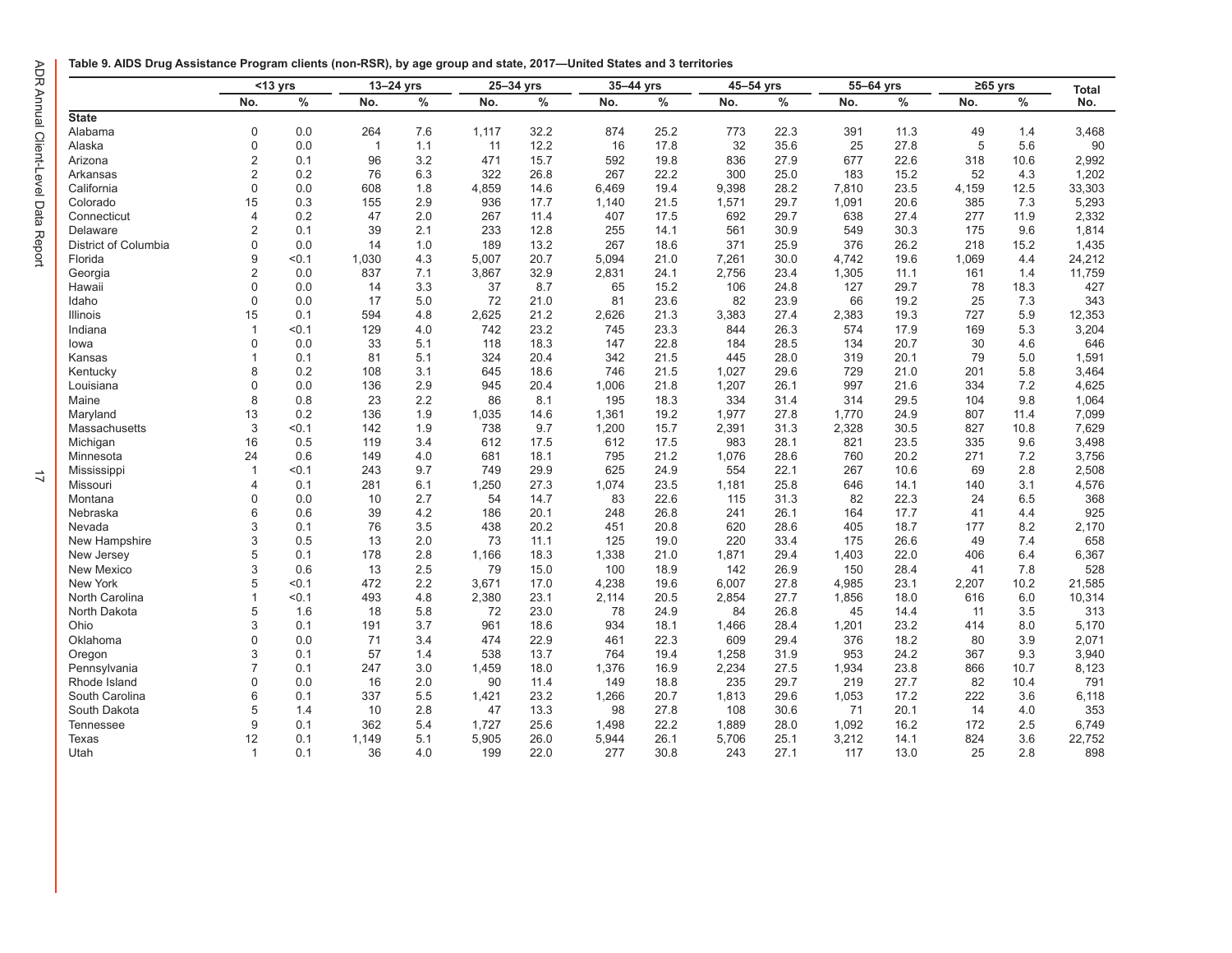#### **Table 9. AIDS Drug Assistance Program clients (non-RSR), by age group and state, 2017—United States and 3 territories** *(cont.)*

|                     |          | $<$ 13 yrs |                | $13-24$ yrs |        | 25-34 yrs |        | 35-44 yrs |        | 45–54 yrs |        | 55-64 yrs | $\geq 65$ yrs |      | <b>Total</b> |
|---------------------|----------|------------|----------------|-------------|--------|-----------|--------|-----------|--------|-----------|--------|-----------|---------------|------|--------------|
|                     | No.      | %          | No.            | %           | No.    | %         | No.    | %         | No.    | %         | No.    | %         | No.           | %    | No.          |
| <b>State</b>        |          |            |                |             |        |           |        |           |        |           |        |           |               |      |              |
| Vermont             | $\Omega$ | 0.0        | 10             | 2.3         | 35     | 8.1       | 63     | 14.7      | 147    | 34.2      | 126    | 29.3      | 49            | 11.4 | 430          |
| Virginia            | 6        | 0.1        | 368            | 4.8         | 1,840  | 23.8      | 1,628  | 21.1      | 2,054  | 26.6      | 1,435  | 18.6      | 389           | 5.0  | 7,720        |
| Washington          |          | < 0.1      | 56             | 1.3         | 515    | 12.1      | 810    | 19.0      | 1,333  | 31.2      | 1,104  | 25.8      | 454           | 10.6 | 4,273        |
| West Virginia       |          | 0.0        | 12             | 2.3         | 68     | 13.1      | 91     | 17.6      | 173    | 33.4      | 133    | 25.7      | 41            | 7.9  | 518          |
| Wisconsin           |          | 0.3        | 106            | 5.5         | 393    | 20.5      | 353    | 18.4      | 522    | 27.2      | 406    | 21.1      | 135           | 7.0  | 1,920        |
| Wyoming             |          | 2.3        | 5              | 2.3         | 29     | 13.6      | 51     | 23.8      | 57     | 26.6      | 52     | 24.3      | 15            | 7.0  | 214          |
| <b>Subtotal</b>     | 224      | 0.1        | 9,717          | 3.7         | 51,758 | 19.9      | 54,370 | 20.9      | 72,326 | 27.8      | 52,771 | 20.3      | 18,785        | 7.2  | 259,951      |
| <b>Territory</b>    |          |            |                |             |        |           |        |           |        |           |        |           |               |      |              |
| Guam                | 0        | 0.0        |                | 10.0        | 3      | 30.0      | 2      | 20.0      | 2      | 20.0      | 2      | 20.0      | 0             | 0.0  | 10           |
| Puerto Rico         | 6        | 0.1        | 210            | 2.6         | 927    | 11.5      | 1,487  | 18.4      | 2,689  | 33.4      | 2,226  | 27.6      | 516           | 6.4  | 8,061        |
| U.S. Virgin Islands |          | 2.0        | $\overline{2}$ | 1.3         | 6      | 3.9       | 31     | 20.4      | 44     | 28.9      | 46     | 30.3      | 20            | 13.2 | 152          |
| Subtotal            | 9        | 0.1        | 213            | 2.6         | 936    | 11.4      | 1,520  | 18.5      | 2,735  | 33.3      | 2,274  | 27.7      | 536           | 6.5  | 8,223        |
| <b>Total</b>        | 233      | 0.1        | 9,930          | 3.7         | 52,694 | 19.6      | 55,890 | 20.8      | 75,061 | 28.0      | 55,045 | 20.5      | 19,321        | 7.2  | 268,174      |

*Notes:* Percentages shown are based on the row total. Due to rounding, percentages may not add to 100.0%.

Data are based on provider location. Clients receiving services in multiple states were not included in state-specific totals or column subtotals and totals.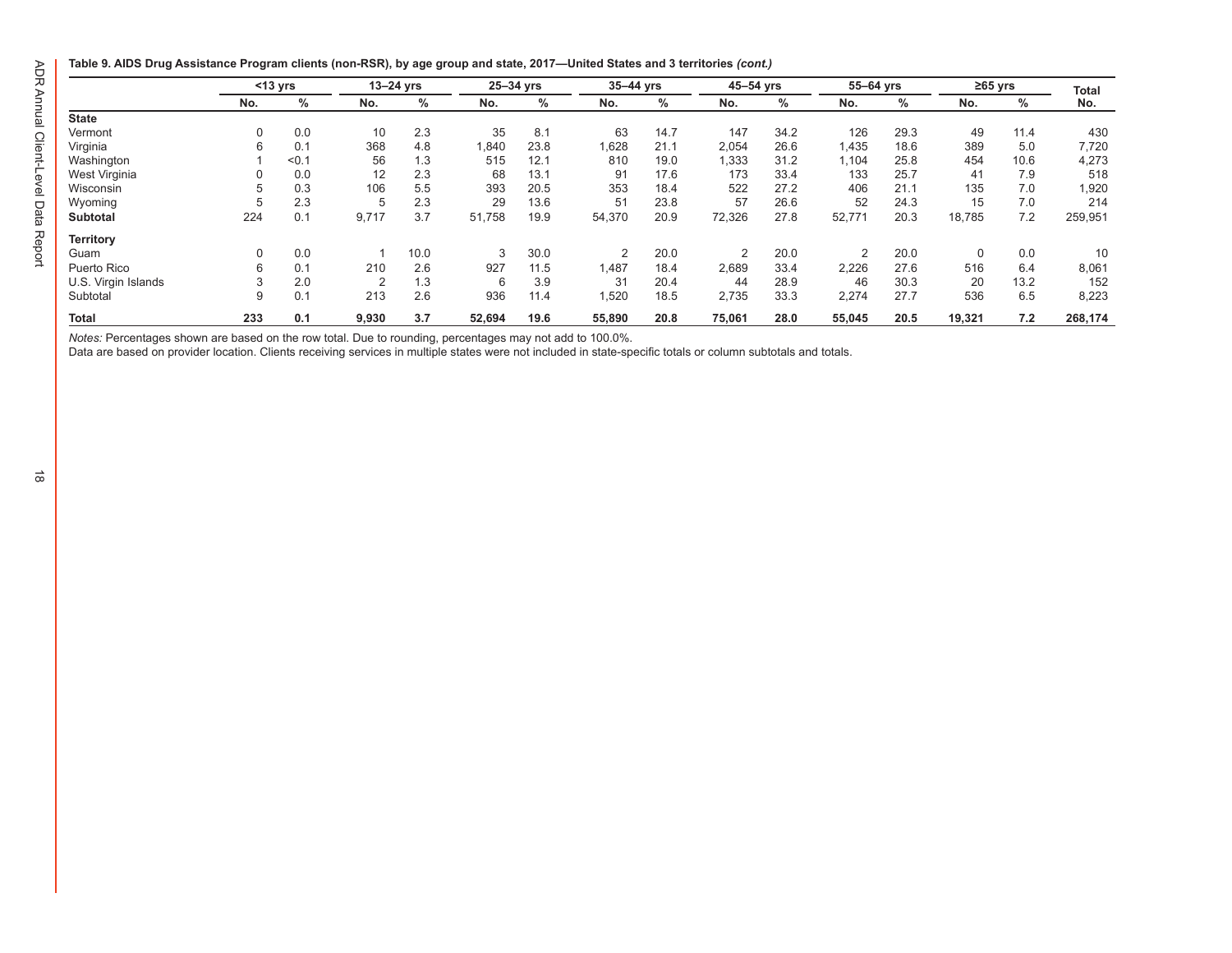<span id="page-21-0"></span>

| Table 10. AIDS Drug Assistance Program clients (non-RSR), by race/ethnicity and state, 2017—United States and 3 territories |
|-----------------------------------------------------------------------------------------------------------------------------|
|-----------------------------------------------------------------------------------------------------------------------------|

|                      |                | American Indian/<br>Alaska Native | Asian          |               | Black/<br><b>African American</b> |      | Hispanic/Latino <sup>a</sup> |             |                | Native Hawaiian/<br><b>Pacific Islander</b> | White        |              | <b>Multiple races</b> |     | <b>Total</b> |
|----------------------|----------------|-----------------------------------|----------------|---------------|-----------------------------------|------|------------------------------|-------------|----------------|---------------------------------------------|--------------|--------------|-----------------------|-----|--------------|
|                      | No.            | $\%$                              | No.            | $\frac{9}{6}$ | No.                               | $\%$ | No.                          | $\%$        | No.            | $\frac{0}{0}$                               | No.          | %            | No.                   | %   | No.          |
| <b>State</b>         |                |                                   |                |               |                                   |      |                              |             |                |                                             |              |              |                       |     |              |
| Alabama              | $\Omega$       | 0.0                               | $\overline{4}$ | 0.1           | 2,271                             | 65.5 | 165                          | 4.8         | $\mathbf 0$    | 0.0                                         | 791          | 22.8         | 237                   | 6.8 | 3,468        |
| Alaska               | $\mathbf{1}$   | 1.1                               | 3              | 3.3           | 15                                | 16.7 | 25                           | 27.8        | $\mathbf{0}$   | 0.0                                         | 45           | 50.0         | $\overline{1}$        | 1.1 | 90           |
| Arizona              | 52             | 1.7                               | 52             | 1.7           | 378                               | 12.6 | 1,162                        | 38.8        | $\overline{2}$ | 0.1                                         | 1,275        | 42.6         | 71                    | 2.4 | 2,992        |
| Arkansas             | $\overline{4}$ | 0.3                               | 3              | 0.2           | 543                               | 45.2 | 111                          | 9.2         | $\overline{2}$ | 0.2                                         | 531          | 44.2         | 8                     | 0.7 | 1,202        |
| California           | 84             | 0.3                               | 1,457          | 4.4           | 4,088                             | 12.3 | 15.138                       | 45.6        | 125            | 0.4                                         | 12,073       | 36.4         | 233                   | 0.7 | 33,198       |
| Colorado             | 51             | 1.0                               | 88             | 1.7           | 924                               | 17.5 | 1,518                        | 28.8        | 7              | 0.1                                         | 2,516        | 47.7         | 167                   | 3.2 | 5,271        |
| Connecticut          | 6              | 0.3                               | 21             | 0.9           | 858                               | 37.0 | 604                          | 26.0        | 4              | 0.2                                         | 826          | 35.6         | $\mathbf 0$           | 0.0 | 2,319        |
| Delaware             | $\overline{2}$ | 0.1                               | $\overline{2}$ | 0.1           | 1,170                             | 64.5 | 139                          | 7.7         | $\Omega$       | 0.0                                         | 489          | 27.0         | 12                    | 0.7 | 1,814        |
| District of Columbia | 1              | 0.1                               | 10             | 0.7           | 966                               | 67.3 | 269                          | 18.7        | $\mathbf 0$    | 0.0                                         | 185          | 12.9         | $\overline{4}$        | 0.3 | 1,435        |
| Florida              | 24             | 0.1                               | 172            | 0.7           | 10,231                            | 42.4 | 7,385                        | 30.6        | 24             | 0.1                                         | 6,259        | 25.9         | 53                    | 0.2 | 24,148       |
| Georgia              | 12             | 0.1                               | 76             | 0.7           | 8,830                             | 76.0 | 1,040                        | 9.0         | 11             | 0.1                                         | 1,620        | 13.9         | 29                    | 0.2 | 11,618       |
| Hawaii               | $\overline{2}$ | 0.5                               | 68             | 15.9          | 18                                | 4.2  | 57                           | 13.3        | 39             | 9.1                                         | 207          | 48.5         | 36                    | 8.4 | 427          |
| Idaho                | $\overline{2}$ | 0.6                               | 5              | 1.5           | 28                                | 8.2  | 64                           | 18.7        | $\mathbf{0}$   | 0.0                                         | 231          | 67.3         | 13                    | 3.8 | 343          |
| Illinois             | 23             | 0.2                               | 202            | 1.6           | 6,049                             | 49.0 | 2,737                        | 22.2        | 15             | 0.1                                         | 3,247        | 26.3         | 80                    | 0.6 | 12,353       |
| Indiana              | $\overline{7}$ | 0.2                               | 95             | 3.1           | 1,172                             | 38.0 | 309                          | 10.0        | $\mathbf{1}$   | $0.1$                                       | 1,503        | 48.7         | $\mathbf 0$           | 0.0 | 3,087        |
| lowa                 | $\overline{2}$ | 0.3                               | 22             | 3.4           | 133                               | 20.6 | 97                           | 15.0        | $\overline{1}$ | 0.2                                         | 382          | 59.1         | 9                     | 1.4 | 646          |
| Kansas               | 13             | 0.8                               | 36             | 2.3           | 428                               | 26.9 | 273                          | 17.2        | 3              | 0.2                                         | 791          | 49.7         | 47                    | 3.0 | 1,591        |
| Kentucky             | 10             | 0.3                               | 37             | 1.1           | 1,195                             | 34.5 | 210                          | 6.1         | $\overline{2}$ | 0.1                                         | 1,958        | 56.5         | 52                    | 1.5 | 3,464        |
| Louisiana            | 12             | 0.3                               | 19             | 0.4           | 2,820                             | 61.0 | 347                          | 7.5         | 4              | 0.1                                         | 1,414        | 30.6         | 9                     | 0.2 | 4,625        |
| Maine                | 10             | 0.9                               | 6              | 0.6           | 213                               | 20.0 | 41                           | 3.9         | $\mathbf 0$    | 0.0                                         | 755          | 71.0         | 39                    | 3.7 | 1,064        |
| Maryland             | 14             | 0.2                               | 55             | 0.8           | 5,197                             | 74.2 | 653                          | 9.3         | $\overline{7}$ | 0.1                                         | 1,045        | 14.9         | 30                    | 0.4 | 7,001        |
| Massachusetts        | 22             | 0.3                               | 147            | 2.0           | 2,253                             | 30.0 | 2,324                        | 30.9        | 21             | 0.3                                         | 2,685        | 35.7         | 60                    | 0.8 | 7,512        |
| Michigan             | 13             | 0.4                               | 56             | 1.6           | 1,601                             | 45.8 | 232                          | 6.6         | 4              | 0.1                                         | 1,543        | 44.1         | 49                    | 1.4 | 3,498        |
|                      | 60             | 1.6                               | 71             |               |                                   | 32.5 | 454                          |             | 3              | 0.1                                         |              | 49.7         | 80                    | 2.1 | 3,756        |
| Minnesota            | $\mathbf{1}$   | < 0.1                             | $\overline{7}$ | 1.9<br>0.3    | 1,222<br>1,971                    | 78.6 | 53                           | 12.1<br>2.1 | $\mathbf 0$    | 0.0                                         | 1,866<br>469 | 18.7         | $\overline{7}$        | 0.3 | 2,508        |
| Mississippi          |                |                                   |                |               |                                   |      |                              |             |                |                                             |              |              |                       |     |              |
| Missouri             | 16             | 0.3<br>5.7                        | 32             | 0.7           | 2,252<br>17                       | 49.2 | 301                          | 6.6<br>5.2  | 8              | 0.2                                         | 1,871        | 40.9<br>82.9 | 96<br>$\mathbf 0$     | 2.1 | 4,576<br>368 |
| Montana              | 21             |                                   | $\overline{4}$ | 1.1           |                                   | 4.6  | 19                           |             | $\overline{2}$ | 0.5                                         | 305          |              |                       | 0.0 |              |
| Nebraska             | 16             | 1.7                               | 29             | 3.1           | 285                               | 30.8 | 182                          | 19.7        | $\mathbf 0$    | 0.0                                         | 413          | 44.6         | $\mathbf 0$           | 0.0 | 925          |
| Nevada               | 9              | 0.4                               | 82             | 3.8           | 471                               | 21.8 | 744                          | 34.4        | 21             | 1.0                                         | 817          | 37.8         | 20                    | 0.9 | 2,164        |
| New Hampshire        | $\overline{2}$ | 0.3                               | 10             | 1.5           | 120                               | 18.2 | 93                           | 14.1        | $\overline{2}$ | 0.3                                         | 417          | 63.4         | 14                    | 2.1 | 658          |
| New Jersey           | 5              | 0.1                               | 112            | 1.8           | 2,821                             | 44.3 | 2,206                        | 34.6        | 10             | 0.2                                         | 1,116        | 17.5         | 97                    | 1.5 | 6,367        |
| New Mexico           | 13             | 2.5                               | 5              | 0.9           | 22                                | 4.2  | 304                          | 57.6        | $\mathbf{1}$   | 0.2                                         | 174          | 33.0         | 9                     | 1.7 | 528          |
| New York             | 39             | 0.2                               | 525            | 2.6           | 7.768                             | 37.9 | 7.210                        | 35.2        | $\mathbf 0$    | 0.0                                         | 4.940        | 24.1         | $\Omega$              | 0.0 | 20,482       |
| North Carolina       | 71             | 0.7                               | 76             | 0.7           | 6,586                             | 64.4 | 1,103                        | 10.8        | 6              | 0.1                                         | 2,383        | 23.3         | $\mathbf 0$           | 0.0 | 10,225       |
| North Dakota         | 12             | 3.8                               | $\overline{4}$ | 1.3           | 137                               | 43.8 | 19                           | 6.1         | $\mathbf 0$    | 0.0                                         | 123          | 39.3         | 18                    | 5.8 | 313          |
| Ohio                 | 11             | 0.2                               | 31             | 0.6           | 2,124                             | 41.1 | 320                          | 6.2         | $\mathbf{1}$   | < 0.1                                       | 2,600        | 50.3         | 83                    | 1.6 | 5,170        |
| Oklahoma             | 108            | 5.2                               | 33             | 1.6           | 468                               | 22.6 | 228                          | 11.0        | $\overline{2}$ | 0.1                                         | 1,080        | 52.2         | 151                   | 7.3 | 2,070        |
| Oregon               | 51             | 1.3                               | 94             | 2.5           | 279                               | 7.3  | 658                          | 17.3        | 20             | 0.5                                         | 2,701        | 71.0         | $\mathbf 0$           | 0.0 | 3,803        |
| Pennsylvania         | 12             | 0.1                               | 110            | 1.4           | 3,829                             | 47.4 | 1,177                        | 14.6        | $\overline{4}$ | < 0.1                                       | 2,953        | 36.5         | $\mathbf 0$           | 0.0 | 8,085        |
| Rhode Island         | 3              | 0.4                               | 13             | 1.7           | 151                               | 20.1 | 217                          | 28.9        | $\mathbf{1}$   | 0.1                                         | 367          | 48.8         | $\Omega$              | 0.0 | 752          |
| South Carolina       | 9              | 0.1                               | 20             | 0.3           | 4,330                             | 70.8 | 330                          | 5.4         | $\overline{2}$ | < 0.1                                       | 1,382        | 22.6         | 43                    | 0.7 | 6,116        |
| South Dakota         | 60             | 17.0                              | $\Omega$       | 0.0           | 98                                | 27.8 | 22                           | 6.2         | $\Omega$       | 0.0                                         | 163          | 46.2         | 10                    | 2.8 | 353          |
| <b>Tennessee</b>     | 15             | 0.2                               | 49             | 0.7           | 3,837                             | 57.0 | 409                          | 6.1         | 3              | < 0.1                                       | 2,424        | 36.0         | $\mathbf 0$           | 0.0 | 6,737        |
| Texas                | 37             | 0.2                               | 296            | 1.3           | 8,548                             | 38.0 | 8,877                        | 39.5        | $\overline{7}$ | < 0.1                                       | 4,716        | 21.0         | $\Omega$              | 0.0 | 22,481       |
| Utah                 | 8              | 0.9                               | 32             | 3.6           | 83                                | 9.3  | 263                          | 29.5        | 6              | 0.7                                         | 497          | 55.7         | 4                     | 0.4 | 893          |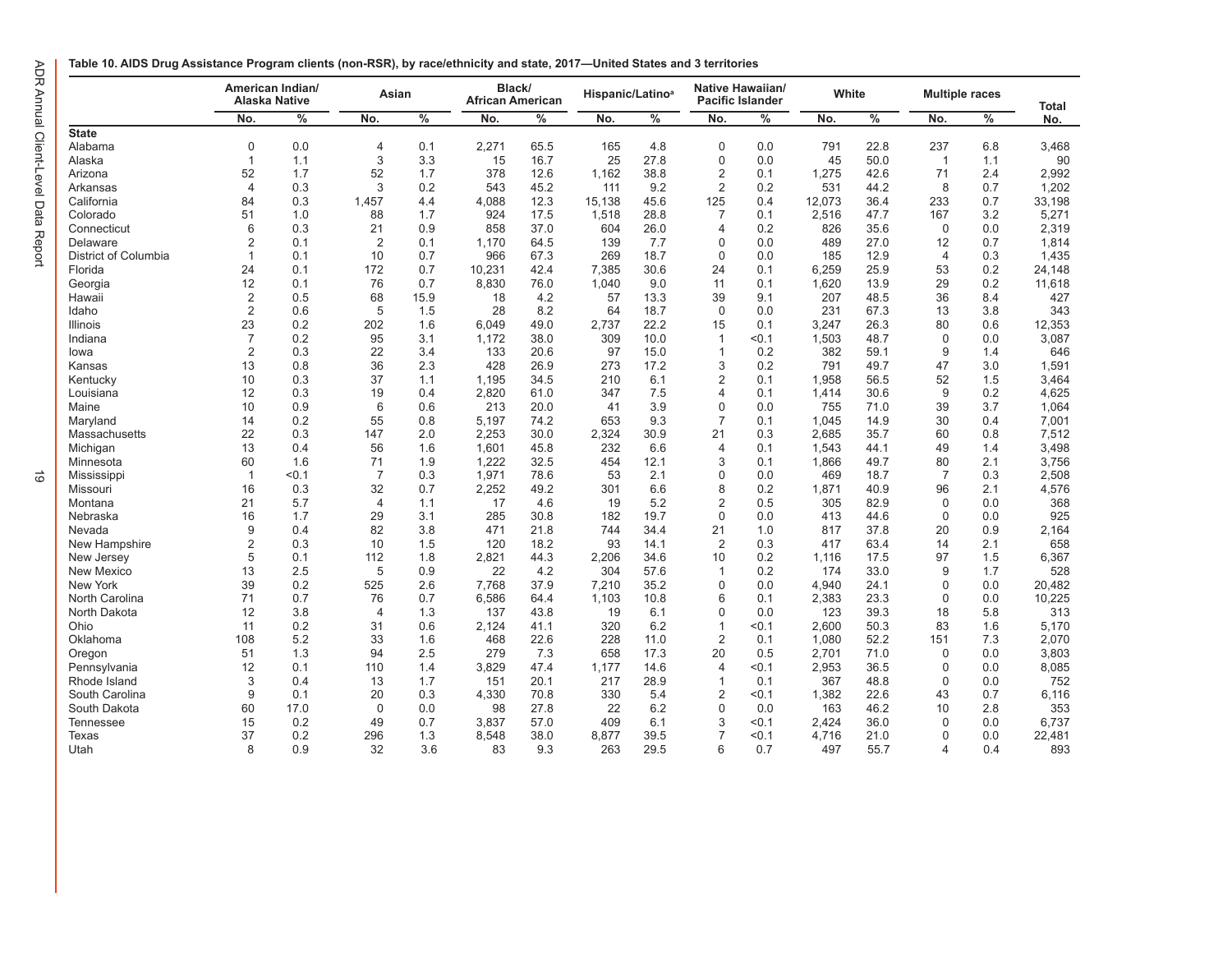|  |  | Table 10. AIDS Drug Assistance Program clients (non-RSR), by race/ethnicity and state, 2017—United States and 3 territories <i>(cont.)</i> |  |  |
|--|--|--------------------------------------------------------------------------------------------------------------------------------------------|--|--|
|  |  |                                                                                                                                            |  |  |

|                     | American Indian/<br><b>Alaska Native</b> |     | Asian |       | Black/<br><b>African American</b> |      | Hispanic/Latino <sup>a</sup> |      | <b>Native Hawaiian/</b><br><b>Pacific Islander</b> |       | White  |      | <b>Multiple races</b> |     | Total   |
|---------------------|------------------------------------------|-----|-------|-------|-----------------------------------|------|------------------------------|------|----------------------------------------------------|-------|--------|------|-----------------------|-----|---------|
|                     | No.                                      | %   | No.   | %     | No.                               | %    | No.                          | %    | No.                                                | %     | No.    | %    | No.                   | %   | No.     |
| <b>State</b>        |                                          |     |       |       |                                   |      |                              |      |                                                    |       |        |      |                       |     |         |
| Vermont             | 6                                        | 1.4 | 9     | 2.1   | 37                                | 8.8  | 32                           | 7.6  |                                                    | 0.2   | 322    | 76.5 | 14                    | 3.3 | 421     |
| Virginia            |                                          | 0.1 | 118   | 1.5   | 4.476                             | 58.0 | 896                          | 11.6 |                                                    | < 0.1 | 1.757  | 22.8 | 462                   | 6.0 | 7,715   |
| Washington          | 37                                       | 0.9 | 160   | 3.7   | 766                               | 17.9 | 855                          | 20.0 | 24                                                 | 0.6   | 2,312  | 54.1 | 119                   | 2.8 | 4,273   |
| West Virginia       |                                          | 0.4 | 5     | 1.0   | 82                                | 15.8 | 18                           | 3.5  | $\mathbf 0$                                        | 0.0   | 408    | 78.8 | 3                     | 0.6 | 518     |
| Wisconsin           | 19                                       | 1.0 | 43    | 2.2   | 626                               | 32.6 | 319                          | 16.6 | 0                                                  | 0.0   | 894    | 46.6 | 19                    | 1.0 | 1,920   |
| Wyoming             |                                          | 5.3 |       | 0.5   | 21                                | 10.1 | 26                           | 12.6 |                                                    | 0.5   | 146    | 70.5 |                       | 0.5 | 207     |
| <b>Subtotal</b>     | 1,026                                    | 0.4 | 4,607 | 1.8   | 104,808                           | 40.7 | 62,235                       | 24.2 | 398                                                | 0.2   | 81,987 | 31.8 | 2,489                 | 1.0 | 257,550 |
| <b>Territory</b>    |                                          |     |       |       |                                   |      |                              |      |                                                    |       |        |      |                       |     |         |
| Guam                |                                          | 0.0 |       | 10.0  |                                   | 10.0 | $\Omega$                     | 0.0  |                                                    | 70.0  |        | 10.0 | $\Omega$              | 0.0 | 10      |
| Puerto Rico         |                                          | 0.0 | っ     | < 0.1 |                                   | 0.1  | 8.009                        | 99.4 | 0                                                  | 0.0   | 43     | 0.5  | $\Omega$              | 0.0 | 8,061   |
| U.S. Virgin Islands |                                          | 0.0 |       | 0.7   | 96                                | 63.2 | 41                           | 27.0 | $\Omega$                                           | 0.0   | 14     | 9.2  |                       | 0.0 | 152     |
| <b>Subtotal</b>     |                                          | 0.0 | 4     | < 0.1 | 104                               | 1.3  | 8,050                        | 97.9 |                                                    | 0.1   | 58     | 0.7  | 0                     | 0.0 | 8,223   |
| <b>Total</b>        | 1,026                                    | 0.4 | 4,611 | 1.7   | 104,912                           | 39.5 | 70,285                       | 26.4 | 405                                                | 0.2   | 82,045 | 30.9 | 2,489                 | 0.9 | 265,773 |

*Notes:* Percentages shown are based on the row total. Due to rounding, percentages may not add to 100.0%.

Data are based on provider location. Clients receiving services in multiple states were not included in state-specific totals. a Hispanics/Latinos can be of any race.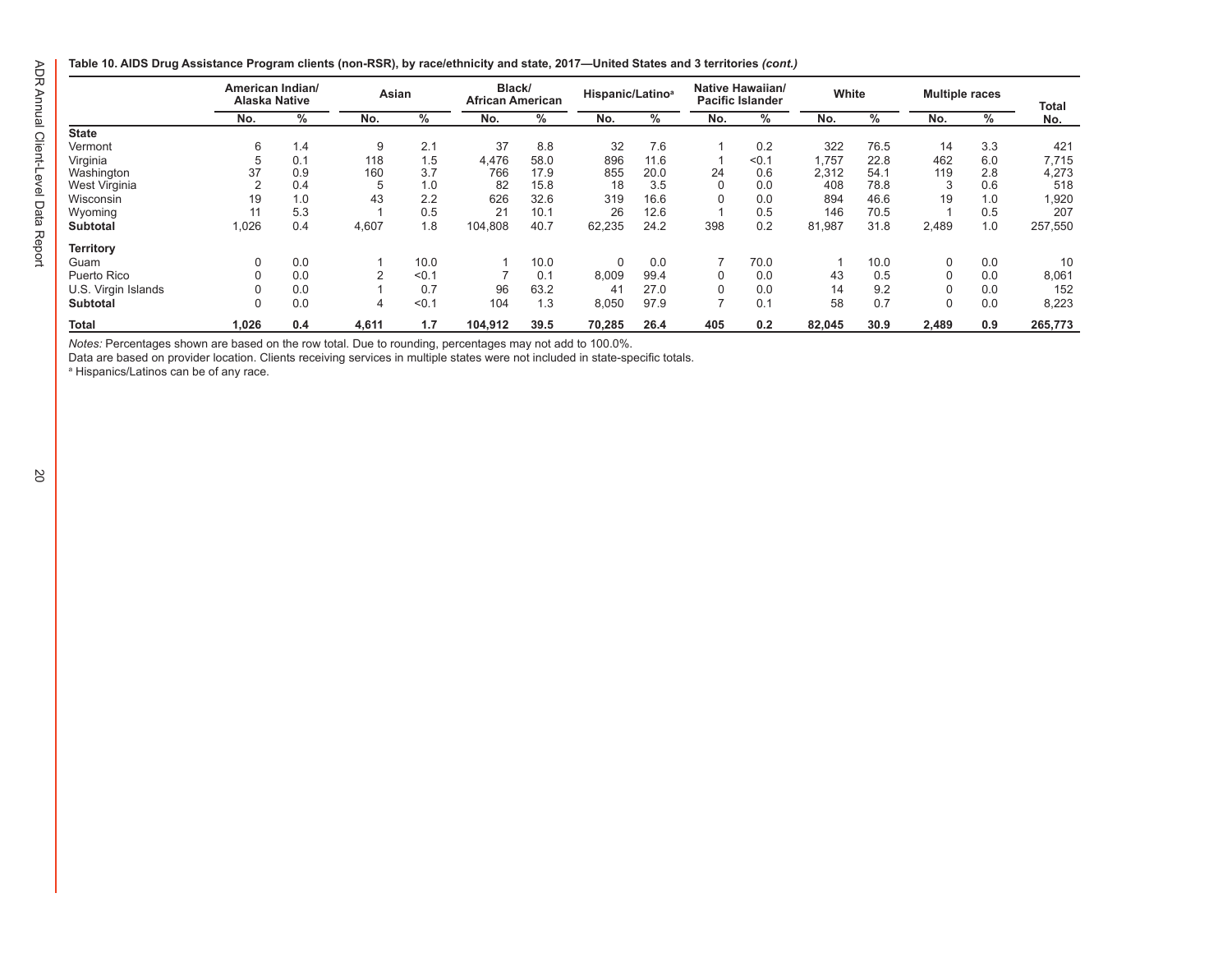<span id="page-23-0"></span>

|  |  | Table 11. AIDS Drug Assistance Program clients (non-RSR), by gender and state, 2017—United States and 3 territories |  |
|--|--|---------------------------------------------------------------------------------------------------------------------|--|
|  |  |                                                                                                                     |  |

|                      | Male   |                          | Female |               |                | <b>Transgender MTF</b> |                | <b>Transgender FTM</b>   |                | <b>Transgender</b><br>unknown | <b>Total</b> |
|----------------------|--------|--------------------------|--------|---------------|----------------|------------------------|----------------|--------------------------|----------------|-------------------------------|--------------|
|                      | No.    | $\overline{\frac{9}{6}}$ | No.    | $\frac{0}{6}$ | No.            | $\frac{9}{6}$          | No.            | $\overline{\frac{9}{6}}$ | No.            | $\frac{9}{6}$                 | No.          |
| <b>State</b>         |        |                          |        |               |                |                        |                |                          |                |                               |              |
| Alabama              | 2,564  | 73.9                     | 845    | 24.4          | 49             | 1.4                    | 10             | 0.3                      | $\mathbf 0$    | 0.0                           | 3,468        |
| Alaska               | 77     | 85.6                     | 13     | 14.4          | $\mathbf 0$    | 0.0                    | $\mathbf 0$    | 0.0                      | $\mathbf{0}$   | 0.0                           | 90           |
| Arizona              | 2,527  | 84.5                     | 432    | 14.4          | 30             | 1.0                    | 3              | 0.1                      | $\mathbf{0}$   | 0.0                           | 2,992        |
| Arkansas             | 945    | 78.6                     | 252    | 21.0          | 5              | 0.4                    | $\mathbf 0$    | 0.0                      | $\mathbf{0}$   | 0.0                           | 1,202        |
| California           | 29,599 | 88.9                     | 3,259  | 9.8           | 405            | 1.2                    | 30             | 0.1                      | 3              | < 0.1                         | 33,296       |
| Colorado             | 4,403  | 83.2                     | 813    | 15.4          | 69             | 1.3                    | $\overline{7}$ | 0.1                      | $\overline{1}$ | < 0.1                         | 5,293        |
| Connecticut          | 1,650  | 70.8                     | 664    | 28.5          | 17             | 0.7                    | $\mathbf{1}$   | < 0.1                    | $\mathbf{0}$   | 0.0                           | 2,332        |
| Delaware             | 1,161  | 64.0                     | 635    | 35.0          | 18             | 1.0                    | $\mathbf{0}$   | 0.0                      | $\mathbf{0}$   | 0.0                           | 1,814        |
| District of Columbia | 1,007  | 70.2                     | 390    | 27.2          | 35             | 2.4                    | 3              | 0.2                      | $\mathbf{0}$   | 0.0                           | 1,435        |
| Florida              | 18,452 | 76.2                     | 5,417  | 22.4          | 275            | 1.1                    | 51             | 0.2                      | 17             | 0.1                           | 24,212       |
| Georgia              | 9,012  | 76.6                     | 2,563  | 21.8          | 168            | 1.4                    | 5              | < 0.1                    | 11             | 0.1                           | 11,759       |
| Hawaii               | 379    | 88.8                     | 43     | 10.1          | 4              | 0.9                    | $\mathbf{1}$   | 0.2                      | $\mathbf 0$    | 0.0                           | 427          |
| Idaho                | 275    | 80.2                     | 63     | 18.4          | 4              | 1.2                    | $\mathbf 0$    | 0.0                      | $\mathbf{1}$   | 0.3                           | 343          |
| Illinois             | 9,678  | 78.3                     | 2,357  | 19.1          | 251            | 2.0                    | 67             | 0.5                      | $\mathbf{0}$   | 0.0                           | 12,353       |
| Indiana              | 2,499  | 78.0                     | 666    | 20.8          | 38             | 1.2                    | $\mathbf{1}$   | < 0.1                    | $\mathbf 0$    | 0.0                           | 3,204        |
| lowa                 | 529    | 81.9                     | 112    | 17.3          | 5              | 0.8                    | $\mathbf{0}$   | 0.0                      | $\mathbf{0}$   | 0.0                           | 646          |
| Kansas               | 1,272  | 79.9                     | 300    | 18.9          | 19             | 1.2                    | $\mathbf{0}$   | 0.0                      | $\mathbf 0$    | 0.0                           | 1,591        |
| Kentucky             | 2,715  | 78.4                     | 706    | 20.4          | 42             | 1.2                    | $\mathbf{1}$   | < 0.1                    | $\mathbf{0}$   | 0.0                           | 3,464        |
| Louisiana            | 3,572  | 77.2                     | 1,003  | 21.7          | 49             | 1.1                    | $\mathbf{1}$   | < 0.1                    | $\mathbf 0$    | 0.0                           | 4,625        |
| Maine                | 818    | 76.9                     | 240    | 22.6          | 6              | 0.6                    | $\mathbf 0$    | 0.0                      | $\mathbf 0$    | 0.0                           | 1,064        |
| Maryland             | 4.665  | 65.7                     | 2.411  | 34.0          | 21             | 0.3                    | $\overline{2}$ | < 0.1                    | $\mathbf 0$    | 0.0                           | 7,099        |
| Massachusetts        | 5.120  | 67.2                     | 2,445  | 32.1          | 57             | 0.7                    | $\mathbf{1}$   | < 0.1                    | $\mathbf 0$    | 0.0                           | 7,623        |
| Michigan             | 2,894  | 82.7                     | 587    | 16.8          | 16             | 0.5                    | $\mathbf{1}$   | < 0.1                    | $\mathbf 0$    | 0.0                           | 3,498        |
| Minnesota            | 2.709  | 72.1                     | 1.020  | 27.2          | 23             | 0.6                    | 3              | 0.1                      | 1              | < 0.1                         | 3,756        |
| Mississippi          | 1,841  | 73.4                     | 650    | 25.9          | 16             | 0.6                    | $\mathbf{1}$   | < 0.1                    | $\mathbf 0$    | 0.0                           | 2,508        |
| Missouri             | 3.726  | 81.4                     | 768    | 16.8          | 82             | 1.8                    | $\Omega$       | 0.0                      | $\mathbf 0$    | 0.0                           | 4,576        |
|                      | 320    | 87.0                     | 48     |               | $\mathbf 0$    | 0.0                    | $\mathbf 0$    | 0.0                      | $\mathbf 0$    | 0.0                           |              |
| Montana              |        |                          |        | 13.0<br>22.2  |                |                        |                |                          |                |                               | 368<br>925   |
| Nebraska             | 710    | 76.8                     | 205    |               | 10             | 1.1                    | $\mathbf 0$    | 0.0                      | $\mathbf 0$    | 0.0                           |              |
| Nevada               | 1,811  | 83.5                     | 330    | 15.2          | 27             | 1.2                    | $\mathbf{1}$   | < 0.1                    | $\mathbf{1}$   | < 0.1                         | 2,170        |
| New Hampshire        | 472    | 71.7                     | 175    | 26.6          | 9              | 1.4                    | $\mathbf 0$    | 0.0                      | $\overline{2}$ | 0.3                           | 658          |
| New Jersey           | 4,460  | 70.0                     | 1,882  | 29.6          | 22             | 0.3                    | 3              | < 0.1                    | $\mathbf 0$    | 0.0                           | 6,367        |
| <b>New Mexico</b>    | 478    | 90.5                     | 47     | 8.9           | 3              | 0.6                    | $\mathbf 0$    | 0.0                      | $\mathbf 0$    | 0.0                           | 528          |
| <b>New York</b>      | 16,645 | 77.1                     | 4,824  | 22.4          | $\mathbf 0$    | 0.0                    | $\mathbf 0$    | 0.0                      | 113            | 0.5                           | 21,582       |
| North Carolina       | 7,585  | 73.5                     | 2,624  | 25.4          | 100            | 1.0                    | $\mathbf{1}$   | $0.1$                    | $\overline{4}$ | < 0.1                         | 10,314       |
| North Dakota         | 198    | 63.3                     | 115    | 36.7          | $\mathbf 0$    | 0.0                    | $\mathbf 0$    | 0.0                      | $\mathbf 0$    | 0.0                           | 313          |
| Ohio                 | 4,240  | 82.0                     | 879    | 17.0          | 43             | 0.8                    | $\overline{7}$ | 0.1                      | $\overline{1}$ | < 0.1                         | 5,170        |
| Oklahoma             | 1,709  | 82.5                     | 350    | 16.9          | 10             | 0.5                    | $\overline{2}$ | 0.1                      | $\mathbf 0$    | 0.0                           | 2,071        |
| Oregon               | 3,437  | 87.2                     | 469    | 11.9          | 31             | 0.8                    | $\overline{2}$ | 0.1                      | $\overline{1}$ | < 0.1                         | 3,940        |
| Pennsylvania         | 6,216  | 76.5                     | 1,859  | 22.9          | $\overline{2}$ | < 0.1                  | $\mathbf{1}$   | < 0.1                    | 45             | 0.6                           | 8,123        |
| Rhode Island         | 458    | 57.9                     | 66     | 8.3           | 136            | 17.2                   | 131            | 16.6                     | $\mathbf 0$    | 0.0                           | 791          |
| South Carolina       | 4,495  | 73.5                     | 1,555  | 25.4          | 65             | 1.1                    | 3              | < 0.1                    | $\mathbf 0$    | 0.0                           | 6,118        |
| South Dakota         | 229    | 64.9                     | 124    | 35.1          | $\mathbf 0$    | 0.0                    | $\mathbf 0$    | 0.0                      | $\mathbf 0$    | 0.0                           | 353          |
| Tennessee            | 5,307  | 78.6                     | 1,348  | 20.0          | 80             | 1.2                    | 13             | 0.2                      | $\overline{1}$ | < 0.1                         | 6,749        |
| Texas                | 17,542 | 77.1                     | 4,996  | 22.0          | 207            | 0.9                    | 7              | < 0.1                    | $\mathbf 0$    | 0.0                           | 22,752       |
| Utah                 | 757    | 84.3                     | 134    | 14.9          | 6              | 0.7                    | 1              | 0.1                      | $\Omega$       | 0.0                           | 898          |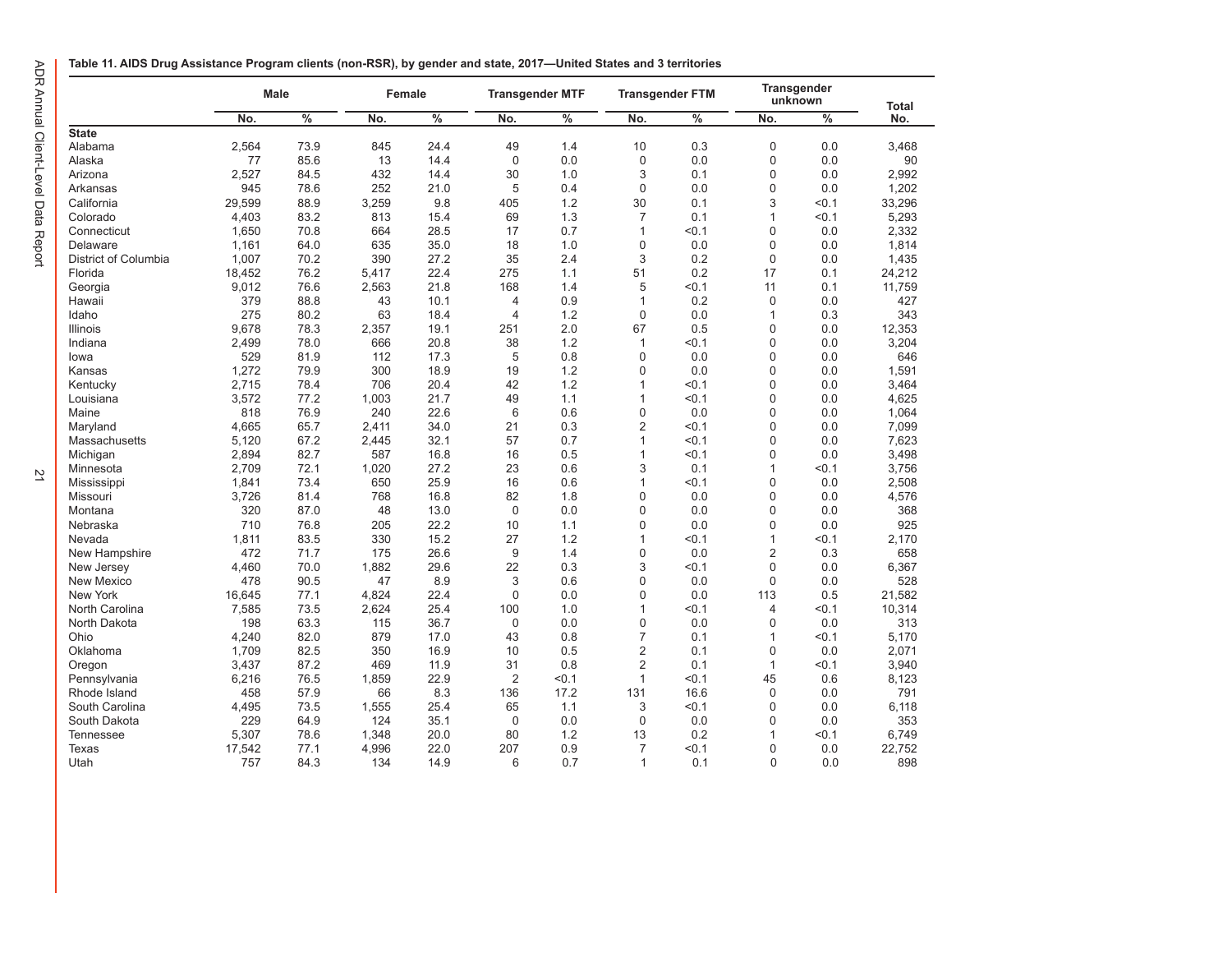**Table 11. AIDS Drug Assistance Program clients (non-RSR), by gender and state, 2017—United States and 3 territories** *(cont.)*

|                     | <b>Male</b> |      | Female |      | <b>Transgender MTF</b> |     |             | <b>Transgender FTM</b> | Transgender<br>unknown |      | Total   |
|---------------------|-------------|------|--------|------|------------------------|-----|-------------|------------------------|------------------------|------|---------|
|                     | No.         | $\%$ | No.    | %    | No.                    | %   | No.         | $\%$                   | No.                    | $\%$ | No.     |
| <b>State</b>        |             |      |        |      |                        |     |             |                        |                        |      |         |
| Vermont             | 345         | 80.2 | 82     | 19.1 |                        | 0.2 | 2           | 0.5                    | 0                      | 0.0  | 430     |
| Virginia            | 5.609       | 72.7 | 1,981  | 25.7 | 127                    | 1.6 | 3           | < 0.1                  |                        | 0.0  | 7.720   |
| Washington          | 3.576       | 83.7 | 628    | 14.7 | 55                     | 1.3 | 14          | 0.3                    |                        | 0.0  | 4,273   |
| West Virginia       | 440         | 84.9 | 75     | 14.5 | 2                      | 0.4 |             | 0.2                    |                        | 0.0  | 518     |
| Wisconsin           | 1,563       | 81.4 | 331    | 17.2 | 22                     | 1.1 | 4           | 0.2                    |                        | 0.0  | 1,920   |
| Wyoming             | 169         | 79.0 | 44     | 20.6 |                        | 0.5 | $\Omega$    | 0.0                    |                        | 0.0  | 214     |
| <b>Subtotal</b>     | 202,860     | 78.0 | 53,825 | 20.7 | 2.663                  | 1.0 | 385         | 0.1                    | 202                    | 0.1  | 259,935 |
| <b>Territory</b>    |             |      |        |      |                        |     |             |                        |                        |      |         |
| Guam                | ⇁           | 70.0 | 3      | 30.0 | 0                      | 0.0 | $\mathbf 0$ | 0.0                    | 0                      | 0.0  | 10      |
| Puerto Rico         | 5,295       | 65.7 | 2.742  | 34.0 | 20                     | 0.2 | 4           | < 0.1                  |                        | 0.0  | 8,061   |
| U.S. Virgin Islands | 79          | 52.0 | 73     | 48.0 | 0                      | 0.0 | 0           | 0.0                    |                        | 0.0  | 152     |
| <b>Subtotal</b>     | 5,381       | 65.4 | 2,818  | 34.3 | 20                     | 0.2 | 4           | < 0.1                  | 0                      | 0.0  | 8,223   |
| Total               | 208,241     | 77.7 | 56,643 | 21.1 | 2,683                  | 1.0 | 389         | 0.1                    | 202                    | 0.1  | 268,158 |

*Abbreviations:* FTM, female-to-male; MTF, male-to-female.

*Notes:* Percentages shown are based on the row total. Due to rounding, percentages may not add to 100.0%.

Data are based on provider location. Clients receiving services in multiple states were not included in state-specific totals.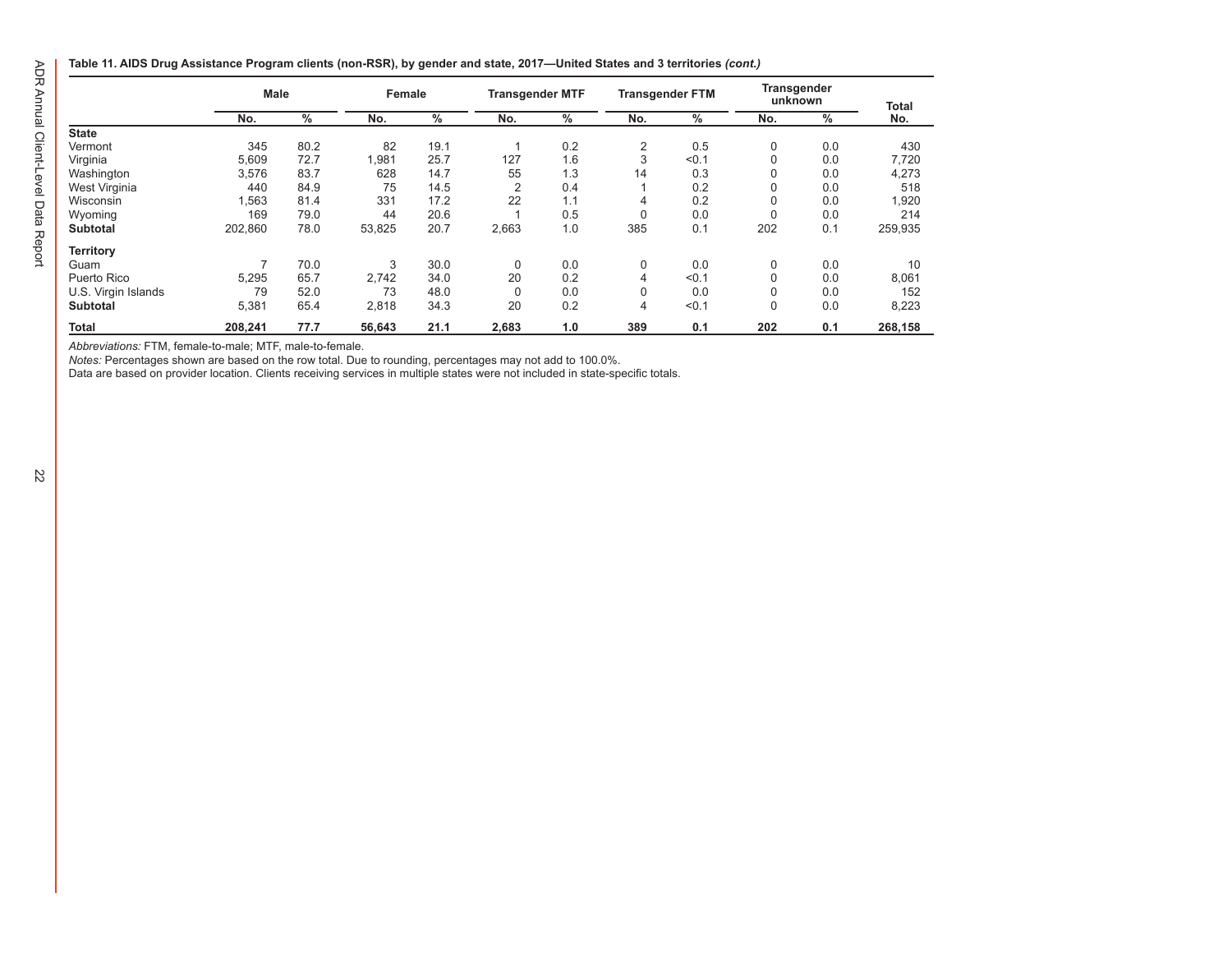<span id="page-25-0"></span>

|  |  |  | Table 12. AIDS Drug Assistance Program clients (non-RSR), by federal poverty level and state, 2017—United States and 3 territories |
|--|--|--|------------------------------------------------------------------------------------------------------------------------------------|
|  |  |  |                                                                                                                                    |

|                                 | 0-100% FPL   |               | 101-138% FPL |               |              | 139-250% FPL  |              | 251-400% FPL |                               | >400% FPL    |                     |
|---------------------------------|--------------|---------------|--------------|---------------|--------------|---------------|--------------|--------------|-------------------------------|--------------|---------------------|
|                                 | No.          | $\frac{0}{0}$ | No.          | $\frac{0}{0}$ | No.          | $\frac{0}{0}$ | No.          | $\%$         | No.                           | $\%$         | <b>Total</b><br>No. |
| <b>State</b>                    |              |               |              |               |              |               |              |              |                               |              |                     |
| Alabama                         | 2,411        | 69.5          | 373          | 10.8          | 597          | 17.2          | 87           | 2.5          | $\mathbf{0}$                  | 0.0          | 3,468               |
| Alaska                          | 20           | 25.3          | 10           | 12.7          | 36           | 45.6          | 13           | 16.5         | $\mathbf{0}$                  | 0.0          | 79                  |
| Arizona                         | 693          | 23.2          | 481          | 16.1          | 1,165        | 38.9          | 626          | 20.9         | 27                            | 0.9          | 2,992               |
| Arkansas                        | 525          | 45.7          | 154          | 13.4          | 322          | 28.0          | 141          | 12.3         | 8                             | 0.7          | 1,150               |
| California                      | 11,431       | 34.3          | 3,272        | 9.8           | 10,192       | 30.6          | 6,079        | 18.3         | 2,329                         | 7.0          | 33,303              |
| Colorado                        | 2,260        | 42.7          | 592          | 11.2          | 1,254        | 23.7          | 937          | 17.7         | 250                           | 4.7          | 5,293               |
| Connecticut<br>Delaware         | 1,032        | 44.3          | 205          | 8.8           | 688          | 29.5          | 393          | 16.9         | 14                            | 0.6          | 2,332               |
|                                 | 885<br>592   | 50.9          | 207          | 11.9          | 366          | 21.1          | 213          | 12.3         | 67                            | 3.9          | 1,738               |
| District of Columbia<br>Florida | 12,365       | 41.3<br>51.1  | 190<br>2,767 | 13.2<br>11.4  | 307<br>6,633 | 21.4<br>27.4  | 254<br>2,425 | 17.7<br>10.0 | 92<br>22                      | 6.4<br>0.1   | 1,435<br>24,212     |
| Georgia                         | 6,632        | 64.1          | 1,240        | 12.0          | 1,999        | 19.3          | 458          | 4.4          | 10                            | 0.1          | 10,339              |
| Hawaii                          | 114          | 26.7          | 79           | 18.5          | 176          | 41.2          | 56           | 13.1         | $\overline{2}$                | 0.5          | 427                 |
| Idaho                           | 154          | 52.0          | 57           | 19.3          | 81           | 27.4          | 4            | 1.4          | $\mathbf{0}$                  | 0.0          | 296                 |
| Illinois                        | 6,329        | 51.2          | 1,229        | 9.9           | 2,905        | 23.5          | 1,517        | 12.3         | 373                           | 3.0          | 12,353              |
| Indiana                         | 1,410        | 44.0          | 486          | 15.2          | 1,047        | 32.7          | 252          | 7.9          | 9                             | 0.3          | 3,204               |
| lowa                            | 120          | 18.8          | 44           | 6.9           | 272          | 42.6          | 187          | 29.3         | 16                            | 2.5          | 639                 |
| Kansas                          | 715          | 44.9          | 196          | 12.3          | 442          | 27.8          | 221          | 13.9         | 17                            | 1.1          | 1,591               |
| Kentucky                        | 1,696        | 49.6          | 451          | 13.2          | 755          | 22.1          | 430          | 12.6         | 87                            | 2.5          | 3,419               |
| Louisiana                       | 909          | 19.7          | 545          | 11.8          | 2,070        | 44.8          | 1,059        | 22.9         | 42                            | 0.9          | 4,625               |
| Maine                           | 430          | 40.4          | 167          | 15.7          | 278          | 26.1          | 143          | 13.4         | 46                            | 4.3          | 1,064               |
| Maryland                        | 1,642        | 23.1          | 786          | 11.1          | 2,172        | 30.6          | 1,856        | 26.1         | 643                           | 9.1          | 7,099               |
| Massachusetts                   | 3,842        | 50.4          | 831          | 10.9          | 1,466        | 19.2          | 1,082        | 14.2         | 397                           | 5.2          | 7,618               |
| Michigan                        | 536          | 15.3          | 478          | 13.7          | 1,489        | 42.6          | 835          | 23.9         | 160                           | 4.6          | 3,498               |
| Minnesota                       | 1,671        | 44.8          | 477          | 12.8          | 963          | 25.8          | 615          | 16.5         | $\mathbf{0}$                  | 0.0          | 3,726               |
| Mississippi                     | 1,274        | 53.7          | 340          | 14.3          | 696          | 29.3          | 62           | 2.6          | $\mathbf{0}$                  | 0.0          | 2,372               |
| Missouri                        | 2,223        | 48.6          | 441          | 9.6           | 1,187        | 25.9          | 684          | 14.9         | 41                            | 0.9          | 4,576               |
| Montana                         | 110          | 43.7          | 49           | 19.4          | 66           | 26.2          | 27           | 10.7         | $\mathbf 0$                   | 0.0          | 252                 |
| Nebraska                        | 388          | 41.9          | 146          | 15.8          | 272          | 29.4          | 119          | 12.9         | $\mathbf{0}$                  | 0.0          | 925                 |
| Nevada                          | 663          | 30.9          | 385          | 17.9          | 758          | 35.3          | 338          | 15.7         | 4                             | 0.2          | 2,148               |
| New Hampshire                   | 232          | 36.9          | 86           | 13.7          | 187          | 29.8          | 117          | 18.6         | 6                             | 1.0          | 628                 |
| New Jersey                      | 1,381        | 26.3          | 457          | 8.7           | 1,554        | 29.6          | 1,415        | 26.9         | 445                           | 8.5          | 5,252               |
| New Mexico                      | 129          | 26.7          | 43           | 8.9           | 200          | 41.3          | 111          | 22.9         | $\mathbf{1}$                  | 0.2          | 484                 |
| New York                        | 7,191        | 33.3          | 2,440        | 11.3          | 5,986        | 27.7          | 4,837        | 22.4         | 1,131                         | 5.2          | 21,585              |
| North Carolina                  | 5,701        | 55.3          | 1,718        | 16.7          | 2,520        | 24.4          | 375          | 3.6          | 0                             | 0.0          | 10,314              |
| North Dakota                    | 127          | 40.6          | 36           | 11.5          | 85           | 27.2          | 65           | 20.8         | $\mathbf 0$<br>$\overline{7}$ | 0.0          | 313                 |
| Ohio                            | 1,938<br>914 | 37.5          | 714<br>315   | 13.8<br>15.2  | 1,819        | 35.2<br>27.6  | 692          | 13.4<br>13.0 | $\mathbf{1}$                  | 0.1<br>< 0.1 | 5,170               |
| Oklahoma                        | 1,651        | 44.1<br>41.9  | 526          | 13.4          | 572<br>944   | 24.0          | 269<br>656   | 16.6         | 163                           | 4.1          | 2,071<br>3,940      |
| Oregon<br>Pennsylvania          | 1,994        | 24.6          | 923          | 11.4          | 2,291        | 28.3          | 1,993        | 24.6         | 908                           | 11.2         | 8,109               |
| Rhode Island                    | 251          | 31.7          | 278          | 35.1          | 229          | 29.0          | 32           | 4.0          | $\mathbf{1}$                  | 0.1          | 791                 |
| South Carolina                  | 2,906        | 47.5          | 538          | 8.8           | 1,512        | 24.7          | 859          | 14.0         | 303                           | 5.0          | 6,118               |
| South Dakota                    | 179          | 50.7          | 40           | 11.3          | 108          | 30.6          | 26           | 7.4          | 0                             | 0.0          | 353                 |
| <b>Tennessee</b>                | 3,048        | 45.2          | 599          | 8.9           | 1,722        | 25.5          | 1,295        | 19.2         | 85                            | 1.3          | 6,749               |
| Texas                           | 12,697       | 55.8          | 3,437        | 15.1          | 6,288        | 27.6          | 274          | 1.2          | 56                            | 0.2          | 22,752              |
| Utah                            | 469          | 52.2          | 87           | 9.7           | 257          | 28.6          | 75           | 8.4          | 10                            | 1.1          | 898                 |
| Vermont                         | 144          | 37.8          | 49           | 12.9          | 106          | 27.8          | 64           | 16.8         | 18                            | 4.7          | 381                 |
| Virginia                        | 3,942        | 51.1          | 861          | 11.2          | 1,861        | 24.1          | 857          | 11.1         | 199                           | 2.6          | 7,720               |
| Washington                      | 974          | 22.8          | 600          | 14.0          | 1,399        | 32.7          | 1,177        | 27.5         | 123                           | 2.9          | 4,273               |
| West Virginia                   | 150          | 29.0          | 109          | 21.0          | 173          | 33.4          | 86           | 16.6         | $\mathbf 0$                   | 0.0          | 518                 |
| Wisconsin                       | 414          | 34.2          | 219          | 18.1          | 466          | 38.5          | 111          | 9.2          | $\mathbf 0$                   | 0.0          | 1,210               |
| Wyoming                         | 73           | 34.1          | 40           | 18.7          | 56           | 26.2          | 27           | 12.6         | 18                            | 8.4          | 214                 |
| <b>Subtotal</b>                 | 109,577      | 42.8          | 30,793       | 12.0          | 70,989       | 27.7          | 36,526       | 14.3         | 8,131                         | 3.2          | 256,016             |
| <b>Territory</b>                |              |               |              |               |              |               |              |              |                               |              |                     |
| Guam                            | 3            | 30.0          | $\mathbf{1}$ | 10.0          | 6            | 60.0          | $\mathbf 0$  | 0.0          | $\pmb{0}$                     | 0.0          | 10                  |
| Puerto Rico                     | 7,886        | >99.9         | $\mathbf{1}$ | < 0.1         | $\mathbf{1}$ | < 0.1         | 0            | 0.0          | $\mathbf 0$                   | 0.0          | 7,888               |
| U.S. Virgin Islands             | 69           | 45.4          | 23           | 15.1          | 42           | 27.6          | 13           | 8.6          | 5                             | 3.3          | 152                 |
| <b>Subtotal</b>                 | 7,958        | 98.9          | 25           | 0.3           | 49           | 0.6           | 13           | 0.2          | 5                             | 0.1          | 8,050               |
| <b>Total</b>                    | 117,535      | 44.5          | 30,818       | 11.7          | 71,038       | 26.9          | 36,539       | 13.8         | 8,136                         | 3.1          | 264,066             |

*Abbreviation:* FPL, federal poverty level.

*Notes:* Percentages shown are based on the row total. Due to rounding, percentages may not add to 100.0%.

Data are based on provider location. Clients receiving services in multiple states were not included in state-specific totals.